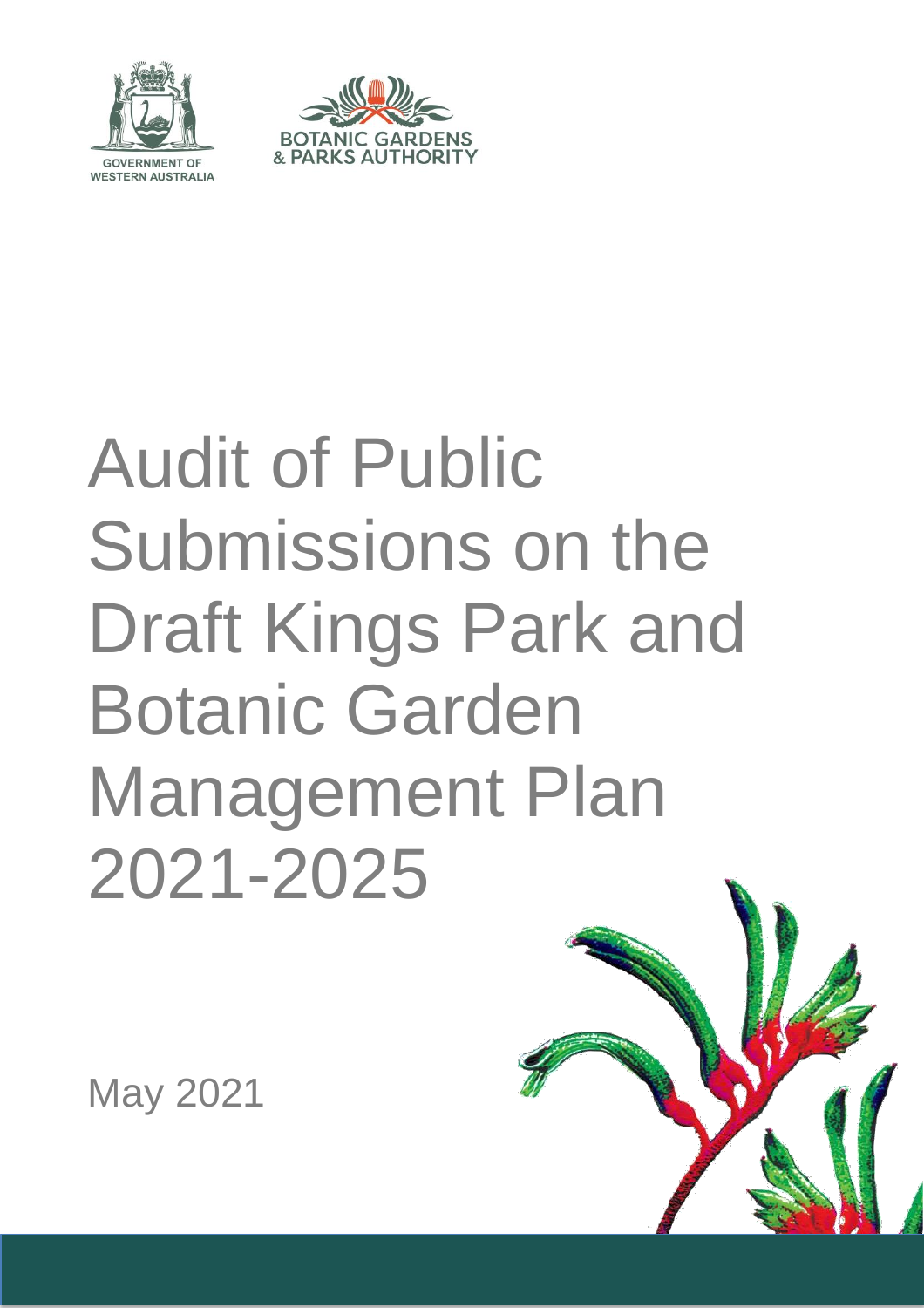# **ACKNOWLEDGEMENTS**

The Botanic Gardens and Parks Authority (BGPA) gratefully acknowledges the contributions of all community members, organisations and staff in the development of the Kings Park and Botanic Garden Management Plan 2021-2026.

Published May 2021 by the Botanic Gardens and Parks Authority, Perth, Western Australia.

This work is copyright. Apart from fair dealing for purposes of private study, research, criticism or review, as permitted by the Copyright Act 1968, no part may be reproduced by any process without written permission. Enquiries should be sent to the address below.

Copyright Botanic Gardens and Parks Authority, 2021

Kings Park and Botanic Garden Fraser Avenue Kings Park WA 6005 Email: [enquiries@bgpa.wa.gov.au](mailto:enquiries@bgpa.wa.gov.au) Website: [www.bgpa.wa.gov.au](http://www.bgpa.wa.gov.au/)

This work may be cited as:

Botanic Gardens and Parks Authority. (2021). Audit of Public Submissions on the Draft Kings Park and Botanic Garden Management Plan 2021-2025. Botanic Gardens and Parks Authority, Perth, Western Australia.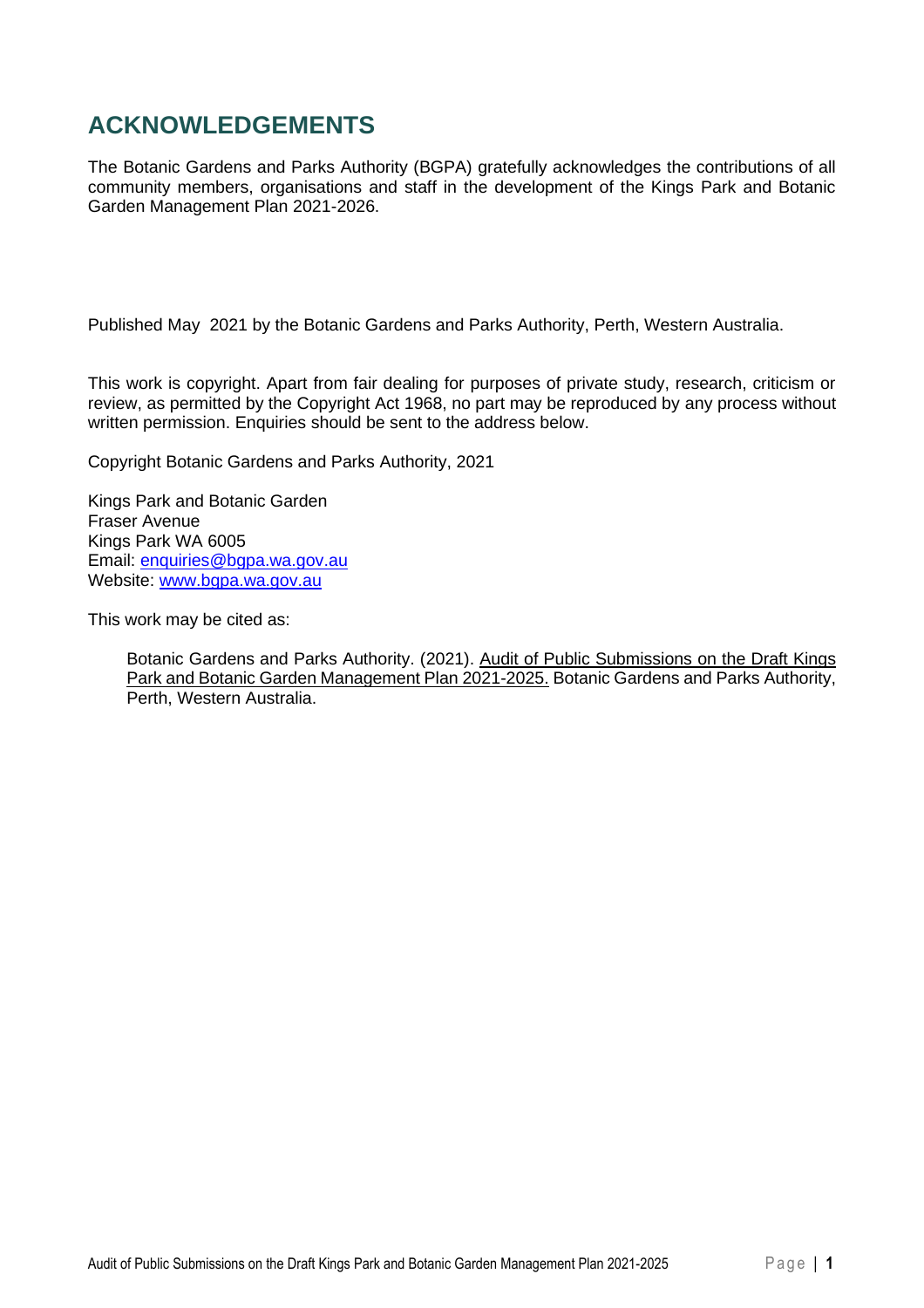# **Table of Contents**

## **List of Appendices**

Appendix 1 – [Draft Kings Park and Botanic Garden Management Plan 2021-2025 online survey](#page-7-0) Appendix 2 – [List of submitters during the public submission period](#page-20-0) Appendix 3 – [Tabulated audit of submissions](#page-22-0)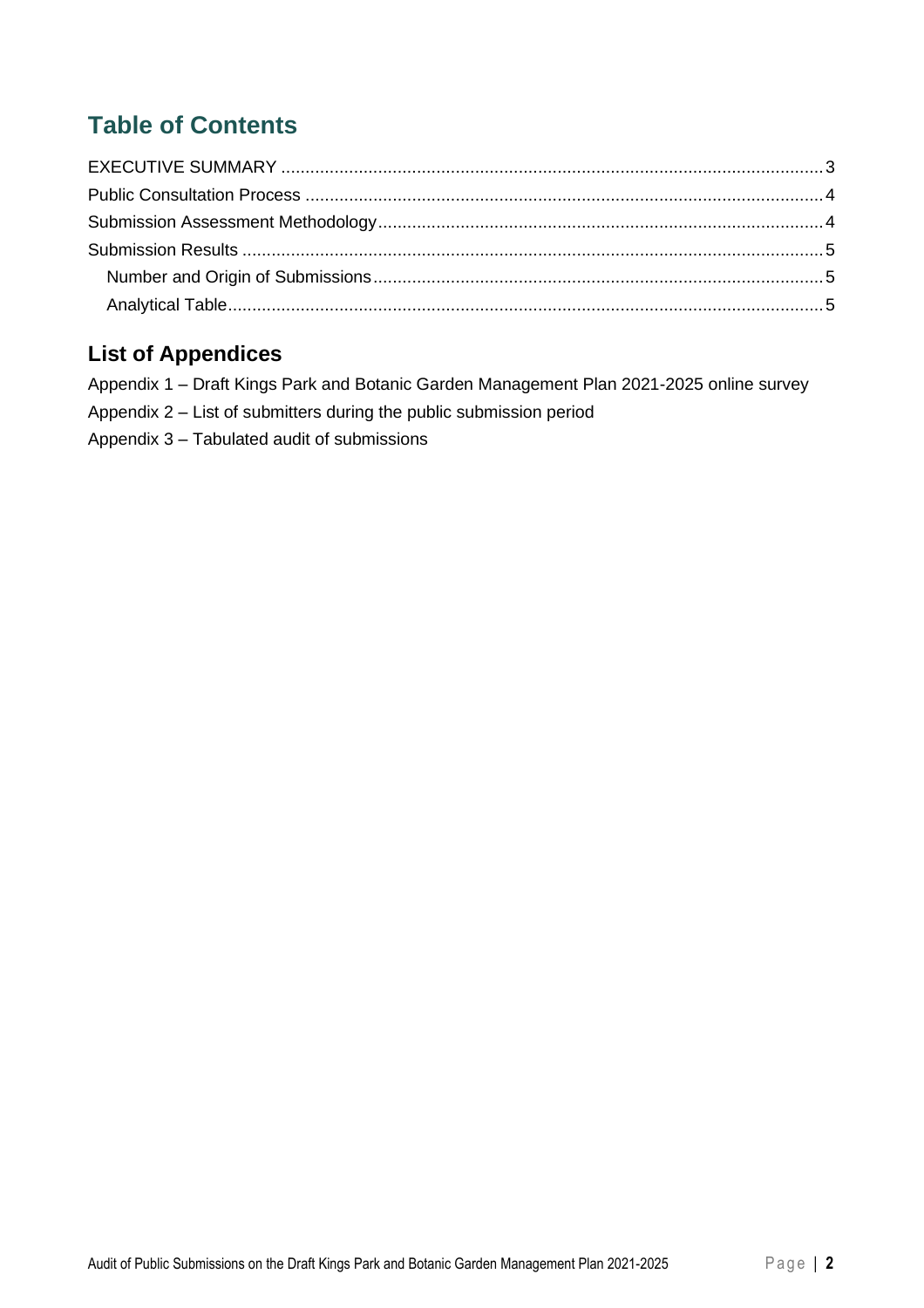# <span id="page-3-0"></span>**Executive Summary**

The Draft Kings Park and Botanic Garden Management Plan 2021-2025 was released for a twomonth public consultation period as required by Part 4 of *the Botanic Gardens and Parks Authority Act 1998* from 15 September 2020 to 16 November 2020. This document is an audit of submissions on the draft plan. It outlines the public consultation process itself, the methodology for assessing submissions and results of the consultation including a summary of submissions. A tabulated analysis of all submission received is also included.

The public consultation period on the Draft Kings Park and Botanic Garden Management Plan 2021-2025 was promoted through various communication channels including direct correspondence with stakeholders, print, online and social media. Submissions could be provided by completing an online survey, as a written submission by post or hand delivery, or via email. Submissions were then reviewed in accordance with established criteria.

During the public submission period, 42 submissions were received, consisting of 187 comments. The majority of submissions were from individuals 21 (50.0%), State government 9 (21.4%) and private organisations / companies 8 (19.0%), with community organisations 3 (7.1%) and one local Government submission (2.4%) making up the balance.

The majority of the comments were fully supportive of the plan or raised topics which had already been considered in its preparation and were therefore assessed as not requiring an amendment to the plan; 93 comments (49.7%) were supportive or neutral and 67 (35.8%) raised topics already considered. Seven comments resulted in minor amendments to the management plan.

This document has been reviewed and endorsed by the BGPA Board of Management.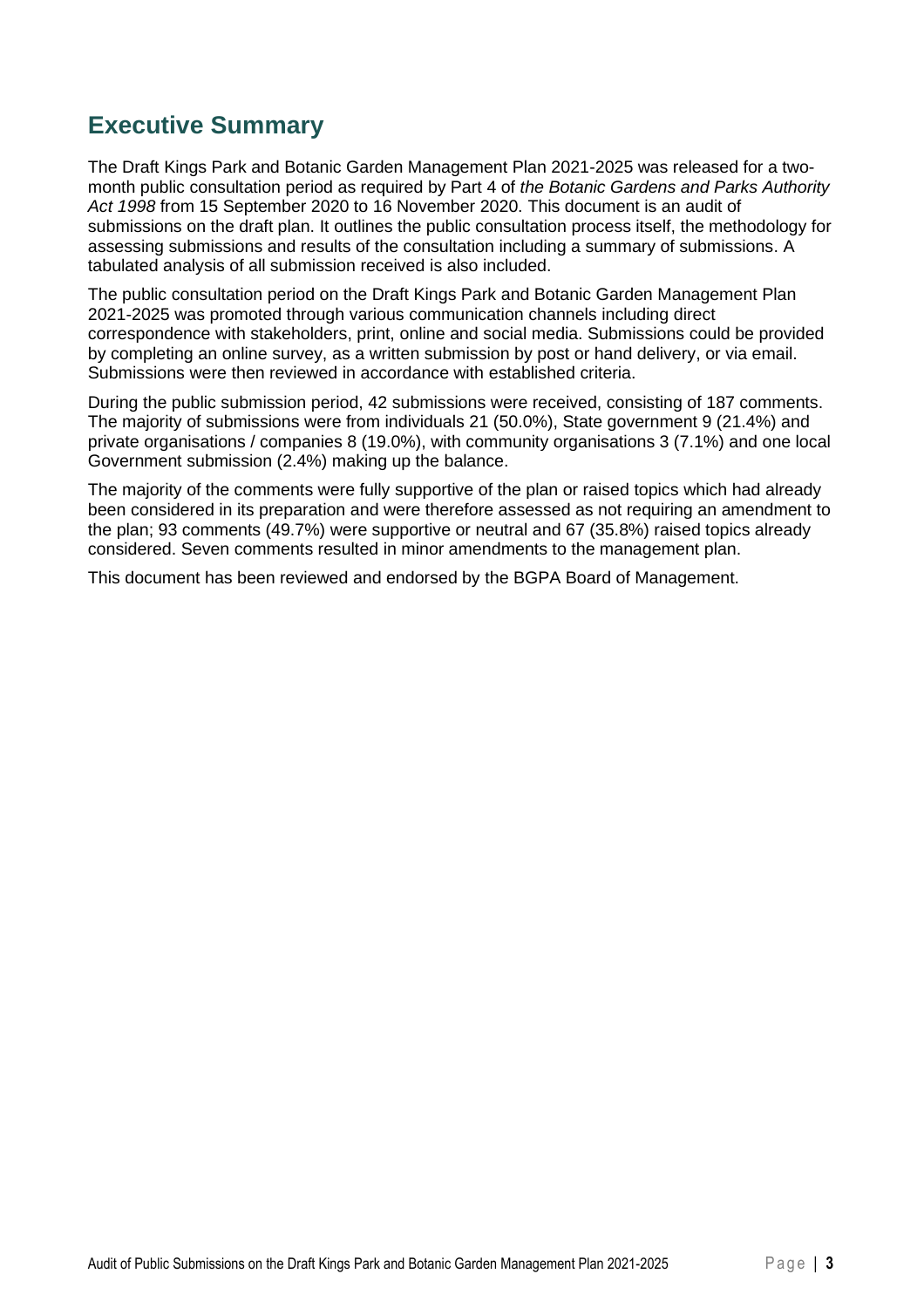# <span id="page-4-0"></span>**Public Consultation Process**

The Draft Kings Park and Botanic Garden Management Plan 2021-2025 was released for a twomonth public consultation period from 15 September 2020 to 16 November 2020. The management plan was made available electronically via the BGPA website and in hard copy from the Kings Park and Botanic Garden Administration. The public consultation period was promoted through a range of channels including:

- Public notices in; two issues of the *Government Gazette\**, two issues of *The West Australian\*,* one issue of the *Western Suburbs Weekly*, and one issue of the *Post* newspaper
- A notice and hard copies of the draft plan at Kings Park and Botanic Garden Administration\* and a copy of the plan at the Kings Park Visitor Information Centre
- Email notification to BGPA staff, BGPA volunteer groups and 98 external stakeholders
- Online news article on the BGPA website
- Article in the BGPA e-newsletter
- Posts on the BGPA Facebook and Twitter accounts.

Submissions could be made by completing an online survey via Survey Monkey (see Appendix 1 for a copy of the survey), in writing to the Botanic Gardens and Parks Authority or via email to [planning@bgpa.wa.gov.au.](mailto:planning@bgpa.wa.gov.au) Hard copy submission forms were also distributed to BGPA volunteers to make it easier to make a submission.

\* Requirements under the *Botanic Gardens and Parks Authority Act 1998*.

## <span id="page-4-1"></span>**Submission Assessment Methodology**

To ensure a valid submission, a name, postcode and email address were required to be provided. Any submission that did not provide this information was considered invalid. Submissions were able to be marked as confidential, in which case the details of the submitter are not published. All valid submissions were broken down into comments which were assessed according to the criteria outlined below.

- 1. The Draft Plan **was amended** if the comment:
	- a. provided additional information of direct relevance to management
	- b. indicated a change in (or clarified) government legislation or management policy
	- c. proposed strategies that would better achieve management objectives
	- d. indicated omissions, inaccuracies or a lack of clarity.
- 2. The Draft Plan **was not amended** if the comment:
	- a. clearly supported proposals in the plan or made general or neutral statements
	- b. referred to issues beyond the scope of the plan
	- c. referred to issues already noted within the plan or already considered during its preparation
	- d. was one among several widely divergent viewpoints received on the topic but the approach in the plan is still considered the best option
	- e. contributed options which were not feasible (generally due to conflict with legislation, Government or Authority policy)
	- f. was based on unclear or factually incorrect information.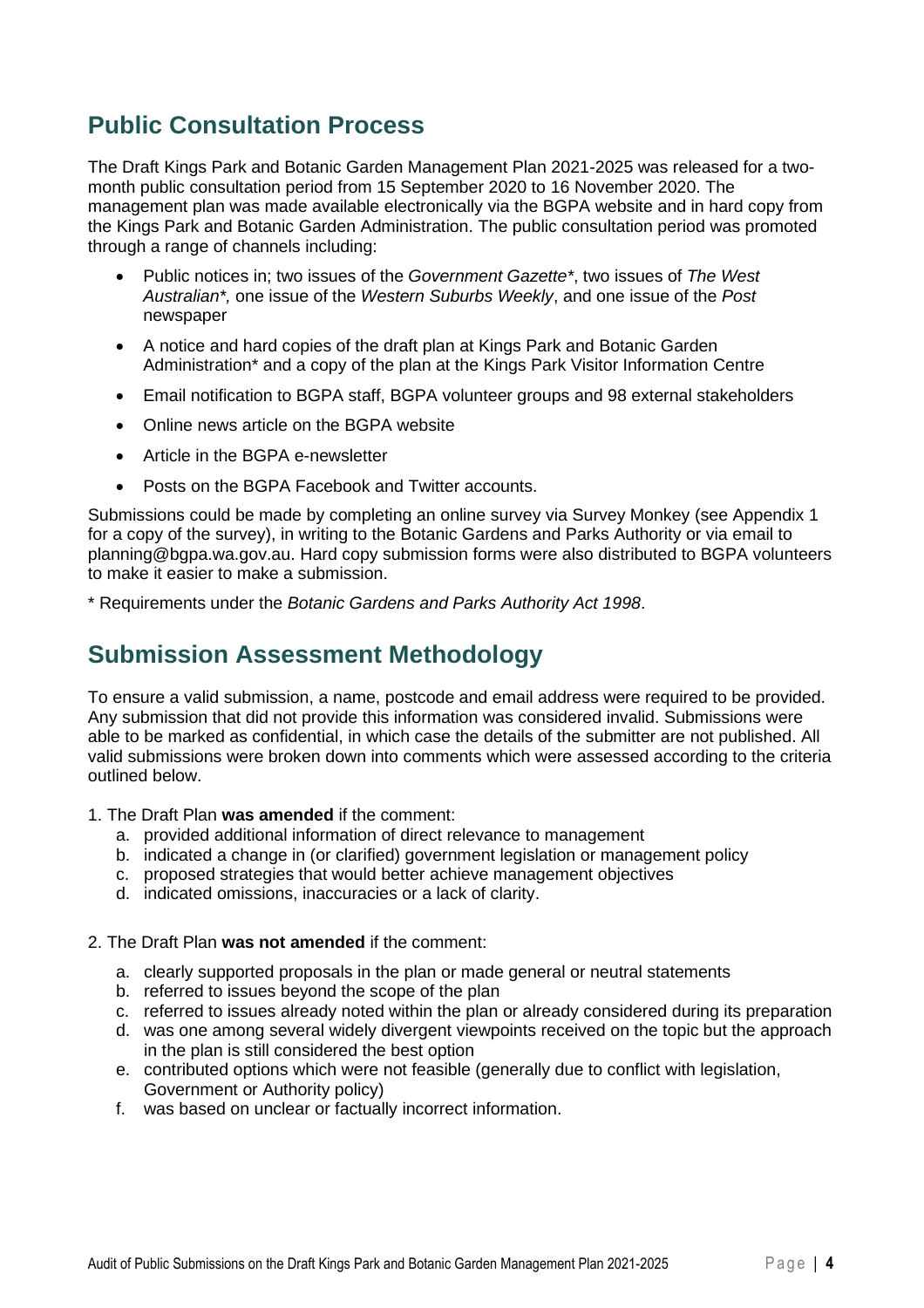Submissions made via the online survey or hard copy submission form, required submitters to indicate their overall level of support for the direction and planned activities in the management plan by selecting one of the following responses:

- I fully support the direction and planned activities presented in the Draft Kings Park and Botanic Garden Management Plan 2021-2025.
- I partially support the direction and planned activities presented in the Draft Kings Park and Botanic Garden Management Plan 2021-2025.
- I don't support the direction and planned activities presented in the Draft Kings Park and Botanic Garden Management Plan 2021-2025.

These responses were considered as comments for the purpose of the audit of submissions. Responses that indicated partial support for the plan were not assigned a response criterion (indicated as NA in Table 1 below). Instead, the specific comments which explained the reason for partial support were assessed.

Each comment was reviewed against the submission assessment criteria, assigned a category accordingly with a brief explanatory note and indication as to whether the plan was amended in response to the comment. The comments were also categorised according to the section of the draft plan to which they referred.

# <span id="page-5-0"></span>**Submission Results**

## <span id="page-5-1"></span>**Number and Origin of Submissions**

A list of submitters during the public consultation period is provided in Appendix 2. Four submissions were marked as confidential so their details do not appear in the list. The majority of the 42 submissions received were from the Perth Metropolitan Area and all were confined to Western Australia. Most submissions received were from individuals 21 (50.0%) followed by State government departments / agencies 9 (21.4%), private organisations / companies 8 (19.0%), community organisations 3 (7.1%) and from local government 1 (2.4%).

The most popular method of submission was via the online survey 26 (61.9%), followed by email 16 (38.1%). No submissions were received in writing or utilising the hard copy submission form.

## <span id="page-5-2"></span>**Analytical Table**

As mentioned above, the submissions were analysed as 187 different comments. The tabulated analysis, in Appendix 3 provides a summary of all comments received including:

- the submission number
- the comment number
- a summary of the submitter's comment
- the section of the draft plan the comment relates to
- the criteria by which each comment was assessed
- the BGPA's response to the comment
- whether or not the comment resulted in an amendment to the Final Plan.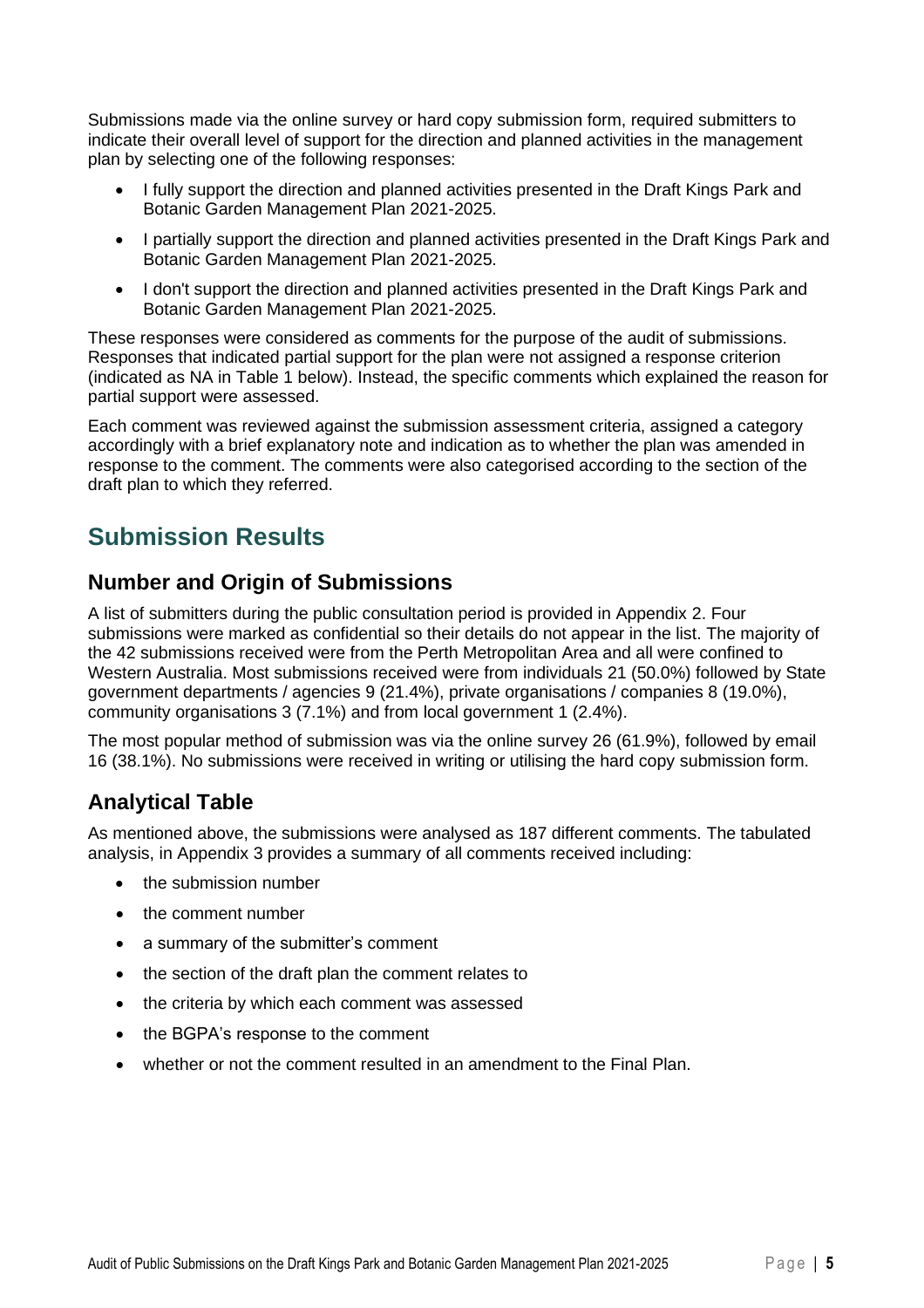Table 1 provides a breakdown of the comments by response criterion. Of the 187 comments received, none stated an outright objection to any of the proposed initiatives in the plan and the majority were assessed by the BGPA as not requiring an amendment to the plan:

- 93 comments (49.7%) clearly supported proposals in the plan or made general or neutral statements
- 9 comments (4.8%) referred to issues beyond the scope of the plan
- 67 comments (35.8%) referred to issues already noted within the plan or already considered during its preparation
- 3 comments (1.6%) were one among several widely divergent viewpoints received on the topic but the approach in the plan is still considered the best option
- 2 comments (1.1%) contributed options which were not feasible
- 1 comment (0.5%) was based on unclear or factually incorrect information.

Seven comments resulted in amendments to the plan; 3 (1.6%) provided additional information that was incorporated in the plan (see Appendix 3 comment numbers 72, 163 and 166) and 4 (2.1%) highlighted an omission or inaccuracy which was rectified in the text (see Appendix 3 comment numbers 54, 108, 128 and 176).

| <b>Summary</b>                                          | <b>Criterion</b> | <b>Amendment</b> | <b>Number</b> | Percentage % |
|---------------------------------------------------------|------------------|------------------|---------------|--------------|
| Supported or neutral                                    | 2A               | Not Required     | 93            | 49.7         |
| Beyond scope                                            | 2B               | Not Required     | 9             | 4.8          |
| Already noted or considered                             | 2C               | Not Required     | 67            | 35.8         |
| Among divergent views                                   | 2D               | Not Required     | 3             | 1.6          |
| Not feasible                                            | 2E               | Not Required     | 2             | 1.1          |
| Unclear or incorrect                                    | 2F               | Not Required     |               | 0.5          |
| Additional information                                  | 1A               | Yes              | 3             | 1.6          |
| Change or clarification in<br>legislation or management | 1B               | <b>Yes</b>       | $\Omega$      | $\Omega$     |
| Better achieves objectives                              | 1C               | Yes              | $\Omega$      | 0            |
| Omission or inaccuracy                                  | 1D               | Yes              | 4             | 2.1          |
| Not applicable                                          | NA               |                  | 5             | 2.7          |

#### **Table 1: Breakdown of comments by criterion**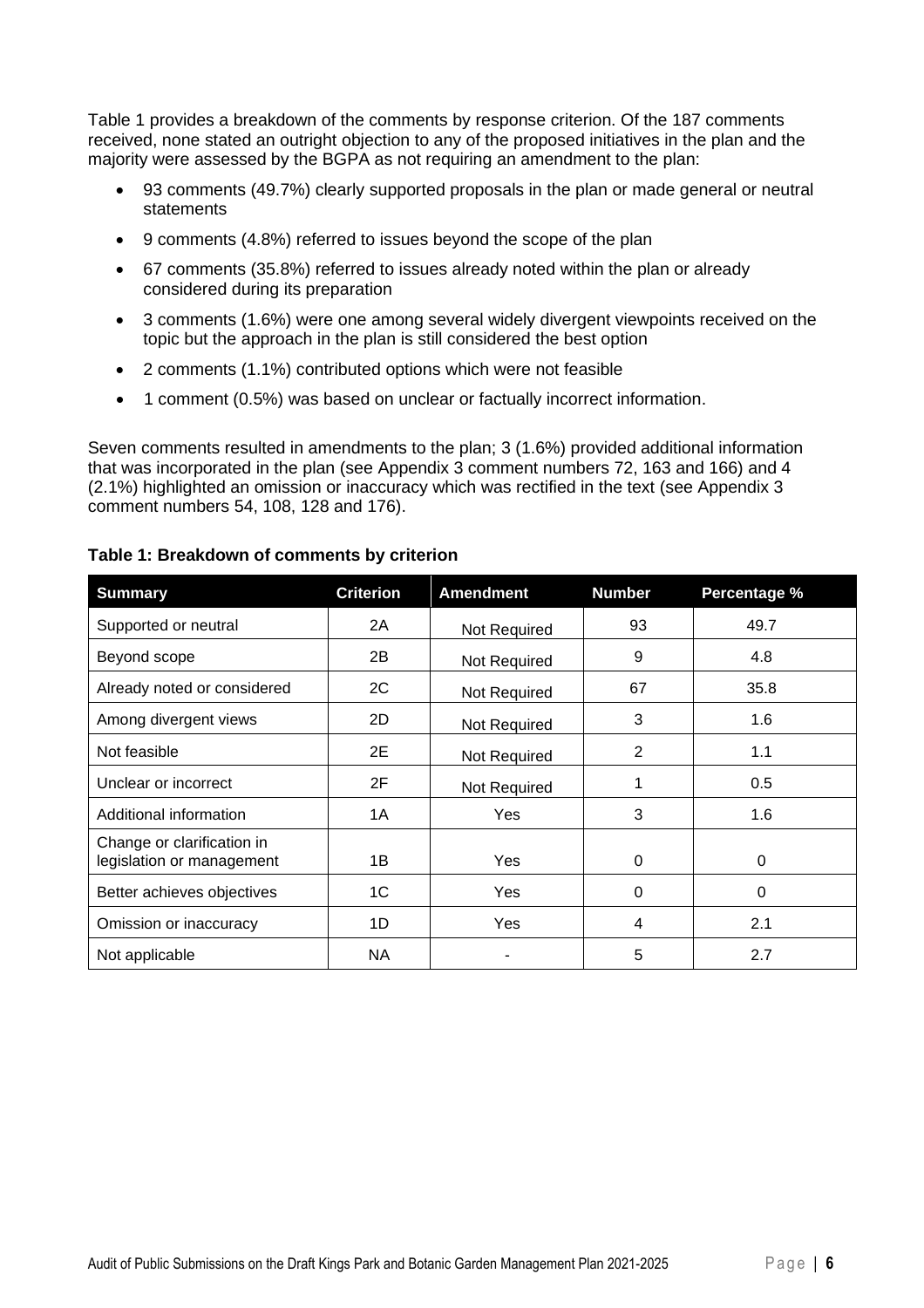<span id="page-7-0"></span>**Appendix 1 – Draft Kings Park and Botanic Garden Management Plan 2021-2025 online survey**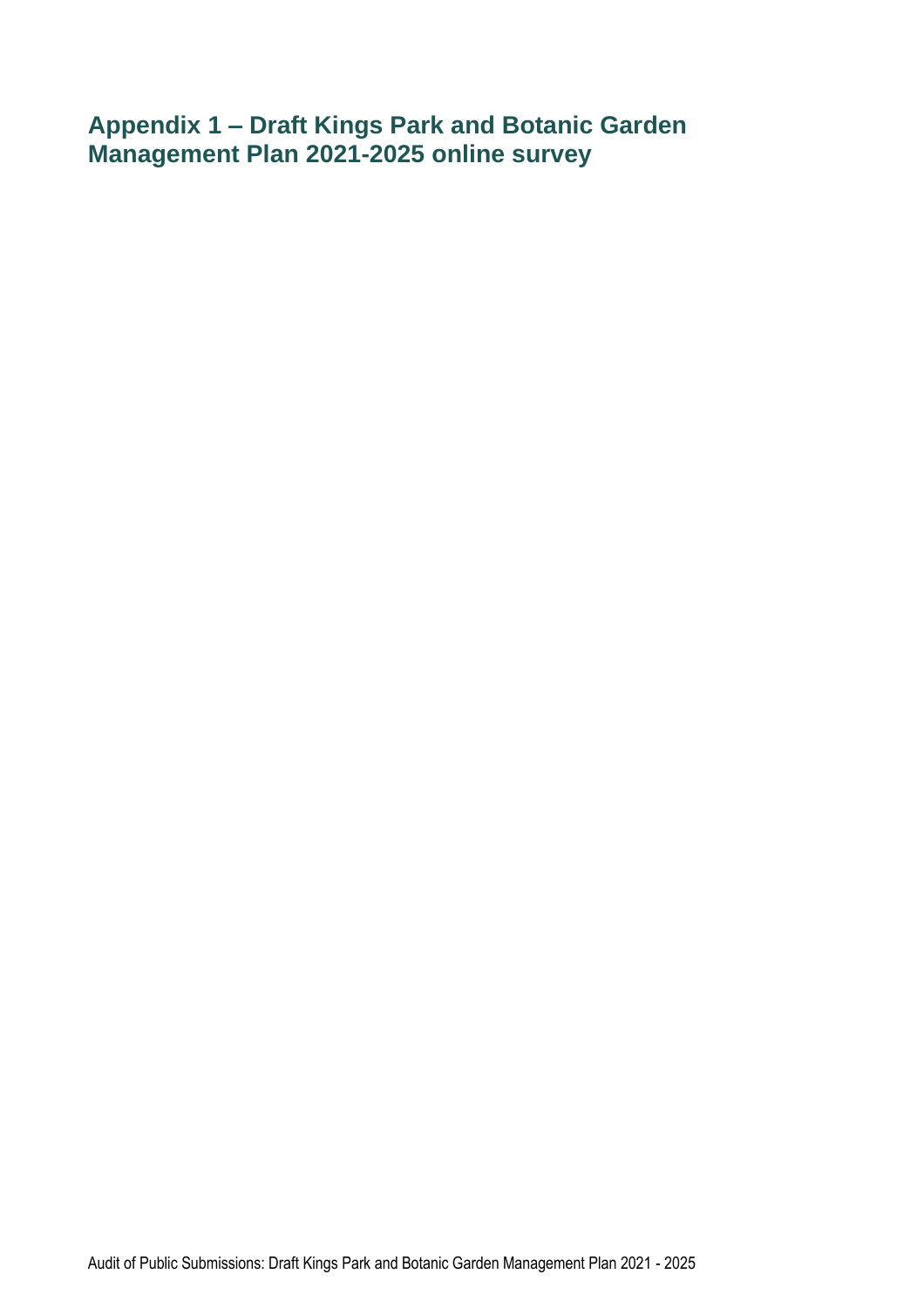



#### Have your say

**The Botanic Gardens and Parks Authority invites you to comment on the Draft Kings Park and Botanic Garden Management Plan 2021-2025. The draft management plan has been released for a two-month period to provide the public with an opportunity to comment on proposed key management initiatives for Kings Park and Botanic Garden for the next five years.** 

**If you haven't already done so, please download a copy of the management plan.** 

**The closing date for submissions is Monday 16 November 2020.**

**To complete your submission, you must provide some personal details at the end of the survey (name, postcode and email address). The management plan will be reviewed in light of the submissions according to established criteria. An audit of submissions will be made available along with the final management plan, however responses to individual submissions will not be provided.** 

**Alan Barrett Executive Director Botanic Gardens and Parks Authority**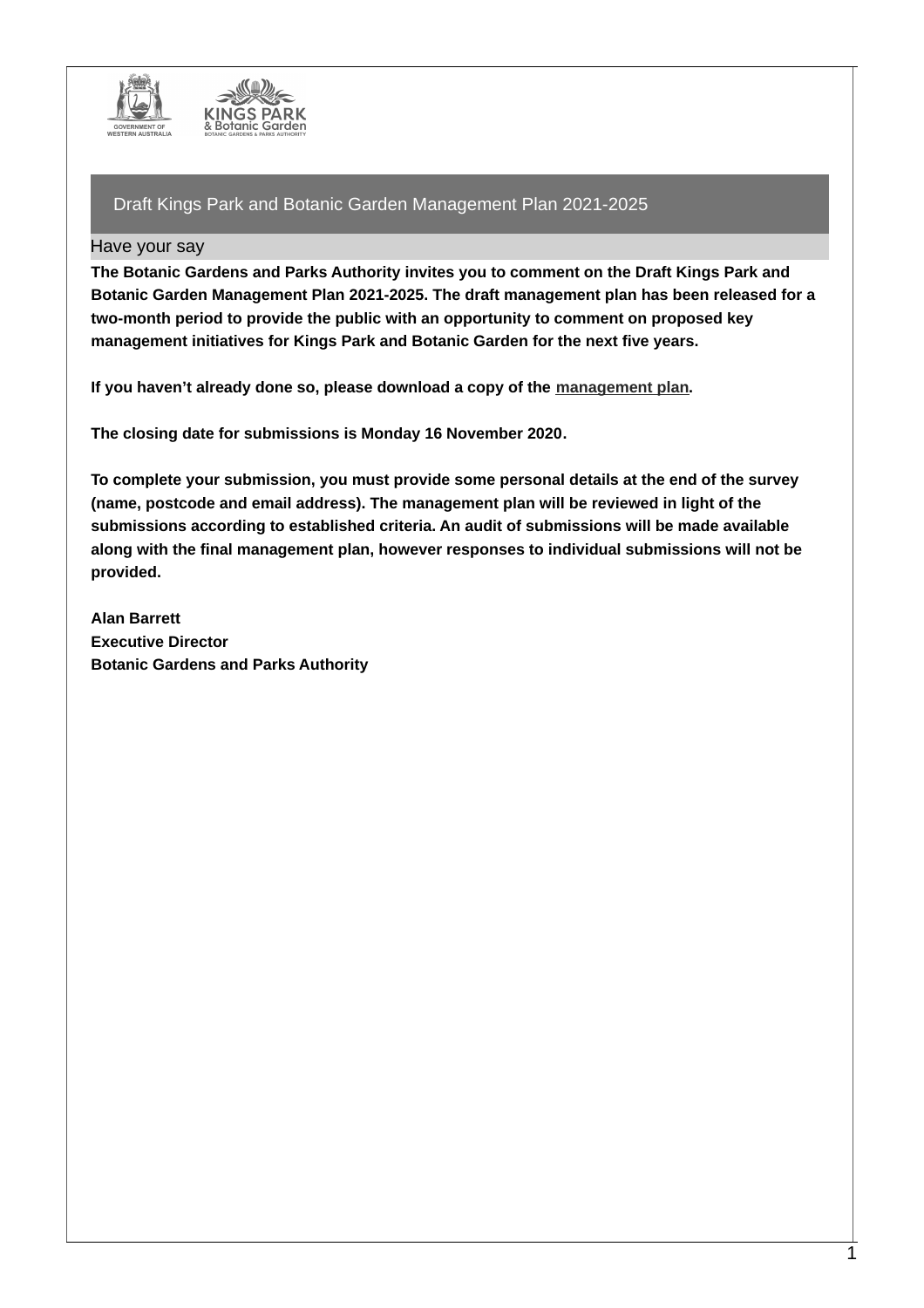

#### Make your comments count

**To make your submission as effective as possible:**

- **be clear and concise**
- **refer your points to page numbers, subject headings or numbered initiatives in the plan**
- **say whether you agree or disagree with any of the content within each section - clearly state your reasons, particularly if you disagree**
- **give sources of information where possible**
- **suggest alternatives to any aspects of the plan with which you disagree.**

**The management plan will be reviewed in light of the submissions according to the criteria outlined below.**

**The management plan may be amended if a submission:**

- **1. provides additional information of direct relevance to management**
- **2. indicates a change in (or clarifies) government legislation or management policy**
- **3. proposes strategies that would better achieve management objectives**
- **4. indicates omissions, inaccuracies or a lack of clarity.**

**The management plan may not be amended if a submission:**

- **1. clearly supports proposals in the plan or makes general or neutral statements**
- **2. refers to issues beyond the scope of the plan**
- **3. refers to issues already noted within the plan or already considered during its preparation**
- **4. is one among several widely divergent viewpoints received on the topic but the approach in the plan is still considered the best option**
- **5. contributes options which are not feasible (generally due to conflict with legislation, Government or Authority policy)**
- **6. is based on unclear or factually incorrect information.**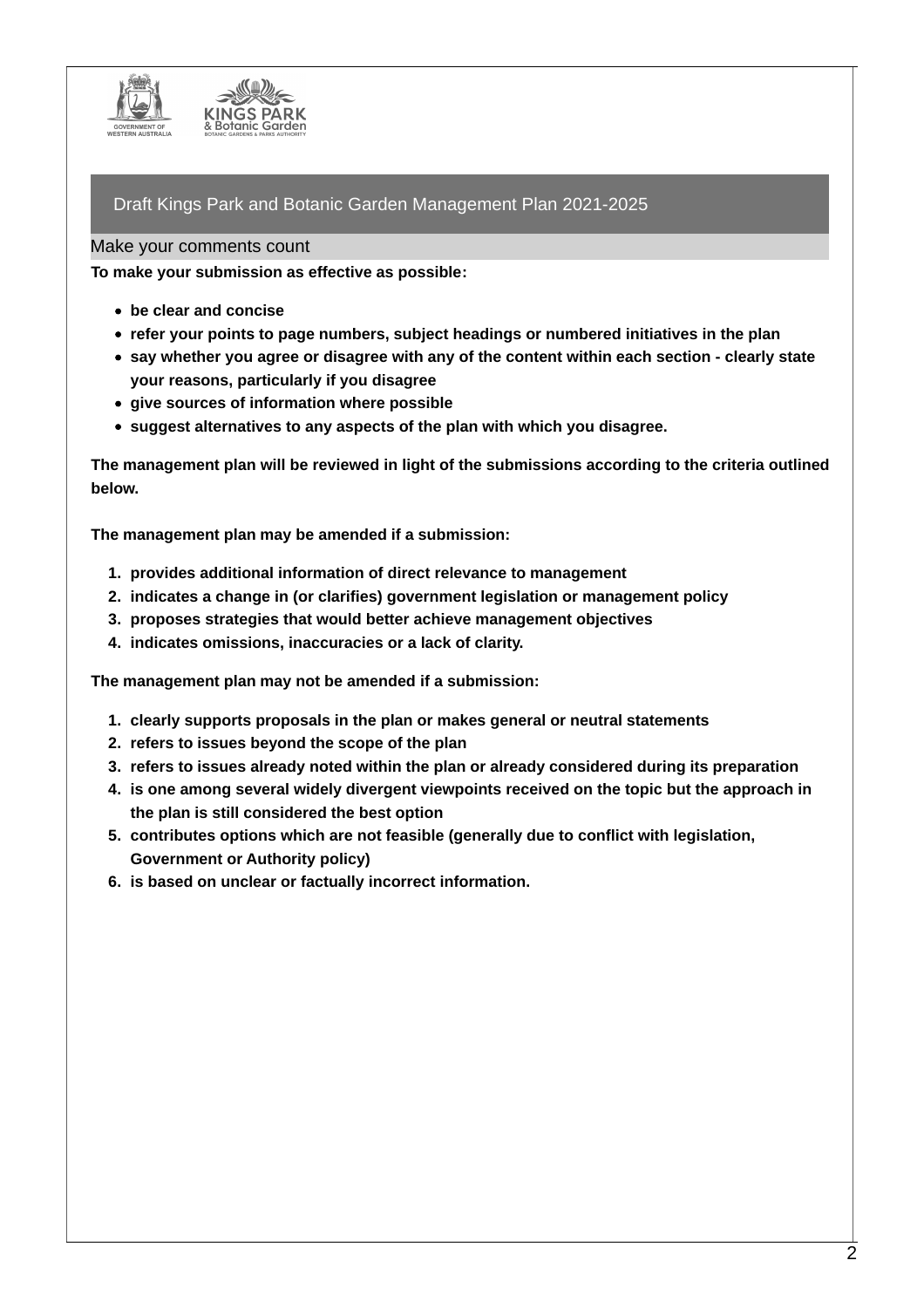



#### This survey

**This survey is split into two parts:**

#### **Part A - Comments on the management plan**

All information you supply in this part of the survey will be analysed against the criteria outlined. If **needed, changes will be made to the plan to address matters raised. All feedback provided through the public submissions will be summarised in the audit of submissions.**

#### **Part B - Your details**

**To ensure a valid submission, your name, postcode and email address must be provided. If your submission is marked 'confidential' your contribution will remain anonymous, otherwise your initial, surname and postcode will be acknowledged in the audit of submissions but will not be linked to any responses. Your postcode will be used to generally indicate in the audit where the proportions of submissions came from (local, regional, state, national or international).**

**Your contact details will not be made public, and will only be used to contact you if further clarification of your submission is needed or to inform you later when the final management plan is released. Personal details will not be forwarded to any third party or used for any other purpose.**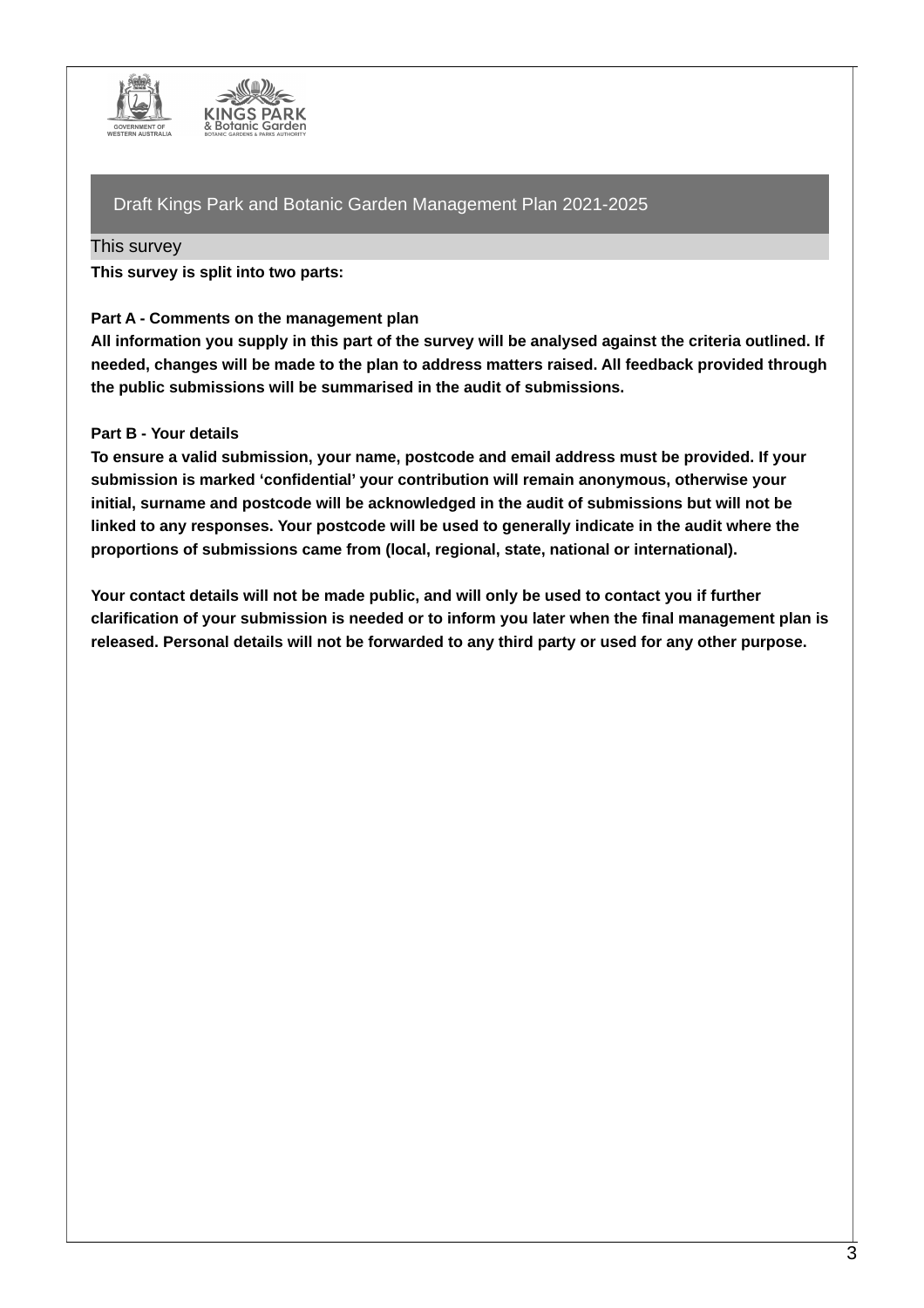| <b>GOVERNMENT OF</b><br><b>WESTERN AUSTRALIA</b>                                                                                            |
|---------------------------------------------------------------------------------------------------------------------------------------------|
| Draft Kings Park and Botanic Garden Management Plan 2021-2025                                                                               |
| Part A - Comments on the plan                                                                                                               |
| *1. Please indicate your overall level of support for the Draft Kings Park and Botanic<br>Garden Management Plan 2021-2025.                 |
| I fully support the direction and planned activities presented in the Draft Kings Park and Botanic Garden Management Plan<br>2021-2025.     |
| I partially support the direction and planned activities presented in the Draft Kings Park and Botanic Garden Management<br>Plan 2021-2025. |
| I don't support the direction and planned activities presented in the Draft Kings Park and Botanic Garden Management Plan<br>2021-2025.     |
| * 2. What level of feedback would you like to provide on the management plan?                                                               |
| Comment on specific sections of the plan and general comments on the overall plan.                                                          |
| General comments on the overall plan only.                                                                                                  |
|                                                                                                                                             |
|                                                                                                                                             |
|                                                                                                                                             |
|                                                                                                                                             |
|                                                                                                                                             |
|                                                                                                                                             |
|                                                                                                                                             |
|                                                                                                                                             |
|                                                                                                                                             |
|                                                                                                                                             |
|                                                                                                                                             |
|                                                                                                                                             |
|                                                                                                                                             |
|                                                                                                                                             |
|                                                                                                                                             |
|                                                                                                                                             |
|                                                                                                                                             |
|                                                                                                                                             |
|                                                                                                                                             |
|                                                                                                                                             |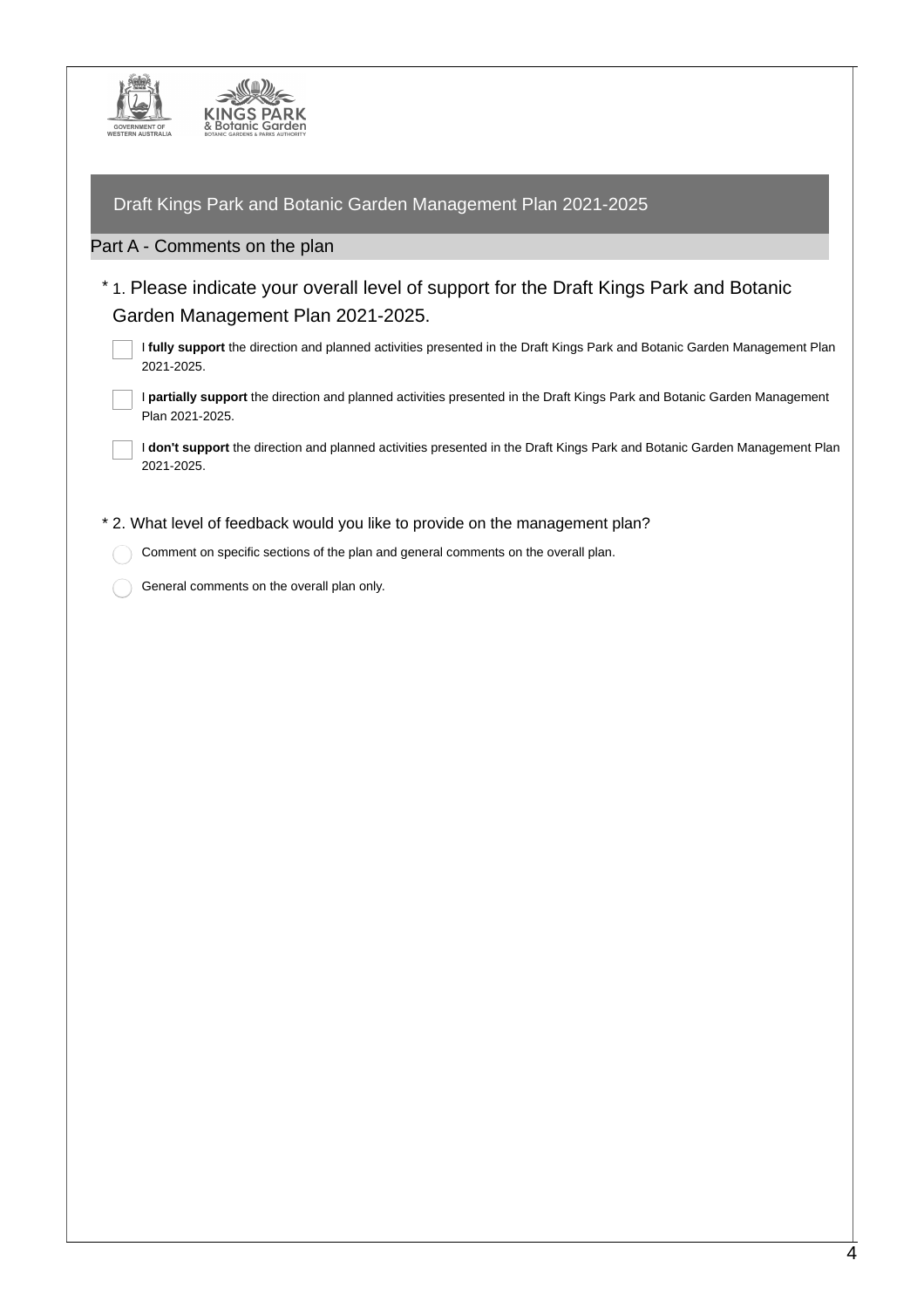

Comments on the plan - Comment on specific sections

**The management plan can be broadly divided into two parts: 'Introduction and Background' and 'Planned Activities 2021-2025'.**

**Introduction and Background**

**The Introduction and Background part of the plan provides an overview of Kings Park and Botanic Garden and how it is managed. This part of the plan is structured under the following headings:**

- **Kings Park and Botanic Garden – The Natural Heart of Perth**
- **Governance**
- **Planning Framework and Policies**
- **Strategic Priorities**
- **Looking Back – Achievements from the 2014-2019 Management Plan**
- **Looking Forward – Issues and Trends Shaping this Management Plan.**

**Planned Activities 2021-2025**

**The Planned Activities part of the plan provides details of initiatives for 2021-2025 under the following management categories.**

- **1. Community Engagement and Participation**
- **2. Visitor Experiences**
- **3. Science and Environmental Conservation**
- **4. Plant Collections and Displays**
- **5. Amenity and Infrastructure.**

3. Do you have any specific comments on the '**Introduction and Background Information**' part of the management plan?

**Reminder: Refer your points according to page numbers or subject headings in the plan**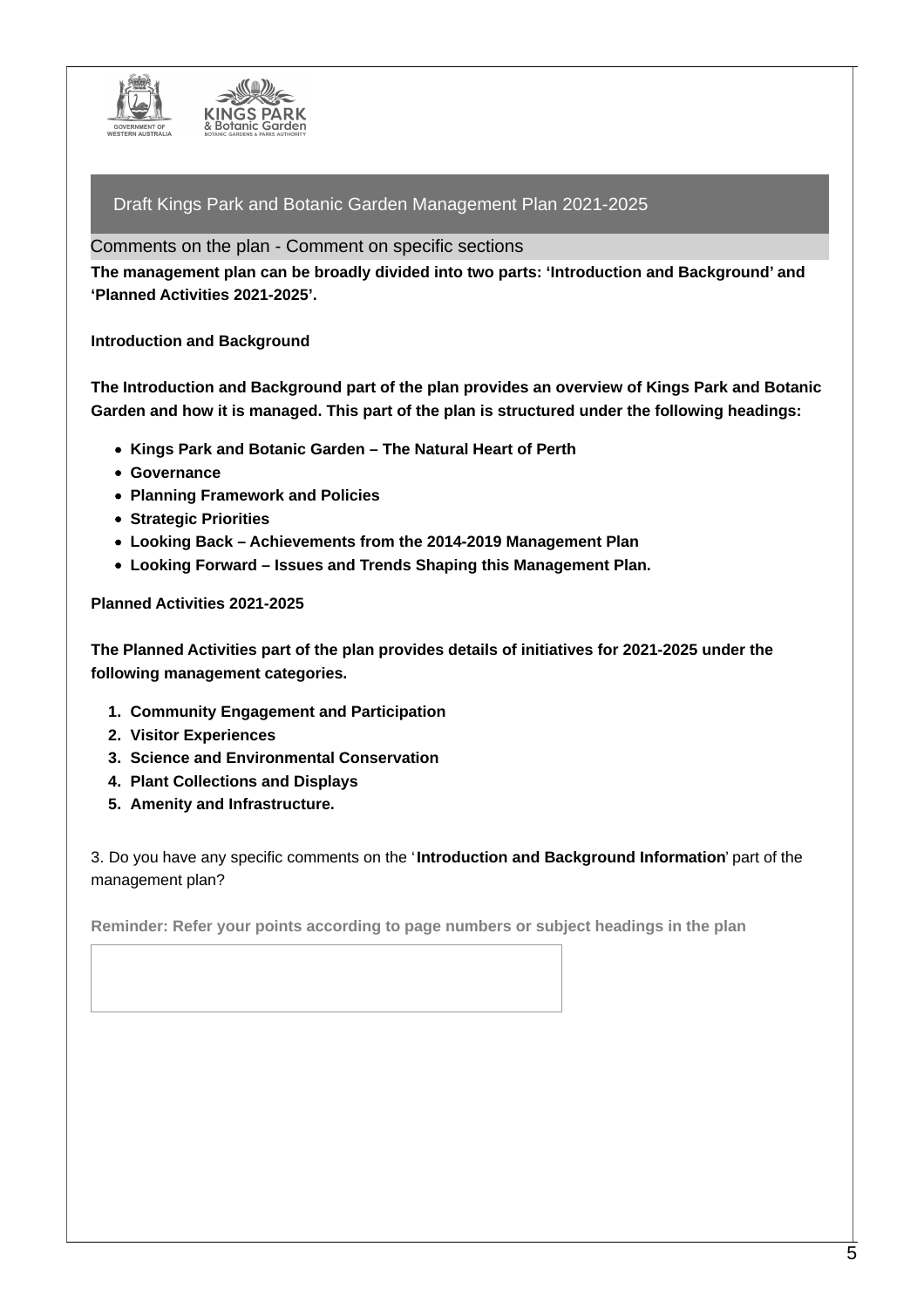

Comments on the plan - Planned activities 2021-2025

**Reminder: Refer your points according to page numbers, subject headings or numbered initiatives in the plan**

4. Do you have any feedback on the planned activities outlined in the **Community Engagement and Partnerships** section of the plan?

5. Do you have any feedback on the planned activities outlined in the **Visitor Experiences** section of the plan?

6. Do you have any feedback on the planned activities outlined in the **Science and Environmental Conservation** section of the plan?

7. Do you have any feedback on the planned activities outlined in the **Plant Collections and Displays** section of the plan?

8. Do you have any feedback on the planned activities outlined in the **Amenity and Infrastructure** section of the plan?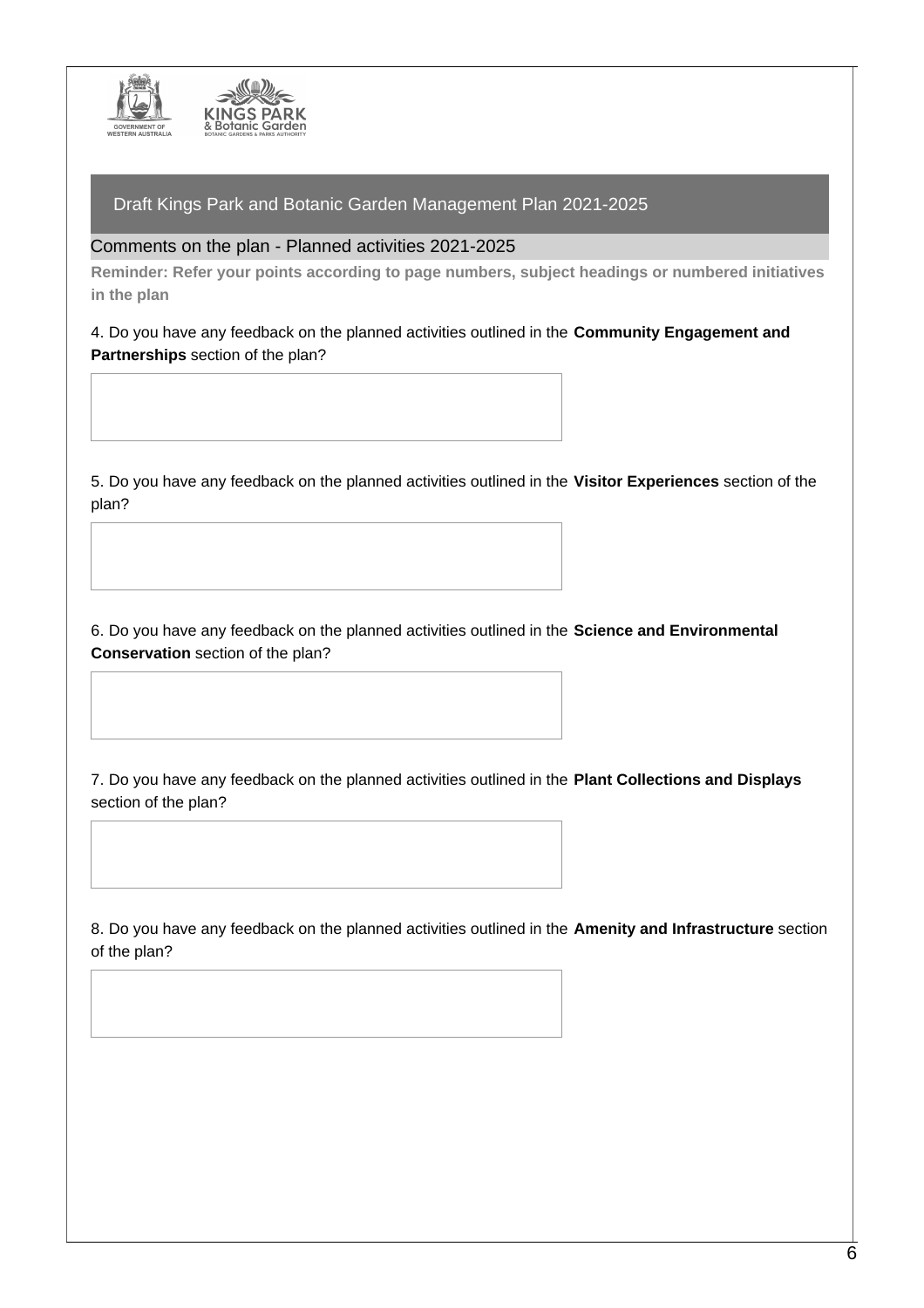

Comments on the plan - General comments on the overall plan

9. Do you have any comments on the overall plan or any other feedback?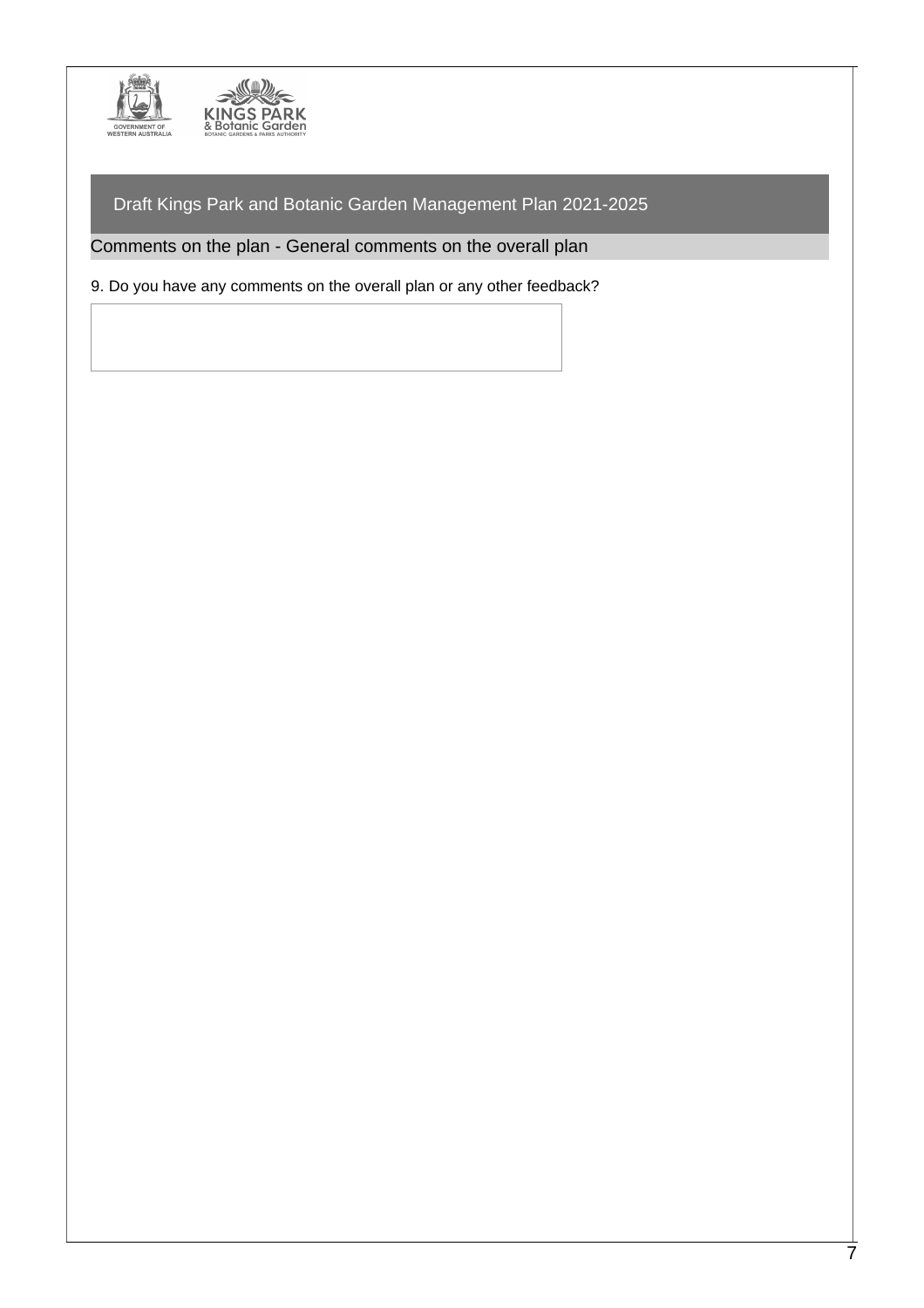

| Draft Kings Park and Botanic Garden Management Plan 2021-2025                                 |                                                                                                   |  |  |  |
|-----------------------------------------------------------------------------------------------|---------------------------------------------------------------------------------------------------|--|--|--|
| Part B - Your details                                                                         |                                                                                                   |  |  |  |
| Please tell us a bit about you and your connection to Kings Park and Botanic Garden.          |                                                                                                   |  |  |  |
| * 10. Which of these categories best describes you? (Select a maximum of 3 categories.)       |                                                                                                   |  |  |  |
| I have a connection with Kings Park because of my job.                                        | bring interstate/international visitors to Kings Park.                                            |  |  |  |
| occasionally visit Kings Park.                                                                | attend events in Kings Park such as concerts, movies,<br>festivals or the ANZAC Day Dawn Service. |  |  |  |
| regularly spend time with family/friends in Kings Park.<br>regularly excercise in Kings Park. | volunteer in Kings Park.                                                                          |  |  |  |
| visit Kings Park to relax.                                                                    | never visit Kings Park.                                                                           |  |  |  |
| Other (please specify)                                                                        |                                                                                                   |  |  |  |
|                                                                                               |                                                                                                   |  |  |  |
|                                                                                               |                                                                                                   |  |  |  |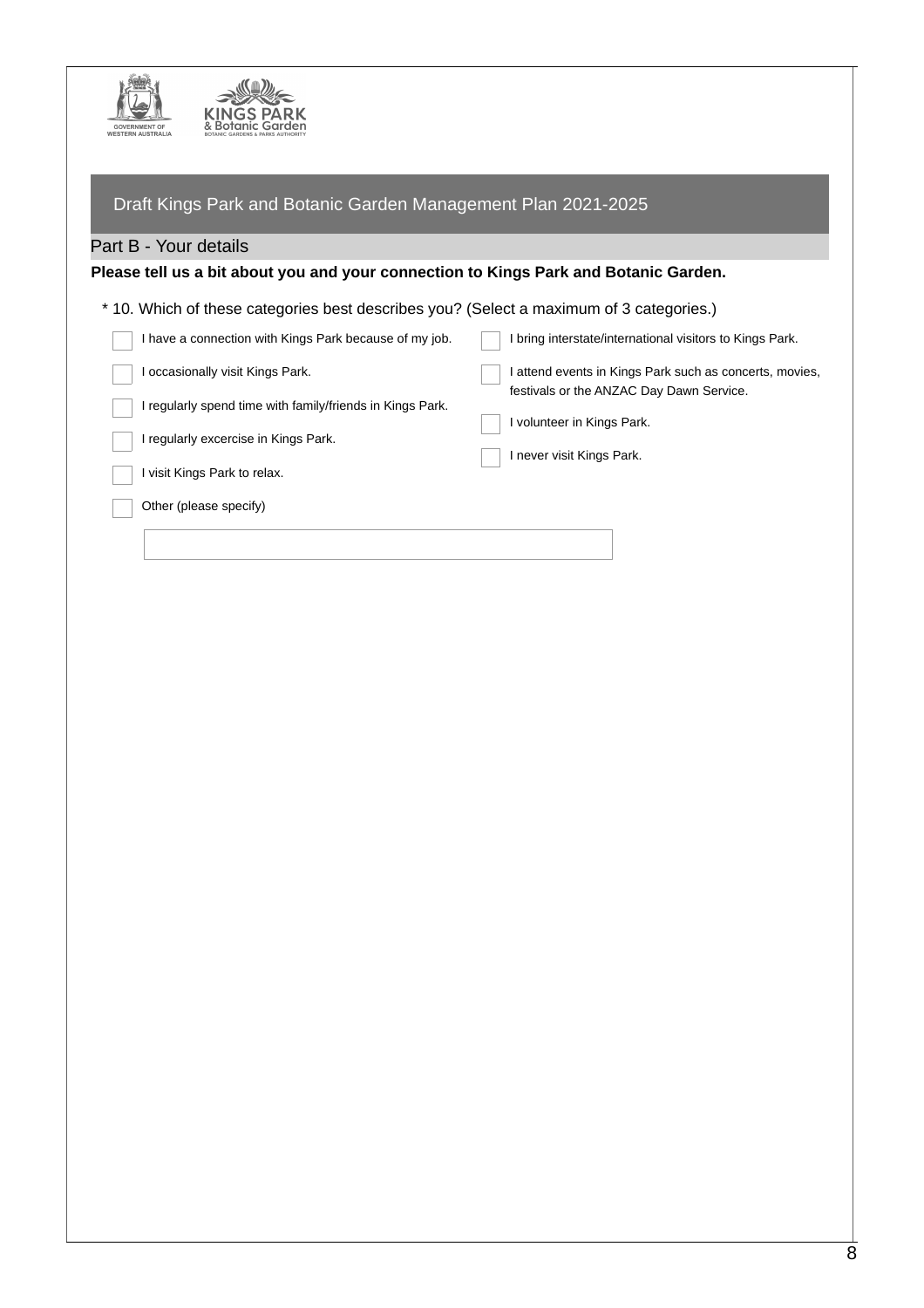



| Draft Kings Park and Botanic Garden Management Plan 2021-2025                     |                                                                    |
|-----------------------------------------------------------------------------------|--------------------------------------------------------------------|
| Your details                                                                      |                                                                    |
| * 11. Which category best describes your professional connection with Kings Park? |                                                                    |
| I own / operate a business in Kings Park.                                         | provide a service to Kings Park.                                   |
| My organisation is a corporate partner or receives services<br>from Kings Park.   | I represent WA's cultural and arts sector.                         |
| am a Kings Park volunteer.                                                        | I represent WA's environmental / conservation sector.              |
| I work for a State Government agency.                                             | I work in the tourism sector.<br>I represent the community sector. |
| I work for Botanic Gardens and Parks Authority / Department                       |                                                                    |
| of Biodiversity, Conservation and Attractions.<br>I work in Local Government.     | represent heritage interests in WA.                                |
| I represent Aboriginal interests.                                                 |                                                                    |
| Other (please specify)                                                            |                                                                    |
|                                                                                   |                                                                    |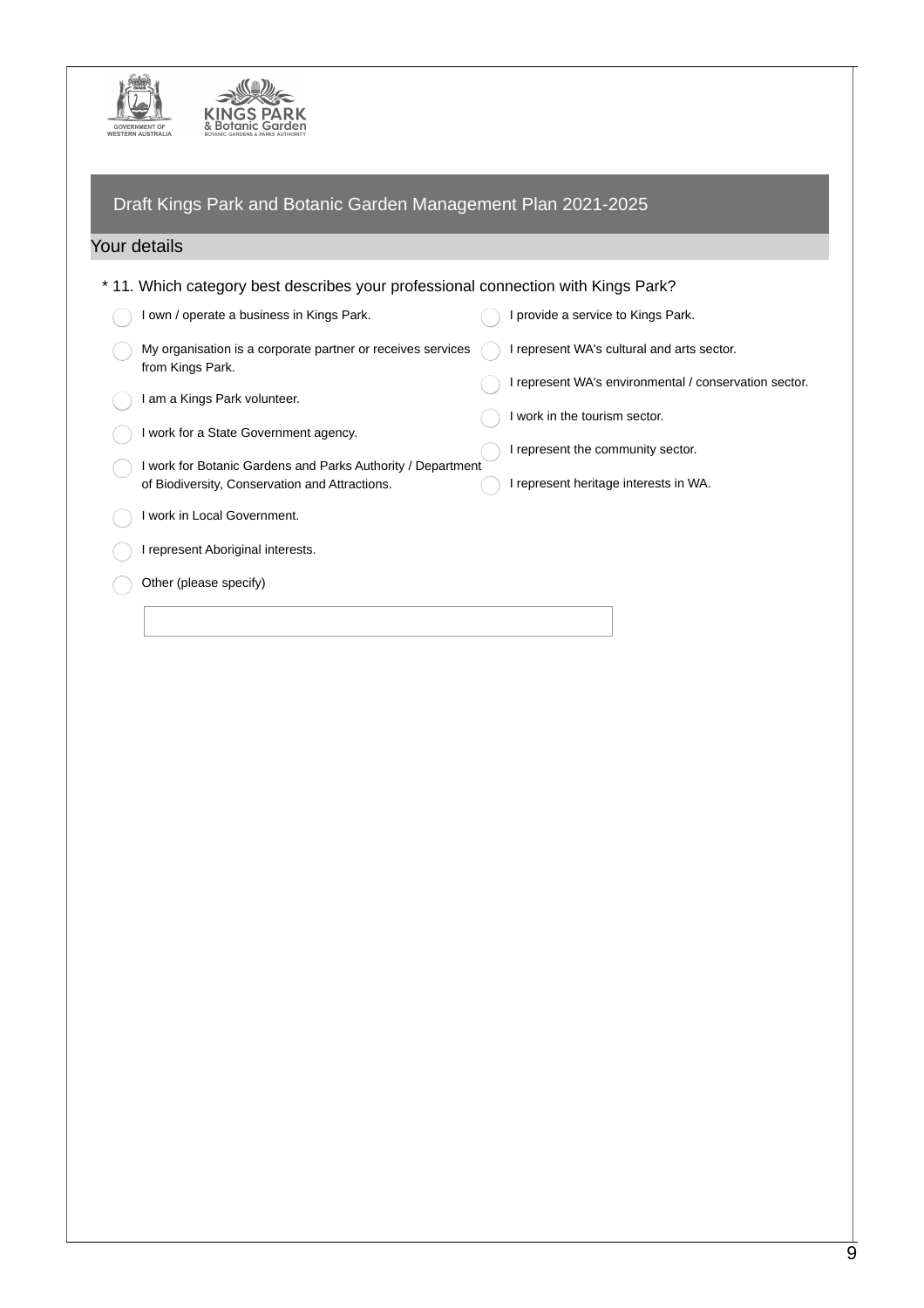

| Draft Kings Park and Botanic Garden Management Plan 2021-2025 |  |  |
|---------------------------------------------------------------|--|--|
|                                                               |  |  |
|                                                               |  |  |

#### Your Details

\* 12. What is your age?

| Under 18              | 45-54 |
|-----------------------|-------|
| 18-24<br>$\left($     | 55-64 |
| 25-34                 | 65-74 |
| 35-44<br>$\mathbb{C}$ | $75+$ |

## \* 13. What is your gender?

- Female
- Male  $\bigcap$
- Other / Rather not say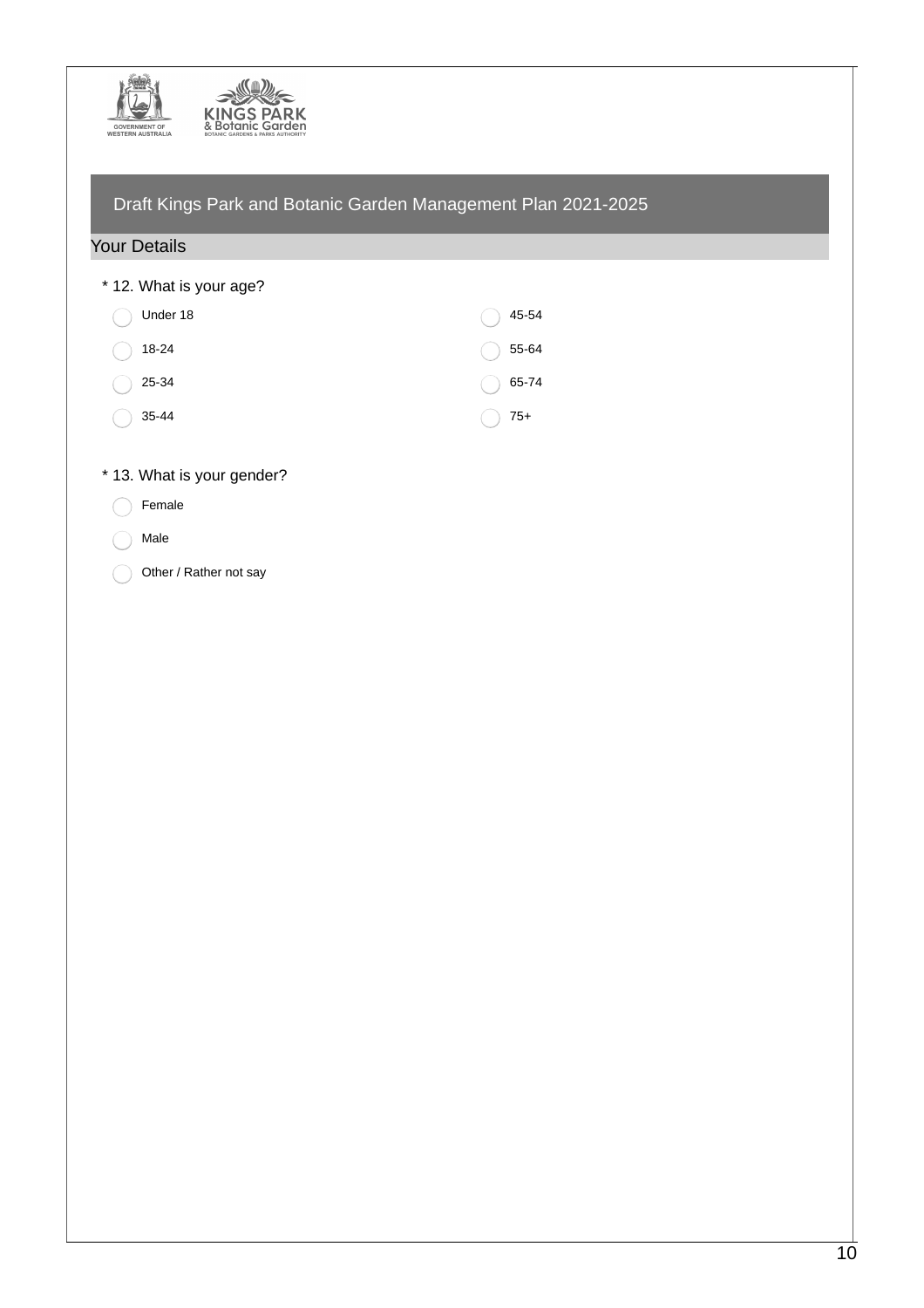

#### Your details

**For the survey to be complete, information is required in the fields marked with an asterisk.**

\* 14. Please enter your contact details.

| <b>Name</b>           |  |
|-----------------------|--|
| Company               |  |
| <b>Address</b>        |  |
| <b>Address 2</b>      |  |
| <b>City/Town</b>      |  |
| <b>State/Province</b> |  |
| <b>Post Code</b>      |  |
| Country               |  |
| <b>Email Address</b>  |  |
| <b>Phone Number</b>   |  |

\* 15. Do you wish for your submission to be marked confidential?

- $\bigcap$ Yes
- No  $\bigcap$

16. If you would like to subscribe to our newsletter and be the first to know about Kings Park and Botanic \* Garden news, please provide your email address below (optional).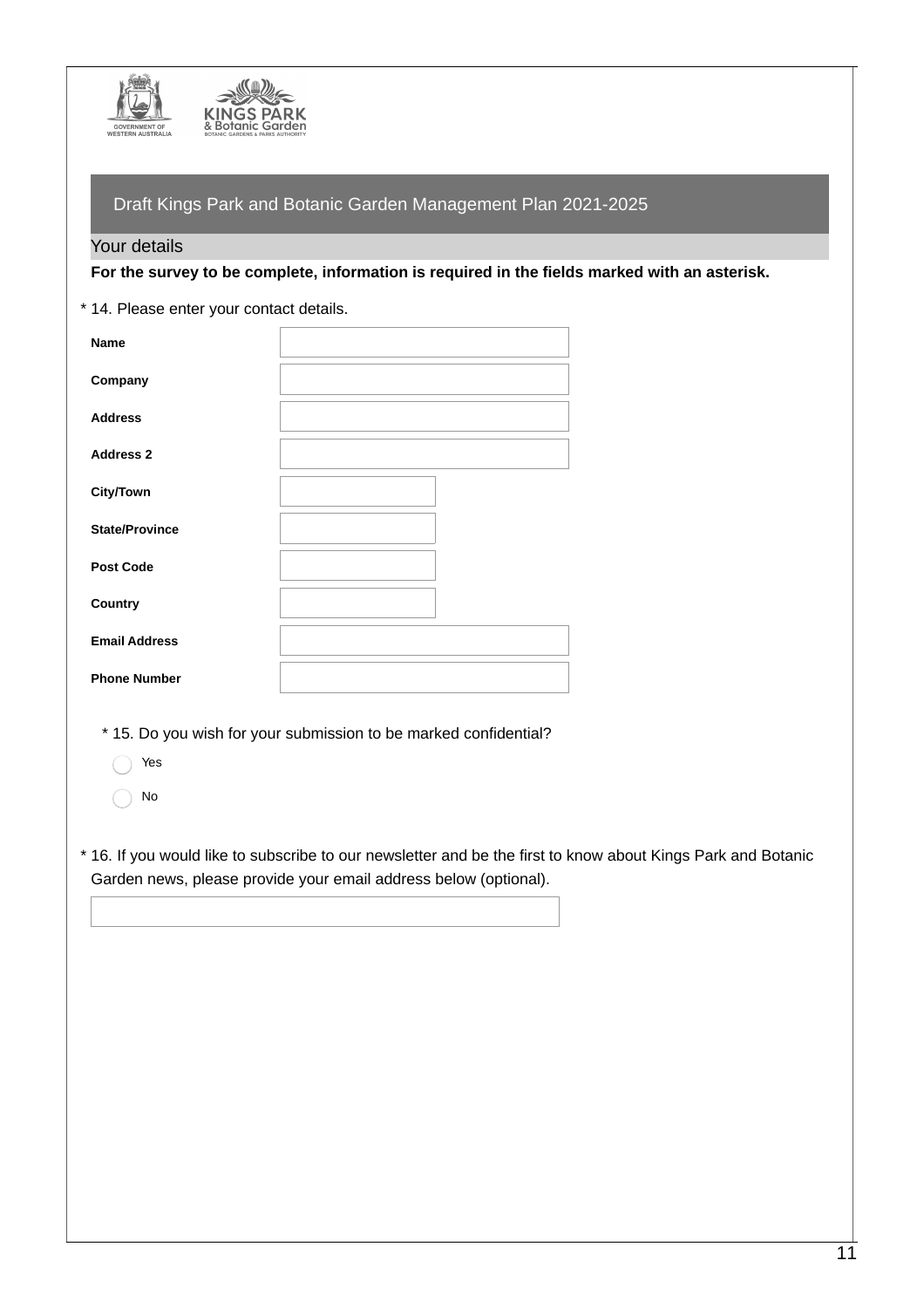

Thank you

**Thank you for completing the survey. Your feedback is important, and we appreciate you taking the time to prepare a submission.**

If you would like to obtain a copy of your submission, please contact the BGPA Planning Officer via **planning@bgpa.wa.gov.au.**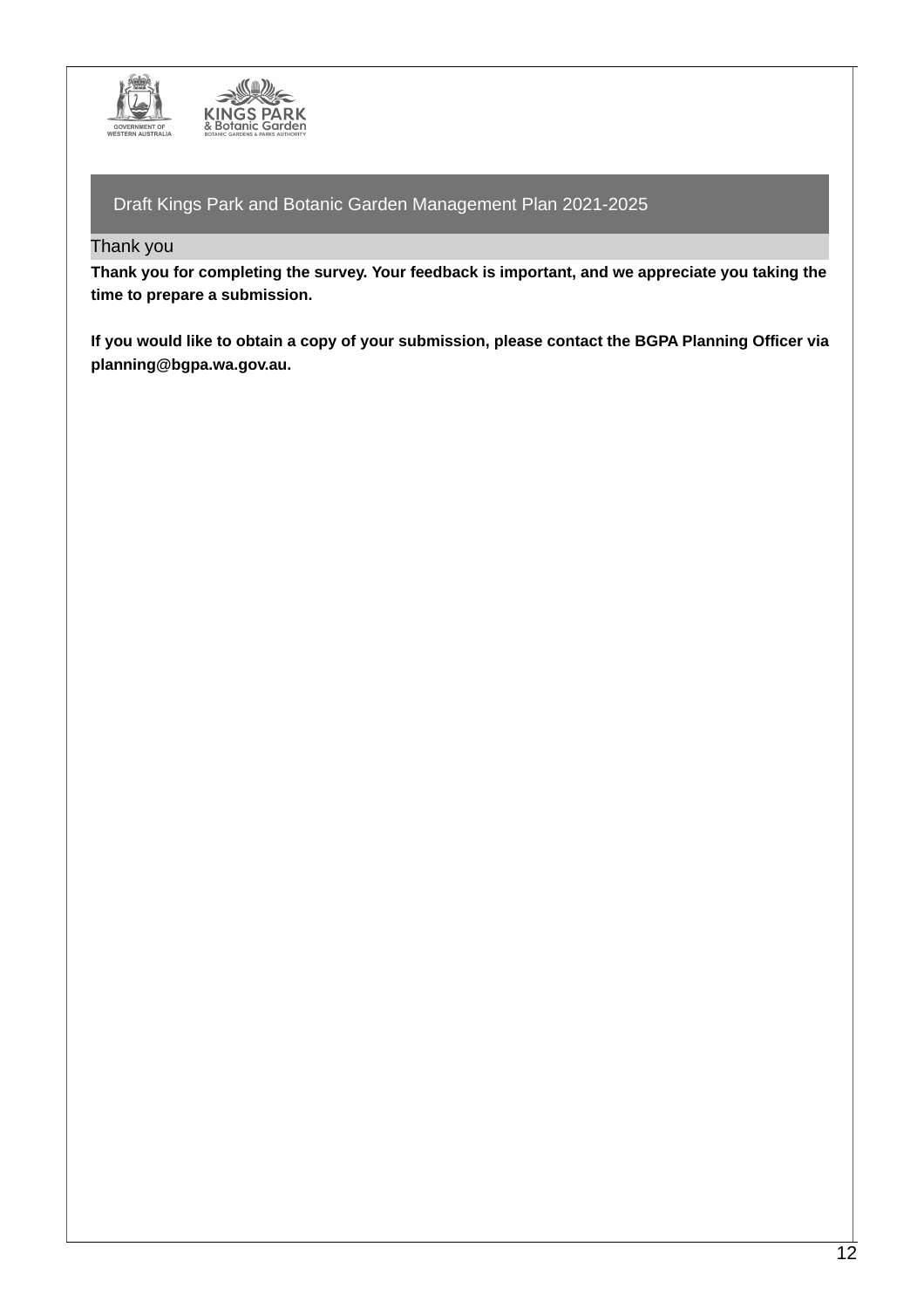# <span id="page-20-0"></span>**Appendix 2 – List of submitters during the public submission period**

| <b>Community Organisations</b> |                  |                          |          |
|--------------------------------|------------------|--------------------------|----------|
| Initial                        | Surname          | Organisation             | Postcode |
|                                | Clegg            | Friends of Bold Park     | 6014     |
|                                | Thiele           | Wildflower Society of WA | 6014     |
|                                | <b>Bodlovich</b> | Perth NRM                | 6152     |

| Private Company / Organisation |                 |                                         |          |  |
|--------------------------------|-----------------|-----------------------------------------|----------|--|
| Initial                        | Surname         | Organisation                            | Postcode |  |
|                                | Cinavas-Prosser | Perth Region Tourism Organisation       | 6000     |  |
| P                              | Wright          | City Tours Pty Ltd                      | 6053     |  |
| P                              | Griffiths       | Philip Griffiths Architects             | 6008     |  |
| R                              | Ketjen          | Stickybeaks Playground Café             | 6005     |  |
|                                | Hall            | Spinway WA                              | 6084     |  |
| N                              | Passmore        | Neville Passmore and Associates Pty Ltd | 6155     |  |
| $\mathsf{F}$                   | Hall            | Tourism Council Western Australia       | 6100     |  |
|                                | Donaldson       | <b>National Trust WA</b>                | 6005     |  |

| Local Government |           |               |          |
|------------------|-----------|---------------|----------|
| Initial          | ' Surname | Organisation  | Postcode |
|                  | Kiaerheim | City of Perth | 6000     |

| <b>State Government</b> |              |                                            |          |  |
|-------------------------|--------------|--------------------------------------------|----------|--|
| Initial                 | Surname      | Organisation                               | Postcode |  |
| B                       | de Garis     | Department of Planning, Lands and Heritage | 6000     |  |
| R                       | Sellers      | Tourism Western Australia                  | 6000     |  |
|                         | Cowdell      | Heritage Council of Western Australia      | 6000     |  |
| M                       | Rowe         | Department of Water and Environmental      | 6919     |  |
|                         |              | Regulation                                 |          |  |
|                         |              | <b>Disability Services Commission</b>      | 6920     |  |
| F                       | Santostefano | <b>Water Corporation</b>                   | 6007     |  |
| B                       | Anderson     | QEII Medical Centre Trust                  | 6009     |  |
|                         | Rodgers      | Department of Education                    | 6004     |  |
| P                       | Ford         | Office of the Government Architect         | 6000     |  |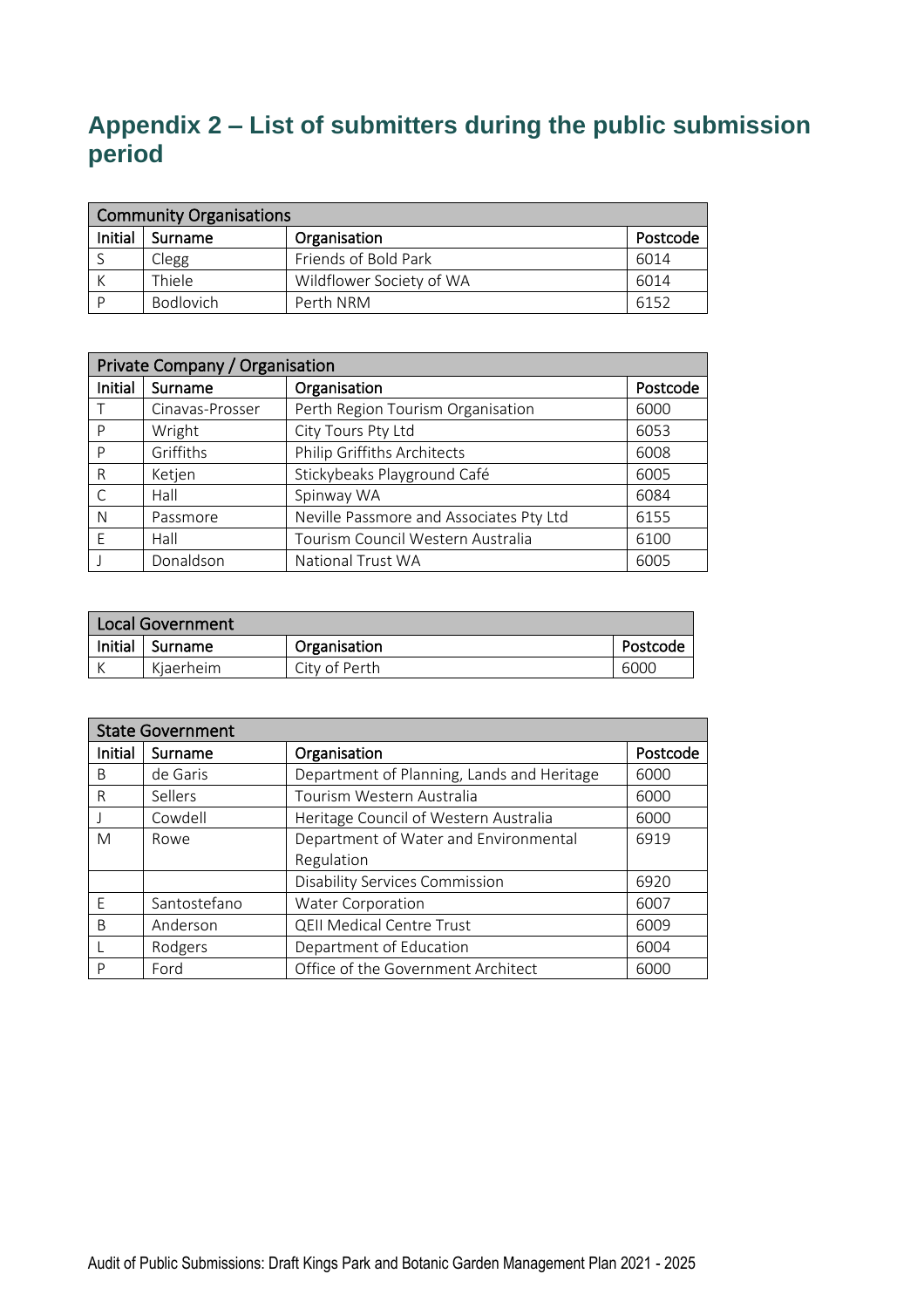|              | <b>Individuals</b> |                   |          |  |  |  |  |  |
|--------------|--------------------|-------------------|----------|--|--|--|--|--|
| Initial      | Surname            | Organisation      | Postcode |  |  |  |  |  |
| $\mathsf C$  | Taylor             |                   | 6050     |  |  |  |  |  |
| ${\sf P}$    | Winter             | $\qquad \qquad -$ | 6018     |  |  |  |  |  |
| S            | Clarke             | $\qquad \qquad -$ | 6153     |  |  |  |  |  |
|              | Soresi             | $\qquad \qquad -$ | 6018     |  |  |  |  |  |
| B            | Hartley            | -                 | 6111     |  |  |  |  |  |
| J            | Gardner            | $\qquad \qquad -$ | 6009     |  |  |  |  |  |
| Н            | McCormick          | -                 | 6018     |  |  |  |  |  |
| $\mathsf{C}$ | Lardner            | -                 | 6151     |  |  |  |  |  |
| S            | Malone             | ۰                 | 6330     |  |  |  |  |  |
| $\sf P$      | Moodie             |                   | 6018     |  |  |  |  |  |
|              | Kerr               |                   | 6008     |  |  |  |  |  |
| $\mathsf C$  | Firth              | -                 | 6157     |  |  |  |  |  |
| D            | Dickinson          | $\qquad \qquad -$ | 6005     |  |  |  |  |  |
| V            | Read               | $\qquad \qquad -$ | 6010     |  |  |  |  |  |
| B            | Henderson          | -                 | 6149     |  |  |  |  |  |
| Α            | Gartrell           |                   | 6055     |  |  |  |  |  |
| К            | Roman              |                   | 6008     |  |  |  |  |  |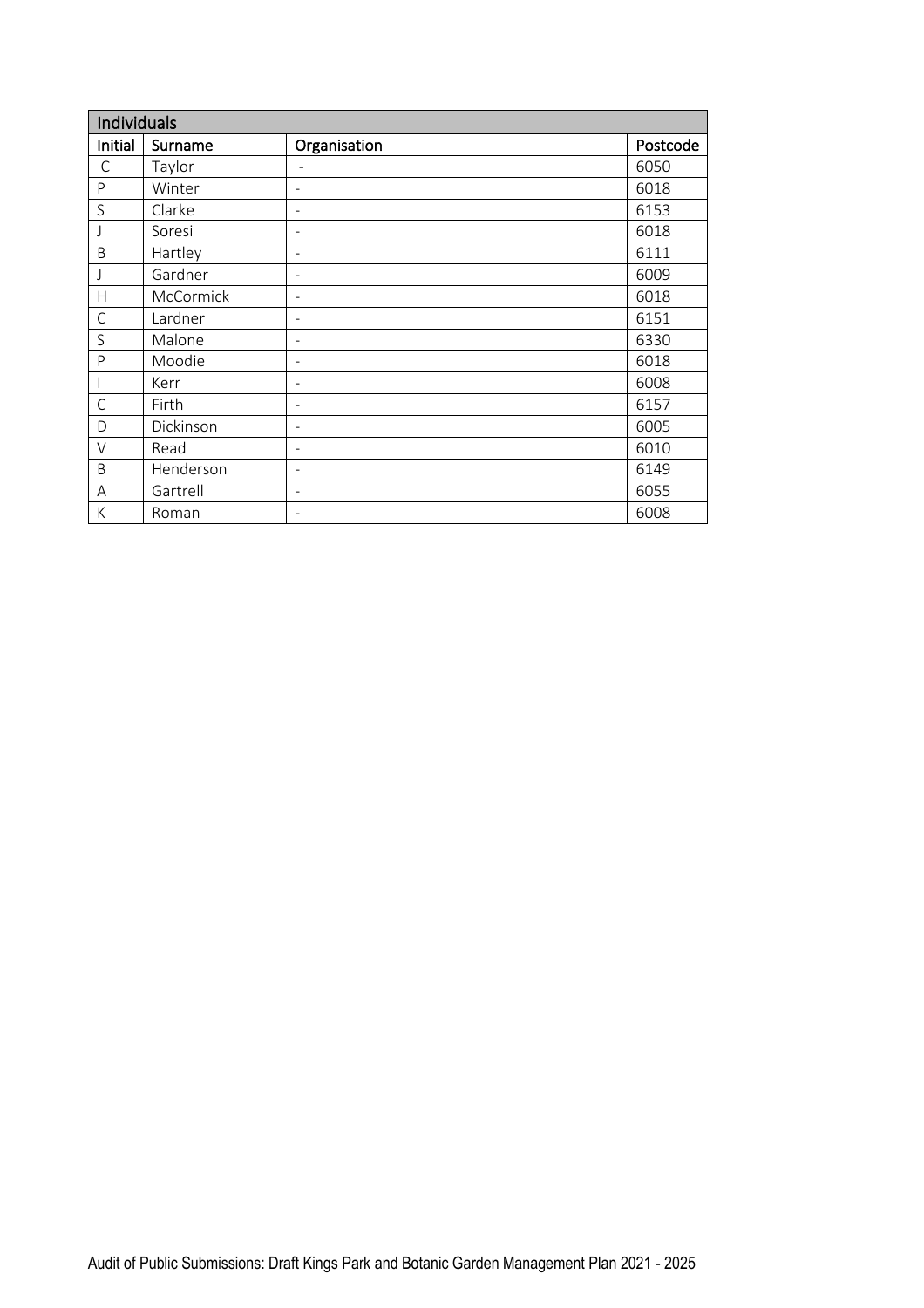<span id="page-22-0"></span>**Appendix 3 – Tabulated audit of submissions**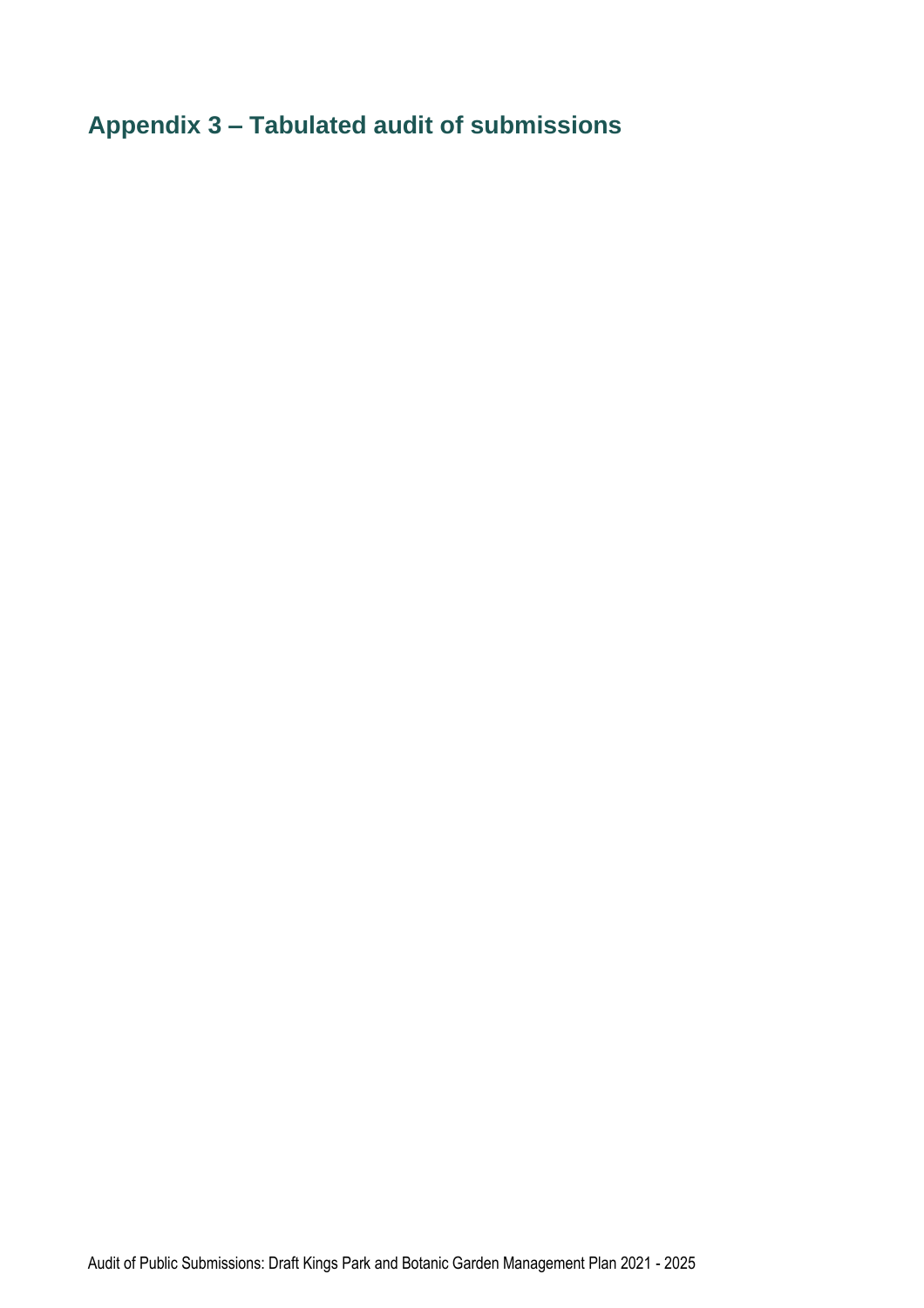## **Draft Kings Park and Botanic Garden Management Plan 2014-2019 Audit of Public Submissions - Comments, Assessment Criteria and Action Taken**

| Submission<br>Number | Comment<br>Number | <b>Summary Comments</b>                                                                                                                                           | Section of Draft Plan Response Criterion     | INo.                                | <b>BGPA Response</b>                                                                                                                                                                                                | Final Plan Amended? |
|----------------------|-------------------|-------------------------------------------------------------------------------------------------------------------------------------------------------------------|----------------------------------------------|-------------------------------------|---------------------------------------------------------------------------------------------------------------------------------------------------------------------------------------------------------------------|---------------------|
| 1                    |                   | partially support the direction and planned activities<br>presented in the Draft Kings Park and Botanic Garden<br>Management Plan 2021-2025.                      | Overall                                      | <b>NA</b>                           | Response provided to specific comments which explain reason<br>for partial support.                                                                                                                                 | Not required.       |
| 1                    |                   | Increase parking facilities.                                                                                                                                      | Amenity and<br>Infrastructure                | 2C - Already noted or<br>considered | The plan provides for sustainable transport options (Initiative 2.7)<br>and integrated transport planning (Initiative 5.6) that will<br>consider parking along with ways to reduce reliance on private<br>vehicles. | Not required.       |
| $\mathbf{1}$         | ς                 | Increase directional signage.                                                                                                                                     | Amenity and<br>Infrastructure                | 2B - Beyond scope                   | Providing details regarding directional signage is considered<br>beyond the scope of the management plan. This level of detail is<br>addressed in BGPA operational plans.                                           | Not required.       |
| 1                    |                   | Plan for rubbish and recyclable items.                                                                                                                            | Science and<br>Environmental<br>Conservation | 2C - Already noted or<br>considered | Initiative 3.1 (Respond to climate change and show leadership in<br>environmental sustainability) extends to waste management in<br>cooperation with Park based businesses.                                         | Not required.       |
| $\overline{2}$       |                   | fully support the direction and planned activities<br>presented in the Draft Kings Park and Botanic Garden<br>Management Plan 2021-2025.                          | Overall                                      | 2A - Support or<br>neutral          | Supports draft plan.                                                                                                                                                                                                | Not required.       |
| 2                    |                   | The plan is very comprehensive. How can the process for<br>third party events or activations in the park be streamlined?                                          | Visitor Experiences                          | 2A - Support or<br>neutral          | The comment reflects the intent of Initiative 2.6 (Review BGPA<br>New Businesses and Events Policy). As such this comment is seen<br>as supporting the plan.                                                        | Not required.       |
| $\overline{3}$       |                   | fully support the direction and planned activities<br>presented in the Draft Kings Park and Botanic Garden<br>Management Plan 2021-2025.                          | Overall                                      | 2A - Support or<br>neutral          | Supports draft plan.                                                                                                                                                                                                | Not required.       |
| $\overline{3}$       |                   | City of Perth welcomes the Kings Park Management Plan<br>2021-2025, and looks forward to an increased collaboration<br>and celebration of our unique local flora. | Overall                                      | 2A - Support or<br>neutral          | Supports draft plan. BGPA recognises the opportunity to work<br>with the City of Perth and looks forward to doing so.                                                                                               | Not required.       |
| $\overline{4}$       | q                 | fully support the direction and planned activities<br>presented in the Draft Kings Park and Botanic Garden<br>Management Plan 2021-2025.                          | Overall                                      | 2A - Support or<br>neutral          | Supports draft plan.                                                                                                                                                                                                | Not required.       |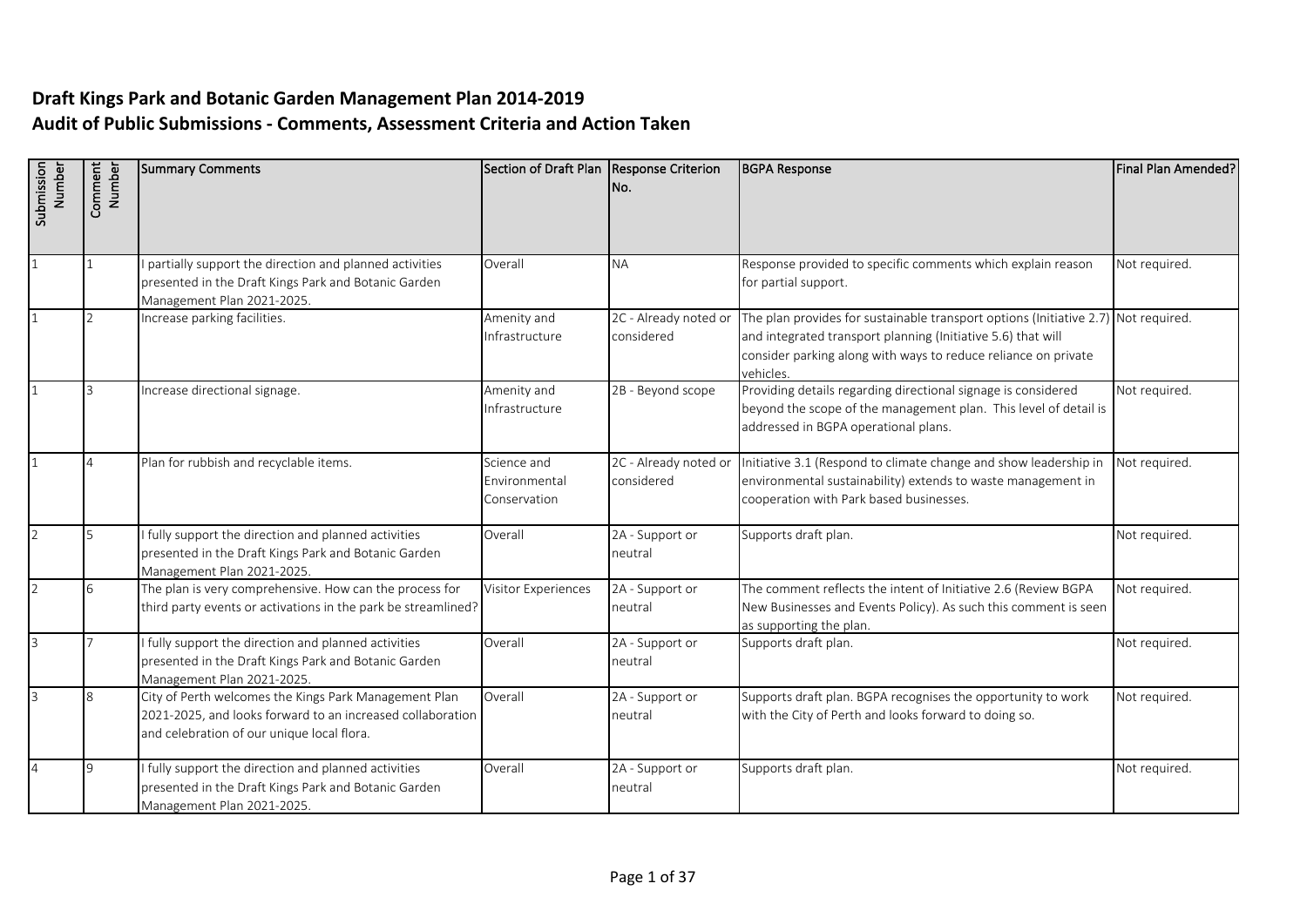| Submission<br>Number | Comment<br>Number<br>10 | <b>Summary Comments</b><br>Believe that a cable car would greatly impact on the quiet                                                                                                                                                                                                                                                                                                                                                                                  | Section of Draft Plan Response Criterion<br>Amenity and | No.<br>2C - Already noted or        | <b>BGPA Response</b><br>The BGPA Board of Management is required under legislation to                                                                                                                                                                                                                                                    | Final Plan Amended?<br>Not required. |
|----------------------|-------------------------|------------------------------------------------------------------------------------------------------------------------------------------------------------------------------------------------------------------------------------------------------------------------------------------------------------------------------------------------------------------------------------------------------------------------------------------------------------------------|---------------------------------------------------------|-------------------------------------|------------------------------------------------------------------------------------------------------------------------------------------------------------------------------------------------------------------------------------------------------------------------------------------------------------------------------------------|--------------------------------------|
|                      |                         | amenity of the park and enjoyment of visitors; would have<br>an enormous impost of views from Mt Eliza; be a major<br>distraction to the State War Memorial precinct, and could<br>severely affect wildlife in the park. Believe it would be<br>contrary to Botanic Gardens and Parks Regulations 1999.                                                                                                                                                                | Infrastructure                                          | considered                          | conserve and enhance the natural and cultural values of Kings<br>Park and Botanic Garden, which provides a basis for assessment<br>of any formal proposal for attractions that require significant new<br>built infrastructure. The Board has not received any proposal for<br>a cable car in Kings Park and Botanic Garden.             |                                      |
|                      | 11                      | Believe walkways through the park could be improved to<br>allow better access for people with a disability.                                                                                                                                                                                                                                                                                                                                                            | Amenity and<br>Infrastructure                           | 2C - Already noted or<br>considered | Under Infrastructure and Amenity, it is stated that BGPA's focus is Not required.<br>to 'improve visitor safety and accessibility to meet the evolving<br>needs of Western Australians'. However, the provision of<br>universal access to all areas of Kings Park and Botanic Garden is<br>challenging due to the terrain and gradients. |                                      |
|                      | 12                      | Consider motorised transport to increase accessibility.                                                                                                                                                                                                                                                                                                                                                                                                                | Visitor Experiences                                     | 2C - Already noted or<br>considered | Transport options will be reviewed as part of implementation of<br>Initiative 2.7 (Sustainable transport services).                                                                                                                                                                                                                      | Not required.                        |
|                      | 13                      | The Department of Planning, Lands and Heritage (DPLH) has Overall<br>reviewed the Plan and concludes there are no impacts to<br>Aboriginal heritage as defined by the Aboriginal Heritage<br>Act 1972.                                                                                                                                                                                                                                                                 |                                                         | 2A - Support or<br>neutral          | Neutral statement.                                                                                                                                                                                                                                                                                                                       | Not required.                        |
|                      | 14                      | The DPLH notes the Plan promotes Noongar culture and<br>language and the intended focus of the management<br>activates and initiatives within Community Engagement and<br>Participation focuses on the Reconciliation Action Plan<br>frameworks and objectives and strategies designed to<br>improve social, economic, health a cultural outcomes for<br>Aboriginal people. The DPLH therefore supports the<br>direction and planned activities presented in the Plan. | Community<br>Engagement and<br>Participation            | 2A - Support or<br>neutral          | Supports draft plan.                                                                                                                                                                                                                                                                                                                     | Not required.                        |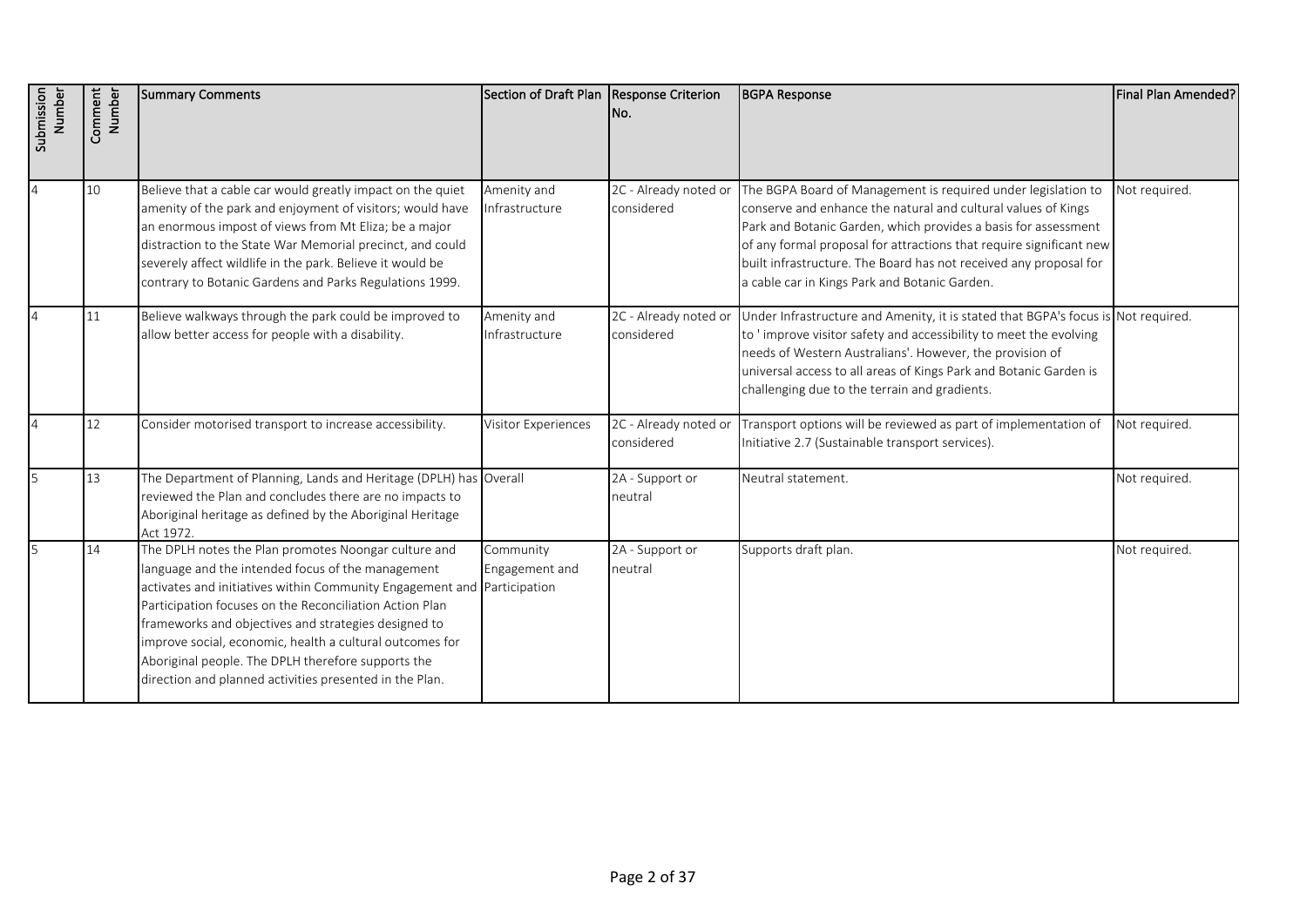| Submission<br>Number | Comment<br>Number | <b>Summary Comments</b>                                                                                                                                                                                                                                                                                                                                                                                                                                                                | Section of Draft Plan Response Criterion                | INo.                                | <b>BGPA Response</b>                                                                                                                                                                                                                                                                                                                                  | Final Plan Amended? |
|----------------------|-------------------|----------------------------------------------------------------------------------------------------------------------------------------------------------------------------------------------------------------------------------------------------------------------------------------------------------------------------------------------------------------------------------------------------------------------------------------------------------------------------------------|---------------------------------------------------------|-------------------------------------|-------------------------------------------------------------------------------------------------------------------------------------------------------------------------------------------------------------------------------------------------------------------------------------------------------------------------------------------------------|---------------------|
| 6                    | 15                | Between 2010 to 2015, I watched the park become more<br>beautiful and carefully tended. In the past five years I noted Environmental<br>a multitude of weeds in the bushland and have watched the Conservation<br>biodiversity and abundance in the gardens diminish. I<br>suggest available funding be spent on the primary focus of<br>Kings Park; the health and biodiversity of the plants which<br>visitors and locals love. All the man made dressing up<br>should be secondary. | Science and<br>Plant Collections and<br><b>Displays</b> | 2C - Already noted or<br>considered | There is no recorded species loss in the Park and there are<br>strategies within the plan that focus on reducing bushland weeds<br>and the health and biodiversity of plants. The BGPA does not<br>consider that the biodiversity and abundance in the gardens has<br>diminished.                                                                     | Not required.       |
|                      | 16                | I fully support the direction and planned activities<br>presented in the Draft Kings Park and Botanic Garden<br>Management Plan 2021-2025.                                                                                                                                                                                                                                                                                                                                             | Overall                                                 | 2A - Support or<br>neutral          | Supports draft plan.                                                                                                                                                                                                                                                                                                                                  | Not required.       |
|                      | 17                | The most critical thing missing from Kings Park is the<br>connectivity and ability to get there (especially for tourists).                                                                                                                                                                                                                                                                                                                                                             | Visitor Experiences                                     | 2A - Support or<br>neutral          | Improving connectivity is covered under a range of initiatives<br>including Initiative 2.1 (Connecting with neighbouring precincts),<br>and Initiatives 5.1 (Kid's Bridge between QEII and Kings Park) and<br>Initiative 5.8 (Linkages to reconnect Kings Park and the Swan<br>River). As such this comment is interpreted as supporting the<br>plan. | Not required.       |
|                      | 18                | The highest priority must be to get the cable car from<br>Elizabeth Quay.                                                                                                                                                                                                                                                                                                                                                                                                              | <b>Visitor Experiences</b>                              | 2C - Already noted or<br>considered | There is no current proposal for a cable car to Kings Park and<br>Botanic Garden. The BGPA Board of Management is required to<br>conserve and enhance the natural and cultural values of the Park.<br>Any cable car proposal would need to avoid disturbing natural<br>areas or impacting cultural heritage values of the Park.                       | Not required.       |
|                      | 19                | Overall looks very comprehensive and a good long term<br>plan.                                                                                                                                                                                                                                                                                                                                                                                                                         | Overall                                                 | 2A - Support or<br>neutral          | Supports draft plan.                                                                                                                                                                                                                                                                                                                                  | Not required.       |
|                      | 20                | Please build the Kids Bridge from Perth's Children's<br>Hospital.                                                                                                                                                                                                                                                                                                                                                                                                                      | Amenity and<br>Infrastructure                           | 2A - Support or<br>neutral          | Supports draft plan. See Amenity and Infrastructure Initiative 1;<br>complete the planned Kids' Bridge between QEII Medical Campus<br>and Kings Park.                                                                                                                                                                                                 | Not required.       |
| 8                    | 21                | I fully support the direction and planned activities<br>presented in the Draft Kings Park and Botanic Garden<br>Management Plan 2021-2025.                                                                                                                                                                                                                                                                                                                                             | Overall                                                 | 2A - Support or<br>neutral          | Supports draft plan.                                                                                                                                                                                                                                                                                                                                  | Not required.       |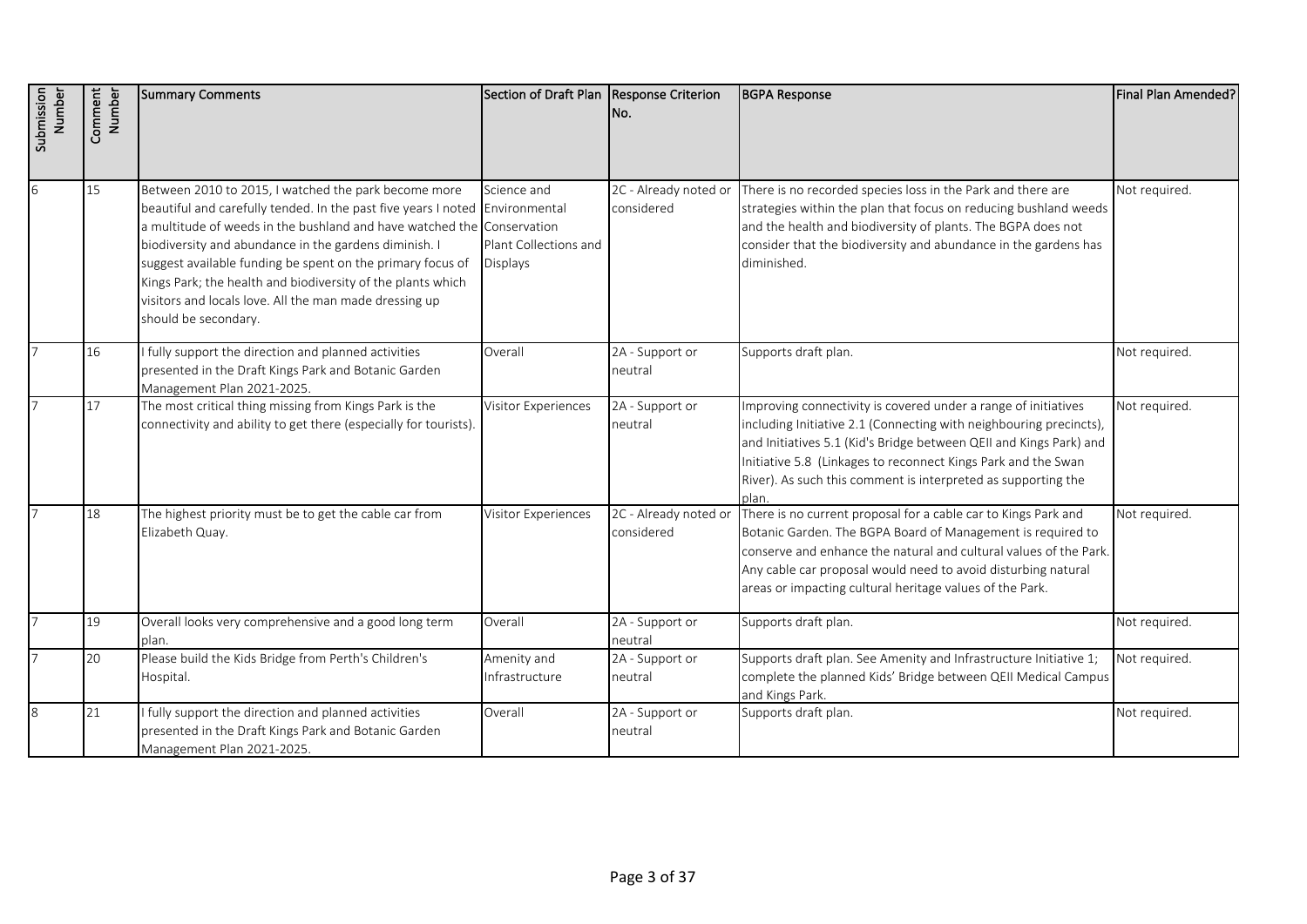| Submission<br>Number | Comment<br>Number | <b>Summary Comments</b>                                                                                                                                                                                                                                                                               | Section of Draft Plan Response Criterion                      | No.                                 | <b>BGPA Response</b>                                                                                                                                                                                                                                                                                         | Final Plan Amended? |
|----------------------|-------------------|-------------------------------------------------------------------------------------------------------------------------------------------------------------------------------------------------------------------------------------------------------------------------------------------------------|---------------------------------------------------------------|-------------------------------------|--------------------------------------------------------------------------------------------------------------------------------------------------------------------------------------------------------------------------------------------------------------------------------------------------------------|---------------------|
| 8                    | 22                | Strongly consider the use of Noongar place names and<br>Noongar words wherever possible. Co-naming of places<br>would be a major step forward and addressed reconciliation Participation<br>as well as an area of interest for tourists.                                                              | Community<br>Engagement and                                   | 2C - Already noted or<br>considered | Use of Noongar place names is considered as part of Initiative 1.2 Not required.<br>(Recognition of Noongar and other Aboriginal culture, heritage<br>and connection). Whilst not explicitly stated, use of Noongar<br>words forms part of enhancing recognition of Noongar and other<br>Aboriginal culture. |                     |
|                      | 23                | I fully support the direction and planned activities<br>presented in the Draft Kings Park and Botanic Garden<br>Management Plan 2021-2025.                                                                                                                                                            | Overall                                                       | 2A - Support or<br>neutral          | Supports draft plan.                                                                                                                                                                                                                                                                                         | Not required.       |
|                      | 24                | The plan is comprehensive addressing all foci of the park<br>with appropriate proposed management strategies                                                                                                                                                                                          | Overall                                                       | 2A - Support or<br>neutral          | Supports draft plan.                                                                                                                                                                                                                                                                                         | Not required.       |
| q                    | 25                | I was glad to see volunteers recognised because there is so<br>much on-going work needed with limited funds best well<br>spent on conservation, visitors & tourists.                                                                                                                                  | Community<br>Engagement and<br>Participation                  | 2A - Support or<br>neutral          | Supports draft plan.                                                                                                                                                                                                                                                                                         | Not required.       |
| 10                   | 26                | I fully support the direction and planned activities<br>presented in the Draft Kings Park and Botanic Garden<br>Management Plan 2021-2025.                                                                                                                                                            | Overall                                                       | 2A - Support or<br>neutral          | Supports draft plan.                                                                                                                                                                                                                                                                                         | Not required.       |
| $\overline{10}$      | 27                | Consider incorporating the RHS Chelsea Flower Show<br>concept into the future Kings Park and Botanic Garden<br>Management Plan 2021-2025.                                                                                                                                                             | Visitor Experiences<br>Plant Collections &<br><b>Displays</b> | 2B - Beyond scope                   | The management plan includes scope to consider events and<br>experiences in the park under Initiative 2.3 (Expand range of<br>cultural events). This suggestion may be considered but is beyond<br>the level of detail included in the management plan.                                                      | Not required.       |
| 11                   | 28                | I fully support the direction and planned activities<br>presented in the Draft Kings Park and Botanic Garden<br>Management Plan 2021-2025.                                                                                                                                                            | Overall                                                       | 2A - Support or<br>neutral          | Supports draft plan.                                                                                                                                                                                                                                                                                         | Not required.       |
| 12                   | 29                | Visitor Experiences - Initiative 7 (sustainable transport<br>services); instead of searching for new services, promote<br>existing such as the Perth Explorer bus. This service also<br>addressed Amenity and Infrastructure - Initiative 8 (linkages<br>to reconnect Kings Park and the Swan River). | Visitor Experiences                                           | 2C - Already noted or<br>considered | Noted. As part of Initiative 2.7 (Sustainable transport services),<br>this will take into account existing services and how their use can<br>be maximised.                                                                                                                                                   | Not required.       |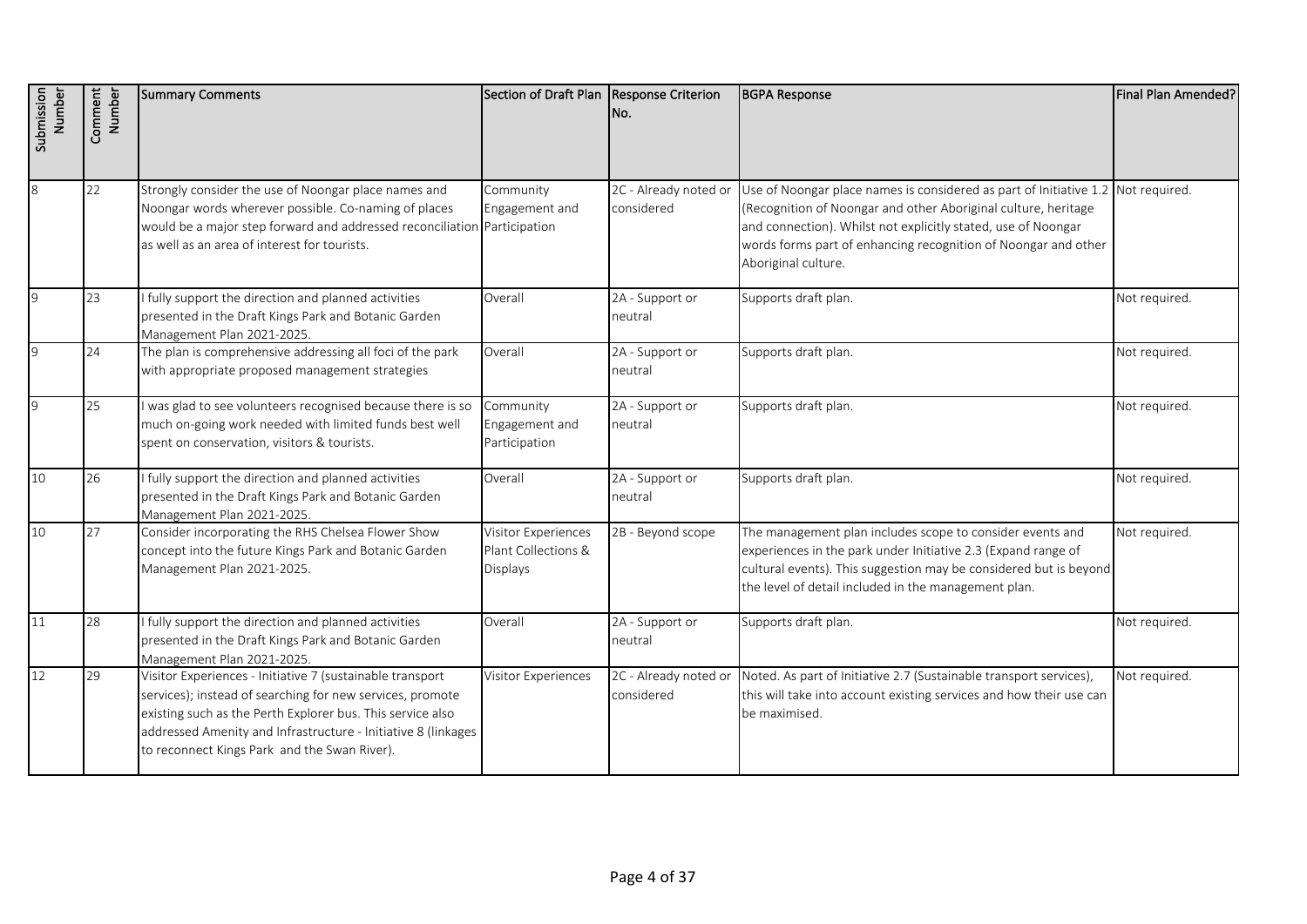| Submission<br>Number | Comment<br><b>Number</b> | <b>Summary Comments</b>                                                                                                                                                                                                                                                                                                        | Section of Draft Plan Response Criterion                                         | INo.                       | <b>BGPA Response</b>                                                                                                                                    | Final Plan Amended? |
|----------------------|--------------------------|--------------------------------------------------------------------------------------------------------------------------------------------------------------------------------------------------------------------------------------------------------------------------------------------------------------------------------|----------------------------------------------------------------------------------|----------------------------|---------------------------------------------------------------------------------------------------------------------------------------------------------|---------------------|
| 13                   | 30                       | Tourism WA notes the strategic objectives of the plan and<br>considers these provide an appropriate framework to<br>enable Kings Park to continue as one of the most visited<br>tourism attractions in WA, while also improving the visitor<br>experience over the next five years.                                            | Overall                                                                          | 2A - Support or<br>neutral | Supports draft plan.                                                                                                                                    | Not required.       |
| 13                   | 31                       | Tourism WA supports the recognition of Kings Park role in<br>enabling opportunities for Aboriginal cultural tourism<br>experiences and commends initiatives undertaken in 2014-<br>2019 including dual naming and support for aboriginal tour<br>operators in the park.                                                        | Looking Back - Key<br>Achievements from<br>the 2014-2019<br>Management Plan      | 2A - Support or<br>neutral | Supports draft plan.                                                                                                                                    | Not required.       |
| 13                   | 32                       | It is suggested that the running of Boorna Waanginy, is<br>added to the list of key achievements in 2014-2019<br>particularly is there is an intent for this or similar to be run<br>in the future.                                                                                                                            | Looking Back - Key<br>Achievements from<br>the 2014-2019<br>Management Plan      | 2B - Beyond scope          | Noted. Boorna Waanginy was not included as an initiative in the<br>previous management plan and hence is not in the achievements<br>from the last plan. | Not required.       |
| 13                   | 33                       | Tourism WA supports the statements on page 17 in the<br>discussion on the Experience Economy to amplify the<br>Aboriginal cultural narrative of the park.                                                                                                                                                                      | Looking Forward -<br><b>Issues and Trends</b><br>Shaping this<br>Management Plan | 2A - Support or<br>neutral | Supports draft plan.                                                                                                                                    | Not required.       |
| 13                   | 34                       | Tourism WA supports the plans to develop further their<br>educational programs in relation to Aboriginal culture for<br>students and encourages the use of Aboriginal tourism<br>businesses in the delivery of these programs to assist in the<br>diversification of their business models enabling greater<br>sustainability. | Community<br>Engagement and<br>Participation                                     | 2A - Support or<br>neutral | Supports draft plan.                                                                                                                                    | Not required.       |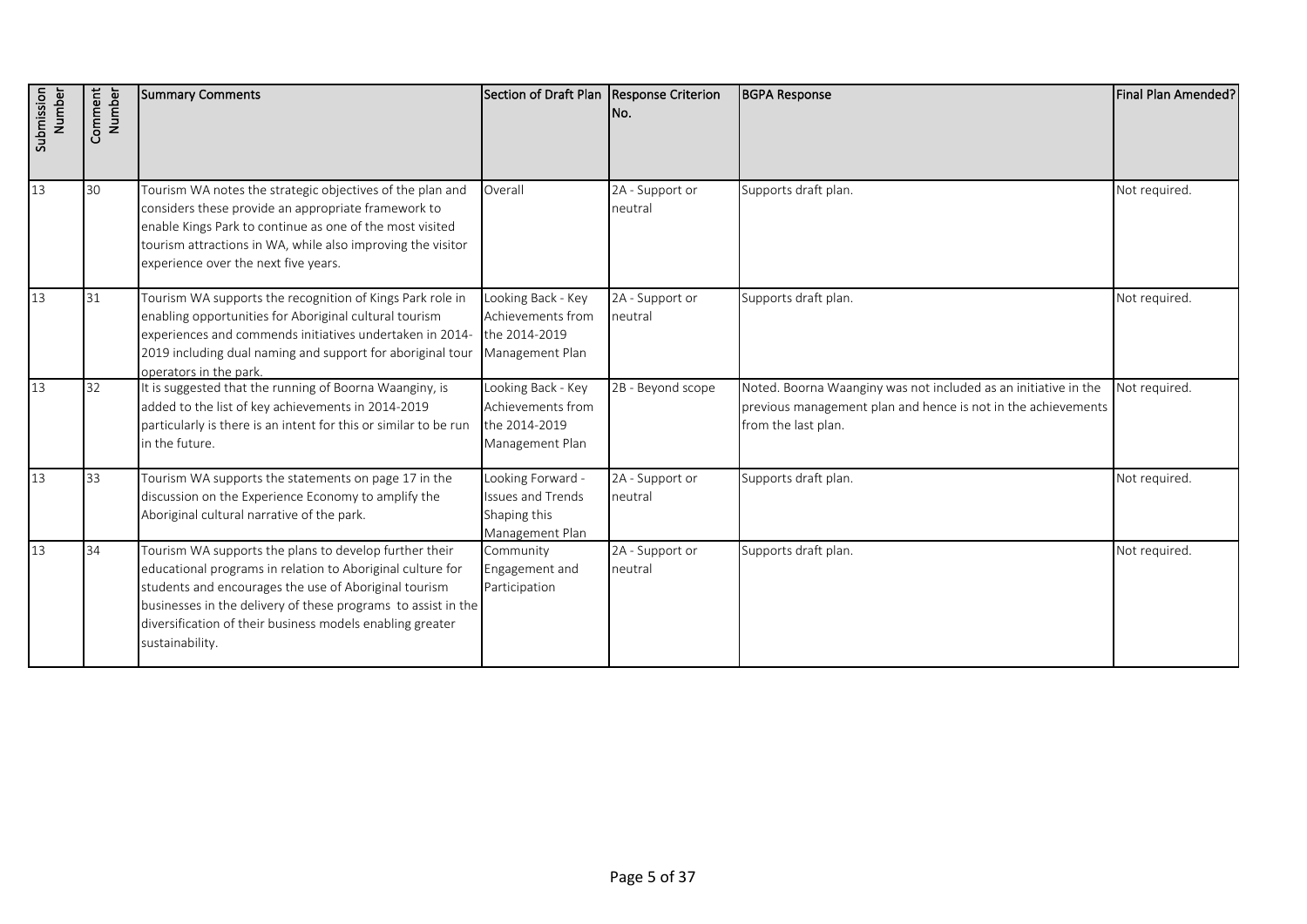| Submission<br>Number | Comment<br>Number | <b>Summary Comments</b>                                                                                                                                                                                                                                                                                                                                                                                                                                                                                                                                                                                                                              | Section of Draft Plan Response Criterion                                  | No.                                 | <b>BGPA Response</b>                                                                                                                                                                                                                                              | Final Plan Amended? |
|----------------------|-------------------|------------------------------------------------------------------------------------------------------------------------------------------------------------------------------------------------------------------------------------------------------------------------------------------------------------------------------------------------------------------------------------------------------------------------------------------------------------------------------------------------------------------------------------------------------------------------------------------------------------------------------------------------------|---------------------------------------------------------------------------|-------------------------------------|-------------------------------------------------------------------------------------------------------------------------------------------------------------------------------------------------------------------------------------------------------------------|---------------------|
| $\overline{13}$      | 35                | Tourism WA supports the recognition in the plan that<br>capitalising on tourism is a priority for the Western<br>Australian economy and the intent to provide for new<br>experiences for visitors to the park. To ensure this can be<br>achieved, the wording should be flexible enough to enable<br>the development of additional activities and attractions<br>beyond amplifying the Aboriginal cultural narrative of the<br>park. It is suggested that the words 'and expand the range<br>of tourism activities and attractions' should be added to the<br>end of the first sentence of the second paragraph, to<br>provide for this opportunity. | Looking Forward -<br>Issues and Trends<br>Shaping this<br>Management Plan | considered                          | 2C - Already noted or BGPA considers the existing wording to be appropriate. In<br>particular Initiative 2.3 (Innovative and world-class experiences).                                                                                                            | Not required.       |
| 13                   | 36                | Tourism WA supports the planned activities outlined on<br>pages 20-29. In particular, Tourism WA considers that<br>initiatives associated with improving the connectivity and<br>linkages to the Swan River; developing sustainable<br>transport services including upgrades to bus, pedestrian<br>and cycle networks; and enhancing the entrances to Kings<br>Park with displays of Western Australian flora, to be<br>significant in achieving the best tourism outcome.                                                                                                                                                                           | Overall                                                                   | 2A - Support or<br>neutral          | Supports draft plan.                                                                                                                                                                                                                                              | Not required.       |
| 14                   | 37                | It would be a good idea to have better transport in and<br>around the park.                                                                                                                                                                                                                                                                                                                                                                                                                                                                                                                                                                          | Visitor Experiences                                                       | 2A - Support or<br>neutral          | This comment reflects the intent of Initiative 2.7 (Sustainable<br>transport services). As such this comment is interpreted as<br>supporting the plan.                                                                                                            | Not required.       |
| 14                   | 38                | I fully support the direction and planned activities<br>presented in the Draft Kings Park and Botanic Garden<br>Management Plan 2021-2025.                                                                                                                                                                                                                                                                                                                                                                                                                                                                                                           | Overall                                                                   | 2A - Support or<br>neutral          | Supports draft plan.                                                                                                                                                                                                                                              | Not required.       |
| 14                   | 39                | Currently there is no way to get from the top to the bottom<br>of the park without walking all the way or paying for the<br>open top bus, which is expensive. A CAT bus which travels<br>along Adelaide Terrace picking up passengers from all the<br>hotels, via Elizabeth Quay to Fraser Avenue, Forrest Drive,<br>Zamia and May Drive and back would be a good way to get<br>visitors into the park and around it.                                                                                                                                                                                                                                | Visitor Experiences                                                       | 2C - Already noted or<br>considered | Noted. Transport options will be reviewed as part of<br>implementation of Visitor Experiences - Initiative 7 (Sustainable<br>transport services). Specifying exactly how this is to be achieved<br>is beyond the scope of detail included in the management plan. | Not required.       |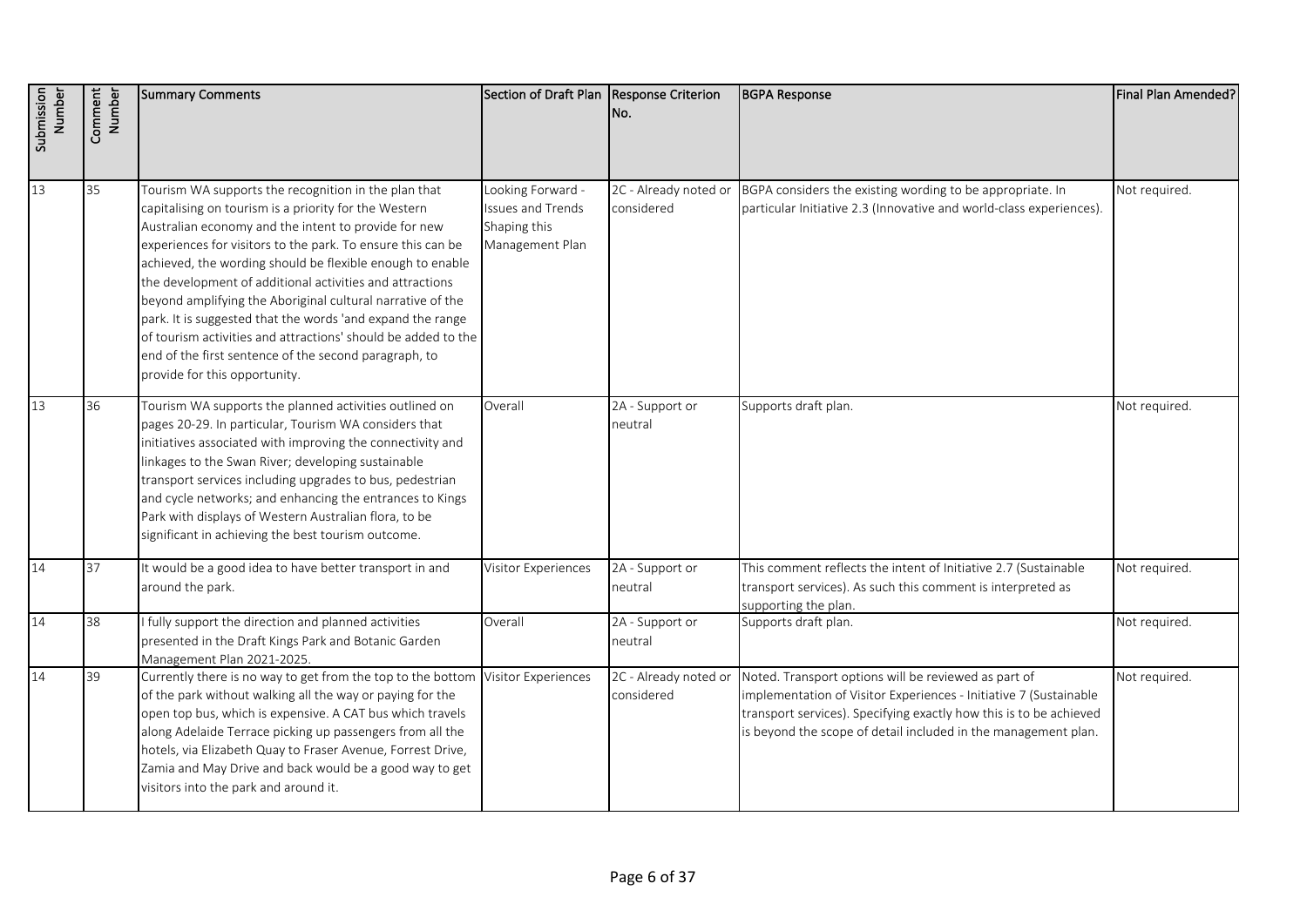| Submission<br>Number | Comment<br>Number | <b>Summary Comments</b>                                                                                                                                                                                                                                                                                                                                                                                                                                                                                                                                                                               | Section of Draft Plan Response Criterion                                          | No.                                 | <b>BGPA Response</b>                                                                                                                                                                                                                                     | Final Plan Amended? |
|----------------------|-------------------|-------------------------------------------------------------------------------------------------------------------------------------------------------------------------------------------------------------------------------------------------------------------------------------------------------------------------------------------------------------------------------------------------------------------------------------------------------------------------------------------------------------------------------------------------------------------------------------------------------|-----------------------------------------------------------------------------------|-------------------------------------|----------------------------------------------------------------------------------------------------------------------------------------------------------------------------------------------------------------------------------------------------------|---------------------|
| 15                   | 40                | I fully support the direction and planned activities<br>presented in the Draft Kings Park and Botanic Garden<br>Management Plan 2021-2025.                                                                                                                                                                                                                                                                                                                                                                                                                                                            | Overall                                                                           | 2A - Support or<br>neutral          | Supports draft plan.                                                                                                                                                                                                                                     | Not required.       |
| 15                   | 41                | was surprised to see no specific mention of phytophthora<br>protection, management and research. This is a<br>catastrophic threat to some of our most iconic plants, and I<br>believe there is a role for botanic gardens as a safe<br>repository for species extinct in the wild, a partner in<br>research and management and an advocate for increased<br>awareness. Funding for research and management has<br>been inconsistent, and the gravitas that botanic gardens<br>could lend to addressing dieback management would be an<br>important contribution to conserving rare and iconic plants. | Plant Collections and<br>Displays<br>Science and<br>Environmental<br>Conservation | 2C - Already noted or<br>considered | Whilst not specifically mentioned, managing the threat of<br>phytophthora is covered in the plan under Initiative 4.10<br>(Manage biosecurity surveillance of plant collections) along with<br>Initiative 3.2 (Protect and restore Kings Park Bushland). | Not required.       |
| 15                   | 42                | Excellent document otherwise.                                                                                                                                                                                                                                                                                                                                                                                                                                                                                                                                                                         | Overall                                                                           | 2A - Support or<br>neutral          | Supports draft plan.                                                                                                                                                                                                                                     | Not required.       |
| 16                   | 43                | I fully support the direction and planned activities<br>presented in the Draft Kings Park and Botanic Garden<br>Management Plan 2021-2025.                                                                                                                                                                                                                                                                                                                                                                                                                                                            | Overall                                                                           | 2A - Support or<br>neutral          | Supports draft plan.                                                                                                                                                                                                                                     | Not required.       |
| 16                   | 44                | Community Engagement and Participation - Initiative 5<br>(Meaningful volunteering); Meaningful volunteering will be<br>an important part of implementing the plan.                                                                                                                                                                                                                                                                                                                                                                                                                                    | Community<br>Engagement and<br>Participation                                      | 2A - Support or<br>neutral          | Supports draft plan.                                                                                                                                                                                                                                     | Not required.       |
| 16                   | 45                | Community Engagement and Participation - Initiative 9<br>(Professional advice to other land managers); KP has a<br>responsibility to encourage best practice the 'KP way' as it is Participation<br>a leader in native horticulture and bushland restoration. It<br>is important to find ways to deliver advice.                                                                                                                                                                                                                                                                                      | Community<br>Engagement and                                                       | 2A - Support or<br>neutral          | Supports draft plan.                                                                                                                                                                                                                                     | Not required.       |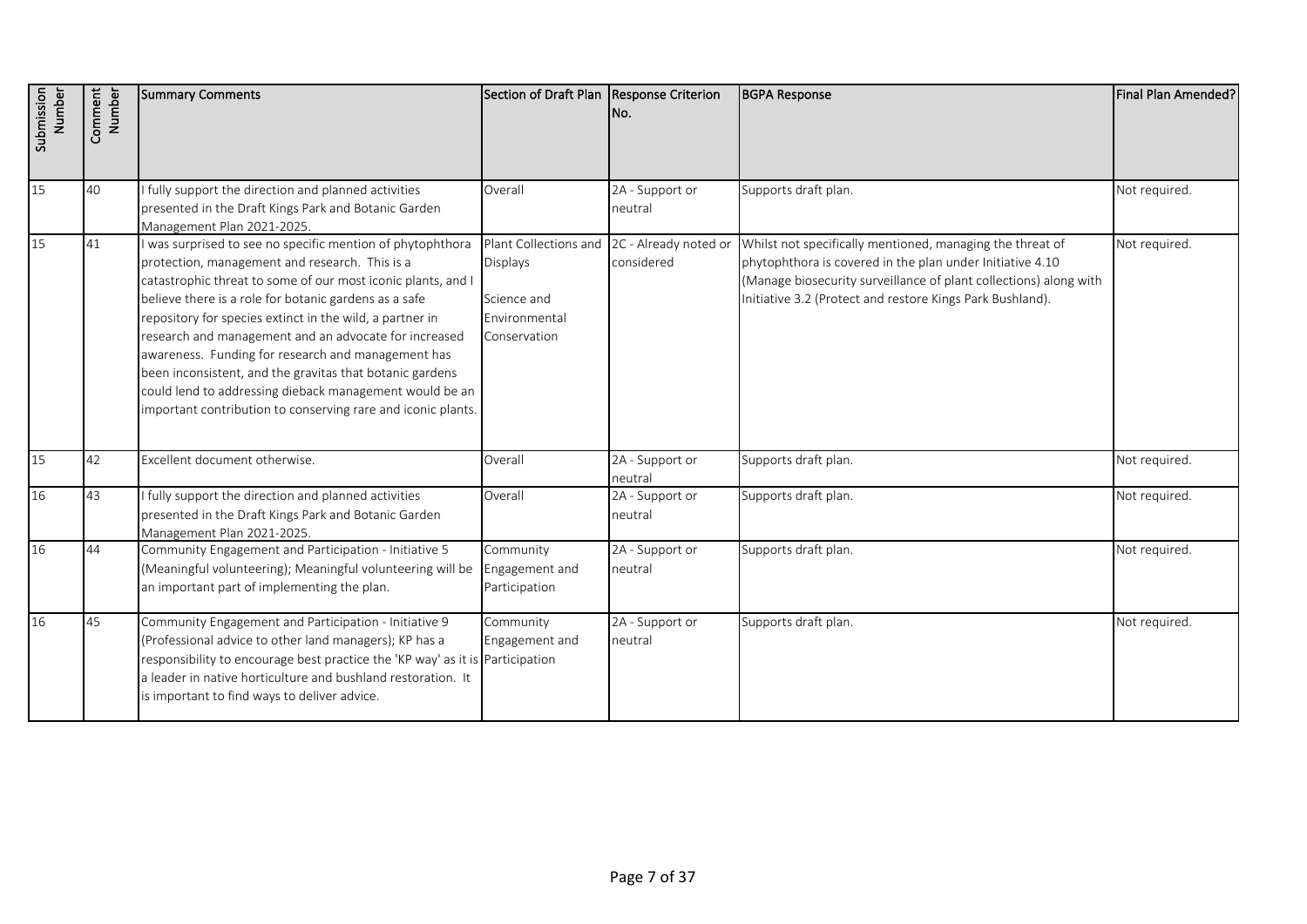| Submission<br>Number | Comment<br>Number | <b>Summary Comments</b>                                                                                                                                                                                                                                                                                                                            | Section of Draft Plan   Response Criterion                  | INo.                                | <b>BGPA Response</b>                                                                                                                                                                                                                                                                                                                                                                          | Final Plan Amended? |
|----------------------|-------------------|----------------------------------------------------------------------------------------------------------------------------------------------------------------------------------------------------------------------------------------------------------------------------------------------------------------------------------------------------|-------------------------------------------------------------|-------------------------------------|-----------------------------------------------------------------------------------------------------------------------------------------------------------------------------------------------------------------------------------------------------------------------------------------------------------------------------------------------------------------------------------------------|---------------------|
| 16                   | 46                | Visitor Experiences - Initiative 3 (Novel, innovative and<br>world-class experiences); Concern that the cable car will be<br>a suggestion for a visitor experience. It is important other<br>experiences are explored.                                                                                                                             | <b>Visitor Experiences</b>                                  | 2C - Already noted or<br>considered | The BGPA Board of Management is required under legislation to<br>conserve and enhance the natural and cultural values of Kings<br>Park and Botanic Garden, which provides a basis for assessment<br>of any formal proposal for attractions that require significant new<br>built infrastructure. The Board has not received any proposal for<br>a cable car in Kings Park and Botanic Garden. | Not required.       |
| 16                   | 47                | Visitor Experiences - Initiative 3 (Novel, innovative and<br>world-class experiences); Is there any possibility of access<br>along the scarp somewhere to allow visitors access to the<br>Park with lookouts along the way; use parking facilities in<br>Perth city but have a means whereby visitors could enjoy a<br>nature trail into the Park. | <b>Visitor Experiences</b><br>Amenity and<br>Infrastructure | 2C - Already noted or<br>considered | This will be considered as part of Initiative 5.8 (Linkages to<br>reconnect Kings Park and Botanic Garden and the Swan River).                                                                                                                                                                                                                                                                | Not required.       |
| 16                   | 48                | Visitor Experiences - Initiative 7 (Sustainable transport<br>services); An electric bus which does a set circuit around<br>the Park driven by volunteers. This would increase<br>meaningful volunteering (Community Engagement and<br>Participation - Initiative 5 (Meaningful volunteering).                                                      | Visitor Experiences                                         | 2C - Already noted or<br>considered | Transport options will be reviewed as part of implementation of<br>Initiative 2.7 (Sustainable transport services). How this is<br>achieved is beyond the scope of detail included in the<br>management plan.                                                                                                                                                                                 | Not required.       |
| 16                   | 49                | KP already does outstanding work in science and<br>environment. What is the best way of circulating that<br>knowledge to the community? Through Podcasts, online<br>seminars, workshops?                                                                                                                                                           | <b>NA</b>                                                   | 2C - Already noted or<br>considered | This will be considered as part of a number of initiatives in the<br>plan including Initiative 2.8 (Interactive web-presence and social<br>media strategy), Initiative 2.9 (Multimedia technologies to<br>enhance experiences and learning), Initiative 1.6 (Community<br>engagement and strategic partnerships) and Initiative 1.7<br>(Education and outreach programs).                     | Not required.       |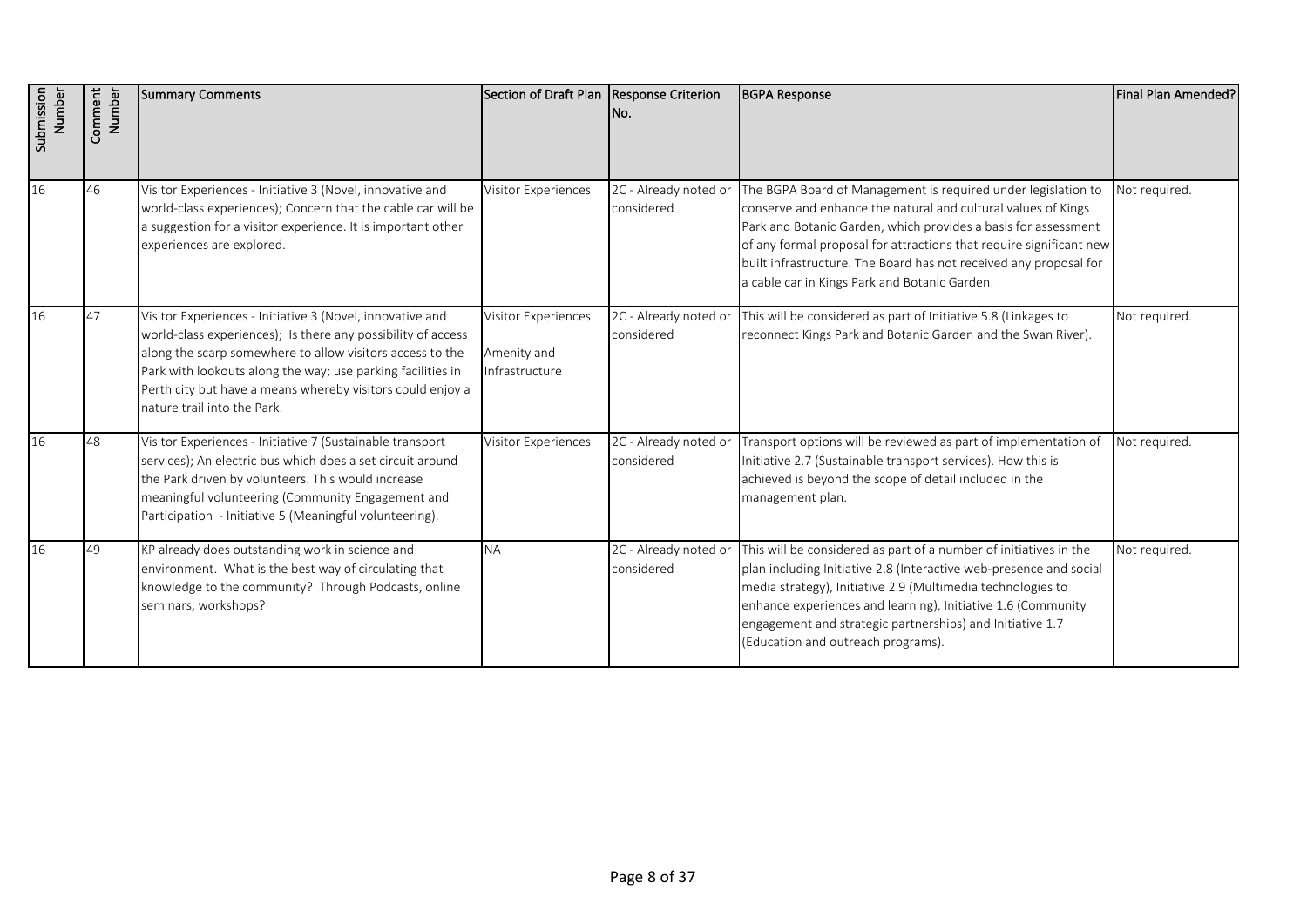| Submission<br>Number | Comment<br>Number | <b>Summary Comments</b>                                                                                                                                                                                                                                                                                                                                                                                                                                                                                                                                                                                              | Section of Draft Plan Response Criterion | INo.                          | <b>BGPA Response</b>                                                                                                                                                                                                                                                                                                                               | Final Plan Amended? |
|----------------------|-------------------|----------------------------------------------------------------------------------------------------------------------------------------------------------------------------------------------------------------------------------------------------------------------------------------------------------------------------------------------------------------------------------------------------------------------------------------------------------------------------------------------------------------------------------------------------------------------------------------------------------------------|------------------------------------------|-------------------------------|----------------------------------------------------------------------------------------------------------------------------------------------------------------------------------------------------------------------------------------------------------------------------------------------------------------------------------------------------|---------------------|
| 16                   | 50                | Plant Collections and Displays - Initiative 7 (Demonstration<br>gardens); I feel the Saw Avenue entrance lets the Park<br>down. There is an unattractive abandoned house on the<br>corner, grass and horrid palm trees further along the road.<br>Driving along the road is difficult when cars are already<br>parked. The playground is well used but stuck away out of<br>sight. I notice that there are a few areas given over to plants<br>but they look awful. This area needs a lot of improvement<br>and potential. The Poole Road entrance to the Park is<br>natural, leading visitors to the bushland area. | Plant Collections and<br>Displays        | 2D - Among divergent<br>views | Among divergent views. The palms lining the avenue have<br>historic and cultural significance and open space for large group<br>activities is a primary focus for this area, with resources for<br>landscaped gardens allocated to other precincts. Some<br>opportunity for improvement in the precinct is provided within<br>the management plan. | Not required.       |
| 16                   | 51                | Amenity and Infrastructure - Initiative 6 (Integrated<br>transport planning); This is so important and upgrades need Infrastructure<br>to be done sooner than later. Cyclists and cars need to be<br>separated. The road surface isn't good and the edges are<br>crumbling. Keep the two lane road but create a dedicated<br>cycle track to one side. You cannot stop cyclists from racing<br>as fast as they can through the Park so make it safer for<br>them. Pedestrians on the other side.                                                                                                                      | Amenity and                              | 2A - Support or<br>neutral    | Supports draft plan. Additional comments noted.                                                                                                                                                                                                                                                                                                    | Not required.       |
| 16                   | 52                | It is a thorough Management Plan, how well will it be<br>executed!                                                                                                                                                                                                                                                                                                                                                                                                                                                                                                                                                   | Overall                                  | 2A - Support or<br>neutral    | Neutral statement.                                                                                                                                                                                                                                                                                                                                 | Not required.       |
| 17                   | 53                | The draft management plan is an excellent document                                                                                                                                                                                                                                                                                                                                                                                                                                                                                                                                                                   | Overall                                  | 2A - Support or<br>neutral    | Supports draft plan.                                                                                                                                                                                                                                                                                                                               | Not required.       |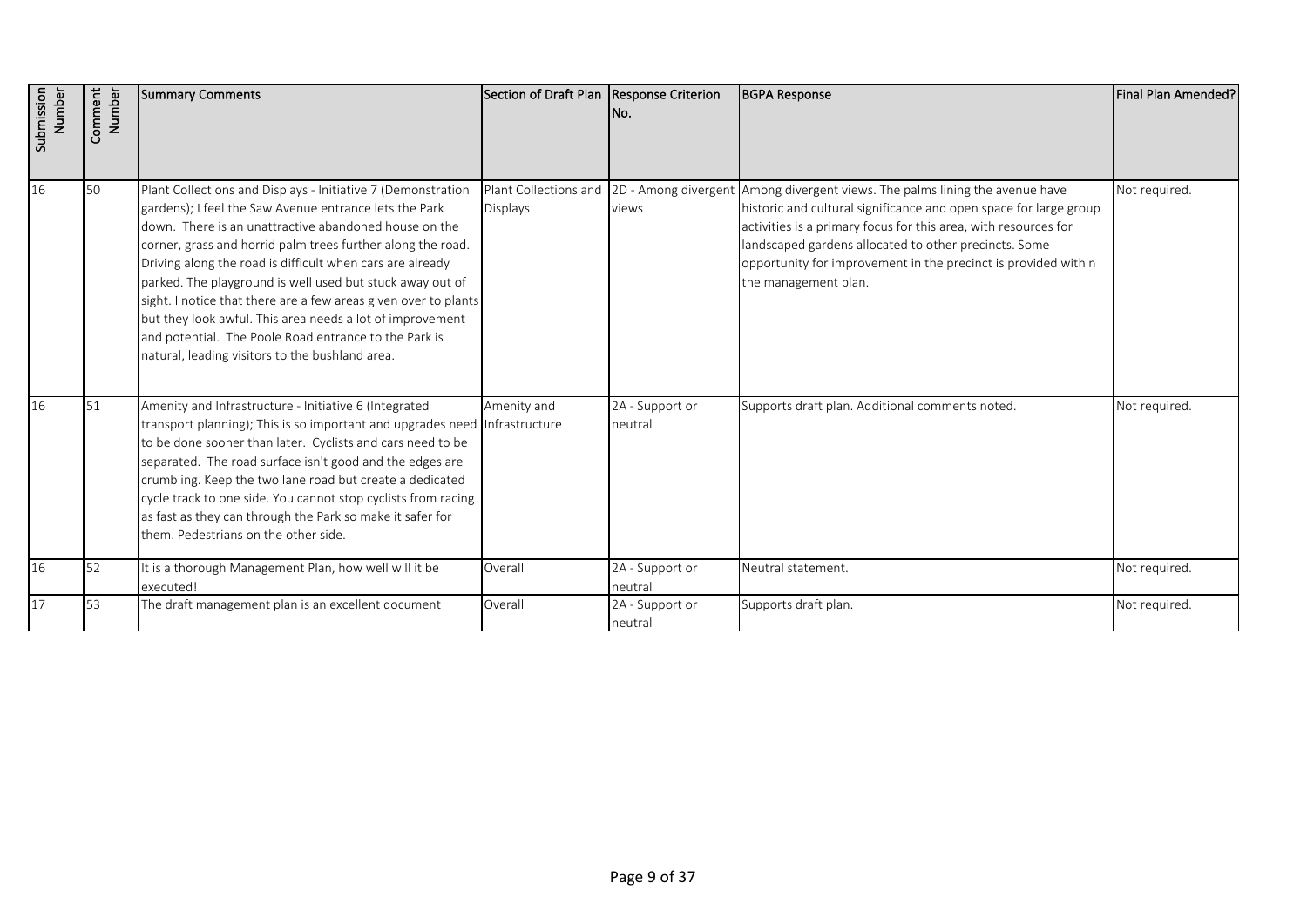| Submission<br>Number | Comment<br>Number | <b>Summary Comments</b>                                                                                                                                                                                                                                                                                                                                                                                                                                                                                                                                                                                                                                                                                                   | Section of Draft Plan   Response Criterion    | No.                                 | <b>BGPA Response</b>                                                                                                                                                                                                                 | Final Plan Amended? |
|----------------------|-------------------|---------------------------------------------------------------------------------------------------------------------------------------------------------------------------------------------------------------------------------------------------------------------------------------------------------------------------------------------------------------------------------------------------------------------------------------------------------------------------------------------------------------------------------------------------------------------------------------------------------------------------------------------------------------------------------------------------------------------------|-----------------------------------------------|-------------------------------------|--------------------------------------------------------------------------------------------------------------------------------------------------------------------------------------------------------------------------------------|---------------------|
| 17                   | 54                | Community Engagement and Participation; More attention<br>needs to be given to the involvement of children in the Park Engagement and<br>from an early age. Their involvement is crucial to ongoing<br>community engagement and support for the Park. There is<br>no mention of children in the preamble and only passing<br>mention in key management initiatives 7 in the context of<br>exposing them to aboriginal culture, sustainability or native<br>gardening. I suggest a separate initiative, focussing on<br>children and ensuring that as many West Australian<br>children as possible have the opportunity to spend quality<br>time in the Park throughout their childhood on<br>organised/guided activities. | Community<br>Participation                    | 1D - Omission,<br>inaccuracy etc    | Existing initiatives are considered adequate however the<br>introductory text to Community and Engagement and<br>Participation has been amended to reflect the focus on the<br>involvement of children and young people in the park. | Plan amended.       |
| 17                   | 55                | Amenity and Infrastructure; In my view there should be<br>considerably more park benches in the bushland areas of<br>the Park, set back from the roads and tracks, where people<br>can sit and rest for a while, enjoying the peace and<br>tranquillity of the Park.                                                                                                                                                                                                                                                                                                                                                                                                                                                      | Amenity and<br>Infrastructure                 | 2C - Already noted or<br>considered | Noted. There is scope within the plan to increase benches in<br>response to demand.                                                                                                                                                  | Not required.       |
| 18                   | 56                | It is positive to see Culture and Heritage included as one of<br>the main Strategic Themes of the document and that the<br>community surveys have highlighted a strong attachment<br>and emotional investment in the park and its heritage.                                                                                                                                                                                                                                                                                                                                                                                                                                                                               | Introduction and<br>Background<br>Information | 2A - Support or<br>neutral          | Neutral statement.                                                                                                                                                                                                                   | Not required.       |
| 18                   | 57                | The Heritage Council supports the application of the Kings<br>Park Conservation Plan (2000) and Burra Charter principles<br>in guiding sympathetic works in developed areas of the Park Information<br>that may impact cultural heritage significance.                                                                                                                                                                                                                                                                                                                                                                                                                                                                    | Introduction and<br>Background                | 2A - Support or<br>neutral          | Supports draft plan.                                                                                                                                                                                                                 | Not required.       |
| 18                   | 58                | Due to the place being a working and evolving heritage<br>place, the Heritage Council recommends that the<br>Conservation Plan, now 20 years old, is updated by suitably<br>qualified and experienced professionals.                                                                                                                                                                                                                                                                                                                                                                                                                                                                                                      | Introduction and<br>Background<br>Information | 2C - Already noted or<br>considered | Noted. The Conservation Plan for the Developed Areas is<br>scheduled for review and updating, however this level of detail is<br>beyond the scope of the plan.                                                                       | Not required.       |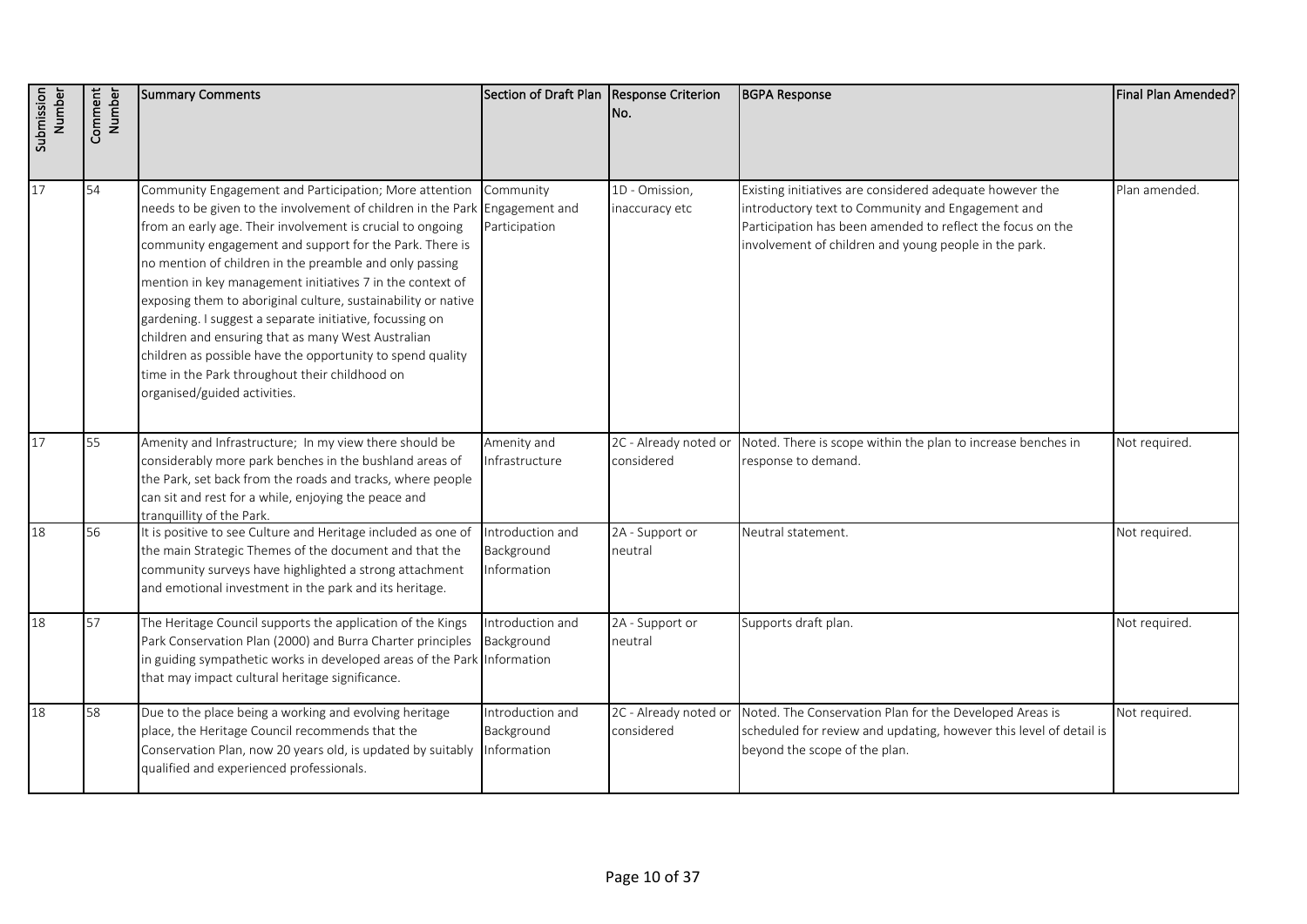| Submission<br>Number | Comment<br>Number | <b>Summary Comments</b>                                                                                                                                                                                                                                                                                                                                                                                 | Section of Draft Plan Response Criterion             | INo.                                | <b>BGPA Response</b>                                                                                                                                                                                                          | Final Plan Amended? |
|----------------------|-------------------|---------------------------------------------------------------------------------------------------------------------------------------------------------------------------------------------------------------------------------------------------------------------------------------------------------------------------------------------------------------------------------------------------------|------------------------------------------------------|-------------------------------------|-------------------------------------------------------------------------------------------------------------------------------------------------------------------------------------------------------------------------------|---------------------|
| 19                   | 59                | I fully support the direction and planned activities<br>presented in the Draft Kings Park and Botanic Garden<br>Management Plan 2021-2025.                                                                                                                                                                                                                                                              | Overall                                              | 2A - Support or<br>neutral          | Supports draft plan.                                                                                                                                                                                                          | Not required.       |
| 19                   | 60                | Several other world class Botanic Gardens have<br>commenced a climate change resilience /adaptation<br>process regards managing their plant collections and<br>garden displays into the future. Noting that climate change<br>is mentioned throughout the Draft Plan, there may be merit<br>in developing a landscape succession strategy, that<br>specifically responds to climate change projections. | Plant Collections and<br>Displays                    | 2C - Already noted or<br>considered | This will be addressed through Plant Collections and Displays -<br>Initiative 3 (Plant collections and interpretation to demonstrate<br>adapting gardens to climate change).                                                  | Not required.       |
| 20                   | 61                | I fully support the direction and planned activities<br>presented in the Draft Kings Park and Botanic Garden<br>Management Plan 2021-2025.                                                                                                                                                                                                                                                              | Overall                                              | 2A - Support or<br>neutral          | Supports draft plan.                                                                                                                                                                                                          | Not required.       |
| 20                   | 62                | Support the plan and direction.                                                                                                                                                                                                                                                                                                                                                                         | Overall                                              | 2A - Support or<br>neutral          | Supports draft plan.                                                                                                                                                                                                          | Not required.       |
| 20                   | 63                | Wish to highlight the roles of volunteers in meeting this<br>vision.                                                                                                                                                                                                                                                                                                                                    | Overall                                              | 2A - Support or<br>neutral          | Neutral statement.                                                                                                                                                                                                            | Not required.       |
| 20                   | 64                | Support upgrades and improvements that increase<br>visitation from bicycle or alternative modes of transport<br>other than cars.                                                                                                                                                                                                                                                                        | Visitor Experiences<br>Amenity and<br>Infrastructure | 2A - Support or<br>neutral          | Supports draft plan. Consistent with Initiative 2.7 (Sustainable<br>transport services) and Initiative 5.6 (Integrated transport<br>planning).                                                                                | Not required.       |
| 21                   | 65                | Though the authority manages the park with great skill, the NA<br>missing piece in the cultural heritage element is inclusion in<br>the State Register. This would be of assistance when there<br>are external challenges to the park, like the possible<br>imposition of a project that the park does not want and for<br>which the authority needs an ally.                                           |                                                      | 2C - Already noted or<br>considered | Previously considered. The Board of Management resolved the<br>current legislation and governance is adequate to protect,<br>conserve, promote and provide for cultural heritage. May be<br>further considered in the future. | Not required.       |
| 21                   | 66                | A review of the conservation plan would be timely.                                                                                                                                                                                                                                                                                                                                                      | <b>NA</b>                                            | 2C - Already noted or<br>considered | Noted. The Conservation Plan for the Developed Areas is<br>scheduled for review and updating, however this level of detail is<br>beyond the scope of the plan.                                                                | Not required.       |
| 21                   | 67                | applaud the memorials policy as a way of managing an<br>incessant stream or requests to memorialise everything.                                                                                                                                                                                                                                                                                         | Introduction and<br>Background<br>Information        | 2A - Support or<br>neutral          | Supports draft plan.                                                                                                                                                                                                          | Not required.       |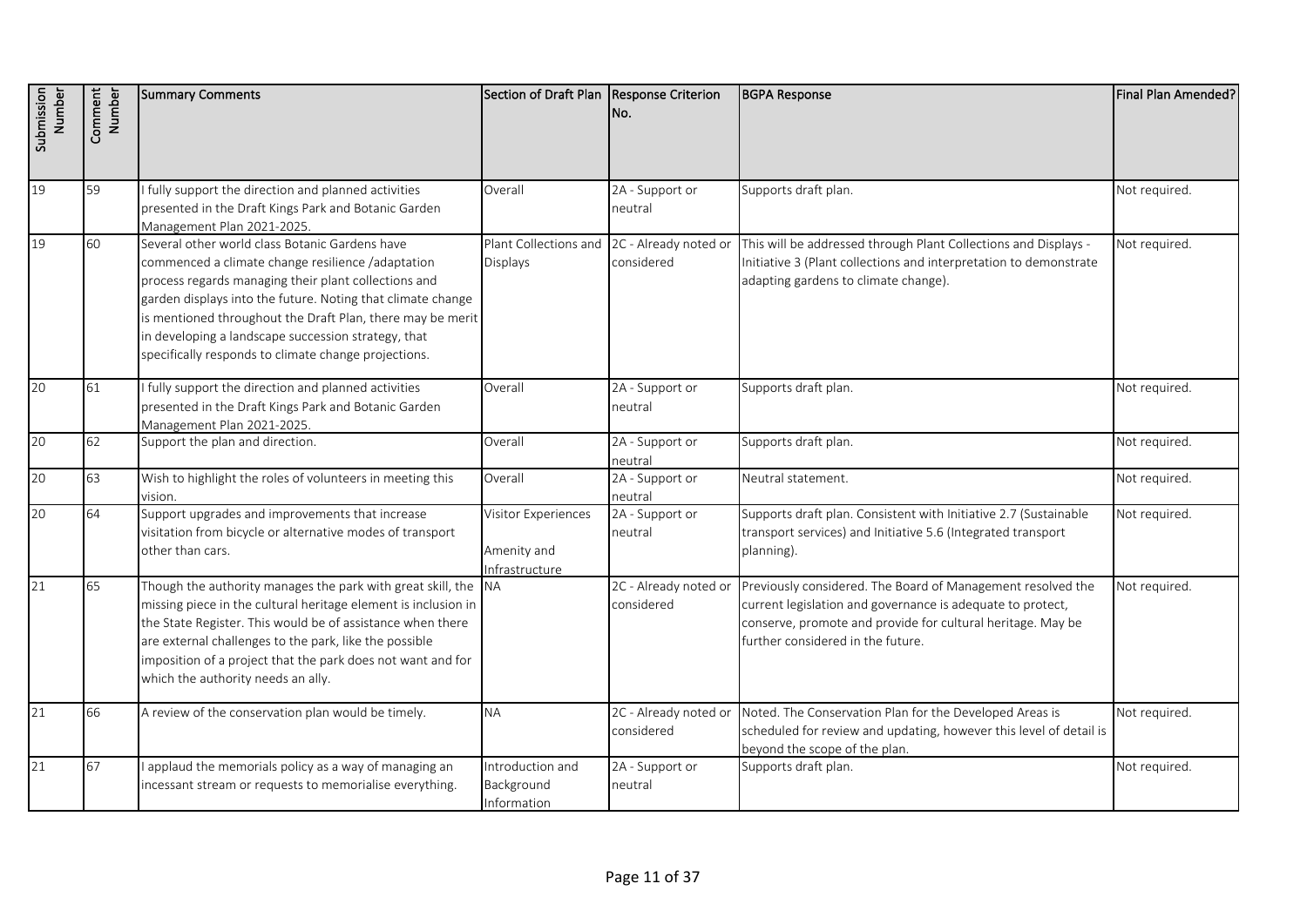| Submission<br>Number | Comment<br>Number | <b>Summary Comments</b>                                                                                                                                                                                                                                                                                                                          | Section of Draft Plan   Response Criterion   | No.                                 | <b>BGPA Response</b>                                                                                                                                                                      | Final Plan Amended? |
|----------------------|-------------------|--------------------------------------------------------------------------------------------------------------------------------------------------------------------------------------------------------------------------------------------------------------------------------------------------------------------------------------------------|----------------------------------------------|-------------------------------------|-------------------------------------------------------------------------------------------------------------------------------------------------------------------------------------------|---------------------|
| 21                   | 68                | In population growth and infill, it would be good to see<br>something about stress management as part of the<br>response.                                                                                                                                                                                                                        | <b>NA</b>                                    | 2C - Already noted or<br>considered | Stress relief is adequately covered under health and wellbeing<br>strategic priorities as well as the 'Back to nature for physical and<br>mental health' section.                         | Not required.       |
| 21                   | 69                | Visitor Experiences - Initiative 10; I assume that Manage<br>cultural heritage places and landscapes as locations with<br>opportunities for cultural tourism, biodiversity<br>conservation, recreation, education, and community<br>involvement includes monuments and buildings. Perhaps it<br>should say that.                                 | Visitor Experiences                          | 2C - Already noted or<br>considered | Noted. Existing wording is considered adequate.                                                                                                                                           | Not required.       |
| 21                   | 70                | Plant Collections and Displays - Initiative 9 - I hope that<br>Enhance the major entrances to Kings Park with displays of<br>Western Australian flora that create a sense of arrival and<br>place for visitors and build the park's identity as a centre for<br>native flora will not mean the removal of significant exotic<br>or native flora. | Plant Collections and<br><b>Displays</b>     | 2C - Already noted or<br>considered | Noted. Significant trees are highly valued and removals generally<br>only occur for risk management or due to loss of structural<br>integrity, poor health or irreparable aesthetic form. | Not required.       |
| 22                   | 71                | The Botanic Gardens and Parks Authority (BGPA) is to be<br>commended on its approach to developing its five-year<br>management plan.                                                                                                                                                                                                             | Overall                                      | 2A - Support or<br>neutral          | Supports draft plan.                                                                                                                                                                      | Not required.       |
| 22                   | 72                | Amenity and Infrastructure - Initiative 4 (Improved irrigatior<br>infrastructure); Suggest mention and reflection on the<br>Waterwise Perth Action Plan.                                                                                                                                                                                         | Amenity and<br>Infrastructure                | 1A - Additional info                | Plan amended under Amenity and Infrastructure to note<br>consideration of the Waterwise Perth Action Plan.                                                                                | Plan amended.       |
| 22                   | 73                | Science and Environmental Conservation - Initiative 4 (UN<br>Decade of Ecosystem Restoration); I would suggest that<br>your scientific work is relevant more broadly than just<br>within the context of Kings Park given the extent of<br>conservation activities across the state of Western<br>Australia.                                      | Science and<br>Environmental<br>Conservation | 2C - Already noted or<br>considered | Initiative 3.4 (UN Decade of Ecosystem Restoration) is not limited Not required.<br>to Kings Park and Botanic Garden.                                                                     |                     |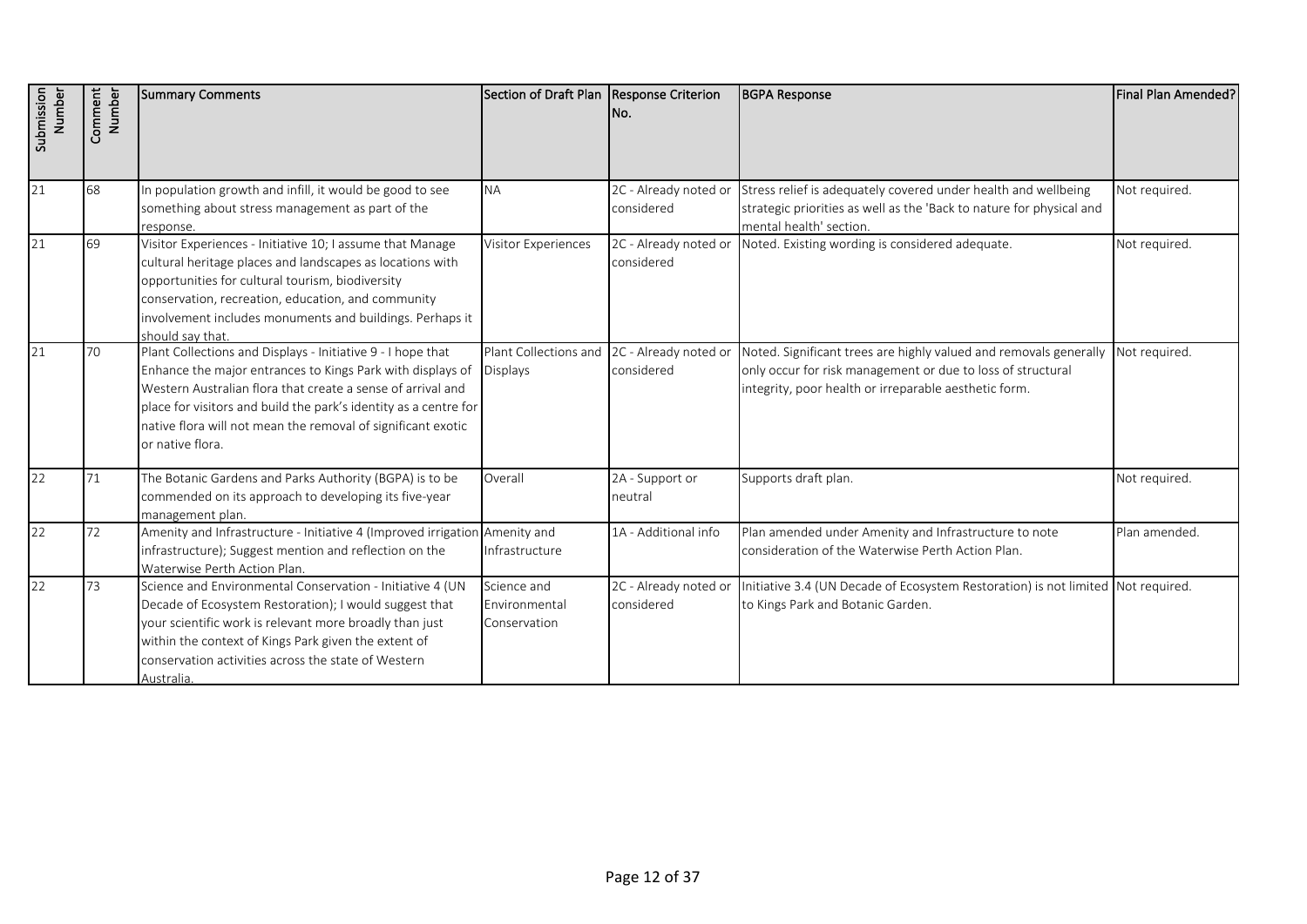| Submission<br>Number | Comment<br><b>Number</b> | <b>Summary Comments</b>                                                                                                                                                                                                                                                                                                                                                                                                                                                                                 | Section of Draft Plan Response Criterion     | No.                                 | <b>BGPA Response</b>                                                                                                                                                                                                                                                         | Final Plan Amended? |
|----------------------|--------------------------|---------------------------------------------------------------------------------------------------------------------------------------------------------------------------------------------------------------------------------------------------------------------------------------------------------------------------------------------------------------------------------------------------------------------------------------------------------------------------------------------------------|----------------------------------------------|-------------------------------------|------------------------------------------------------------------------------------------------------------------------------------------------------------------------------------------------------------------------------------------------------------------------------|---------------------|
| 22                   | 74                       | Given your significant role in conservation, and the<br>challenges facing our natural resources, other key Western<br>Australian policy documents that I would encourage you to<br>consider and reference, as you finalise your Management<br>Plan, are the impending State Climate Change Policy and<br>the development of our State Native Vegetation Policy<br>which should be out for consultation prior to the<br>finalisation of your Strategy.                                                   | Science and<br>Environmental<br>Conservation | 2C - Already noted or<br>considered | While not specifically mentioned, these policy documents are<br>captured in the final point on page 24 'State Government policy<br>for a sustainable future, embracing environmentally sustainable<br>design and practices and reducing waste'.                              | Not required.       |
| 22                   | 75                       | Amenity and Infrastructure; Consider including BGPA<br>relevant actions from the Waste Avoidance and Resource<br>and Recovery Strategy including:<br>Continuing award-winning Zero Green Waste project<br>Implement public place recycling in Kings Park and Botanic<br>Garden and Bold Park<br>Commence periodic audits of public bins to measure<br>success of public place recycling and inform communication<br>strategies.<br>Commence recording all waste disposal from BGPA<br>management sites. | Amenity and<br>Infrastructure                | 2B - Beyond scope                   | These actions will be implemented but this level of detail is<br>beyond the scope of the management plan. These actions are<br>consistent with intended practice under Initiative 3.1 (Respond to<br>climate change and show leadership in environmental<br>sustainability). | Not required.       |
| 23                   | 76                       | I partially support the direction and planned activities<br>presented in the Draft Kings Park and Botanic Garden<br>Management Plan 2021-2025.                                                                                                                                                                                                                                                                                                                                                          | Overall                                      | <b>NA</b>                           | Response provided to specific comments which explain reason<br>for partial support.                                                                                                                                                                                          | Not required.       |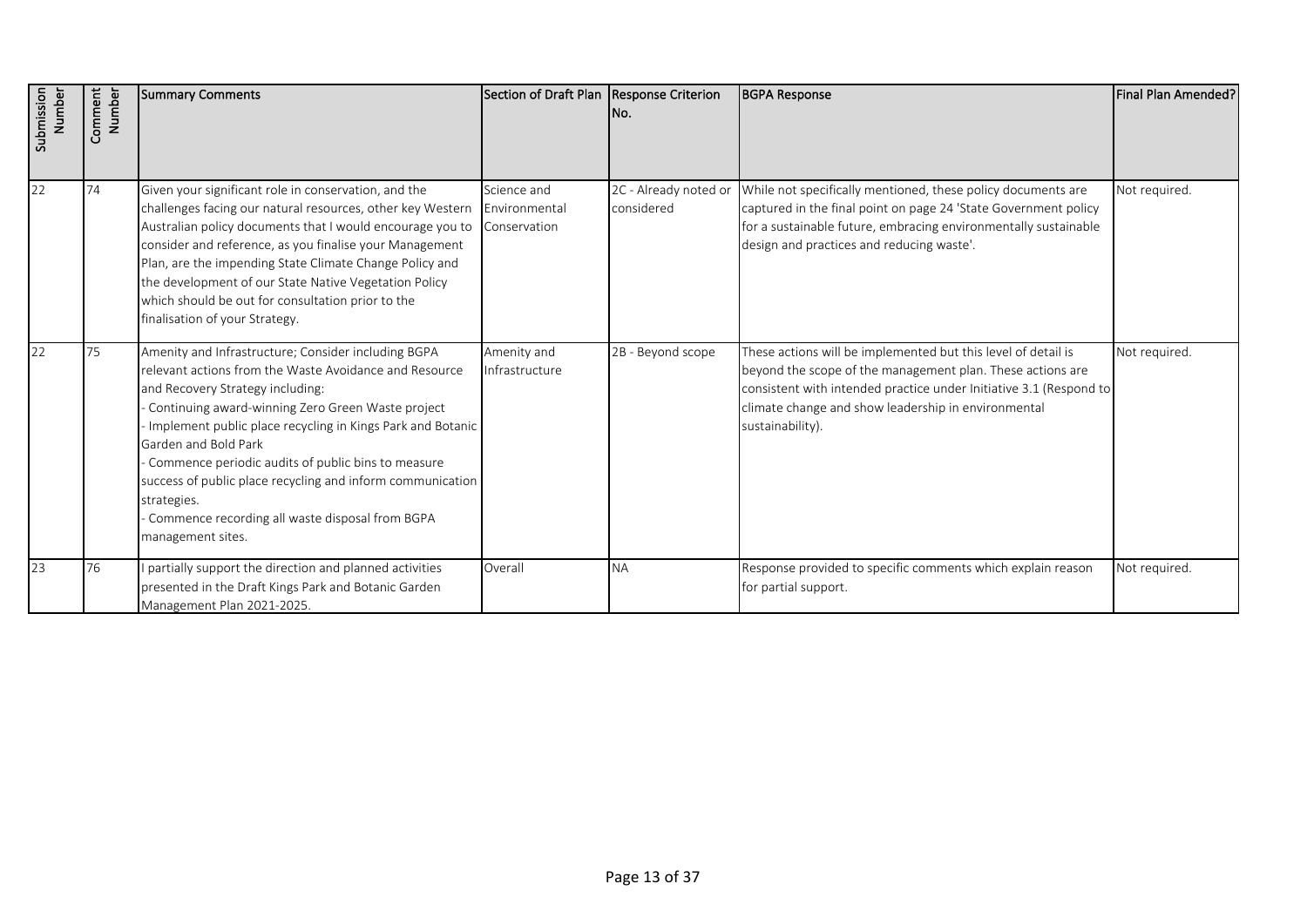| Submission<br>Number | Comment<br>Number | <b>Summary Comments</b>                                                                                                                                                                                                                                                                                                                                                                                                                                                                                                                                                                                                                                                                                                                                                                                                                                                                               | Section of Draft Plan Response Criterion | No.                                 | <b>BGPA Response</b>                                                                                                                                                                                                                                                                                                                                                                                                                | Final Plan Amended? |
|----------------------|-------------------|-------------------------------------------------------------------------------------------------------------------------------------------------------------------------------------------------------------------------------------------------------------------------------------------------------------------------------------------------------------------------------------------------------------------------------------------------------------------------------------------------------------------------------------------------------------------------------------------------------------------------------------------------------------------------------------------------------------------------------------------------------------------------------------------------------------------------------------------------------------------------------------------------------|------------------------------------------|-------------------------------------|-------------------------------------------------------------------------------------------------------------------------------------------------------------------------------------------------------------------------------------------------------------------------------------------------------------------------------------------------------------------------------------------------------------------------------------|---------------------|
| 23                   | 77                | Apart from mentioning the elderly and people with a<br>disability in the introductory part of the plan, a few<br>mentions of accessible healthy spaces and social inclusion<br>as well as mention of survey results in which 94% of<br>respondents indicated that providing good access for<br>people with special needs is important; overall the plan<br>seems to have no or very little consideration for the<br>disability sector of society. There are no specific key<br>management initiatives or goals that set out the needs of<br>persons with a disability. Given the importance of Kings<br>Park to all Western Australians and its connection with the<br>hospitals the Board of the Disability Services Commission is<br>willing to provide further commentary or review other<br>related plans that may be focused on the requirements of<br>those in the community with a disability. | Overall                                  | 2C - Already noted or<br>considered | Whilst not included as a management initiative, consideration of<br>disability access and inclusion is a clear focus as referenced<br>throughout the plan. All new developments include provision of<br>universal access where practicable. Ongoing commitment to<br>implementation and reporting on the BGPA Disability Access and<br>Inclusion Plan. The willingness of the DSC Board to provide<br>further input is appreciated. | Not required.       |
| 23                   | 78                | Car parking is considered inadequate, access to displays is<br>challenging, changerooms/ showers not currently provided<br>and other facilities including walkways and paths are<br>inappropriately designed for people with a disability. All<br>amenity and infrastructure includes cafes and playgrounds<br>should be disability friendly.                                                                                                                                                                                                                                                                                                                                                                                                                                                                                                                                                         | Overall                                  | 2C - Already noted or<br>considered | Providing appropriate access and facilities for people with<br>disability is a requirement in planning for all upgrades and new<br>developments, and is included where achievable without<br>significantly detracting from overall visitor experience or<br>conservation values. Some legacy infrastructure will be upgraded<br>on this basis as resources permit.                                                                  | Not required.       |
| 24                   | 79                | I fully support the direction and planned activities<br>presented in the Draft Kings Park and Botanic Garden<br>Management Plan 2021-2025.                                                                                                                                                                                                                                                                                                                                                                                                                                                                                                                                                                                                                                                                                                                                                            | Overall                                  | 2A - Support or<br>neutral          | Supports draft plan.                                                                                                                                                                                                                                                                                                                                                                                                                | Not required.       |
| 24                   | 80                | Comprehensive and clearly stated                                                                                                                                                                                                                                                                                                                                                                                                                                                                                                                                                                                                                                                                                                                                                                                                                                                                      | Overall                                  | 2A - Support or<br>neutral          | Supports draft plan.                                                                                                                                                                                                                                                                                                                                                                                                                | Not required.       |
| 25                   | 81                | I fully support the direction and planned activities<br>presented in the Draft Kings Park and Botanic Garden<br>Management Plan 2021-2025.                                                                                                                                                                                                                                                                                                                                                                                                                                                                                                                                                                                                                                                                                                                                                            | Overall                                  | 2A - Support or<br>neutral          | Supports draft plan.                                                                                                                                                                                                                                                                                                                                                                                                                | Not required.       |
| 25                   | 82                | Happy with Plan                                                                                                                                                                                                                                                                                                                                                                                                                                                                                                                                                                                                                                                                                                                                                                                                                                                                                       | Overall                                  | 2A - Support or<br>neutral          | Supports draft plan.                                                                                                                                                                                                                                                                                                                                                                                                                | Not required.       |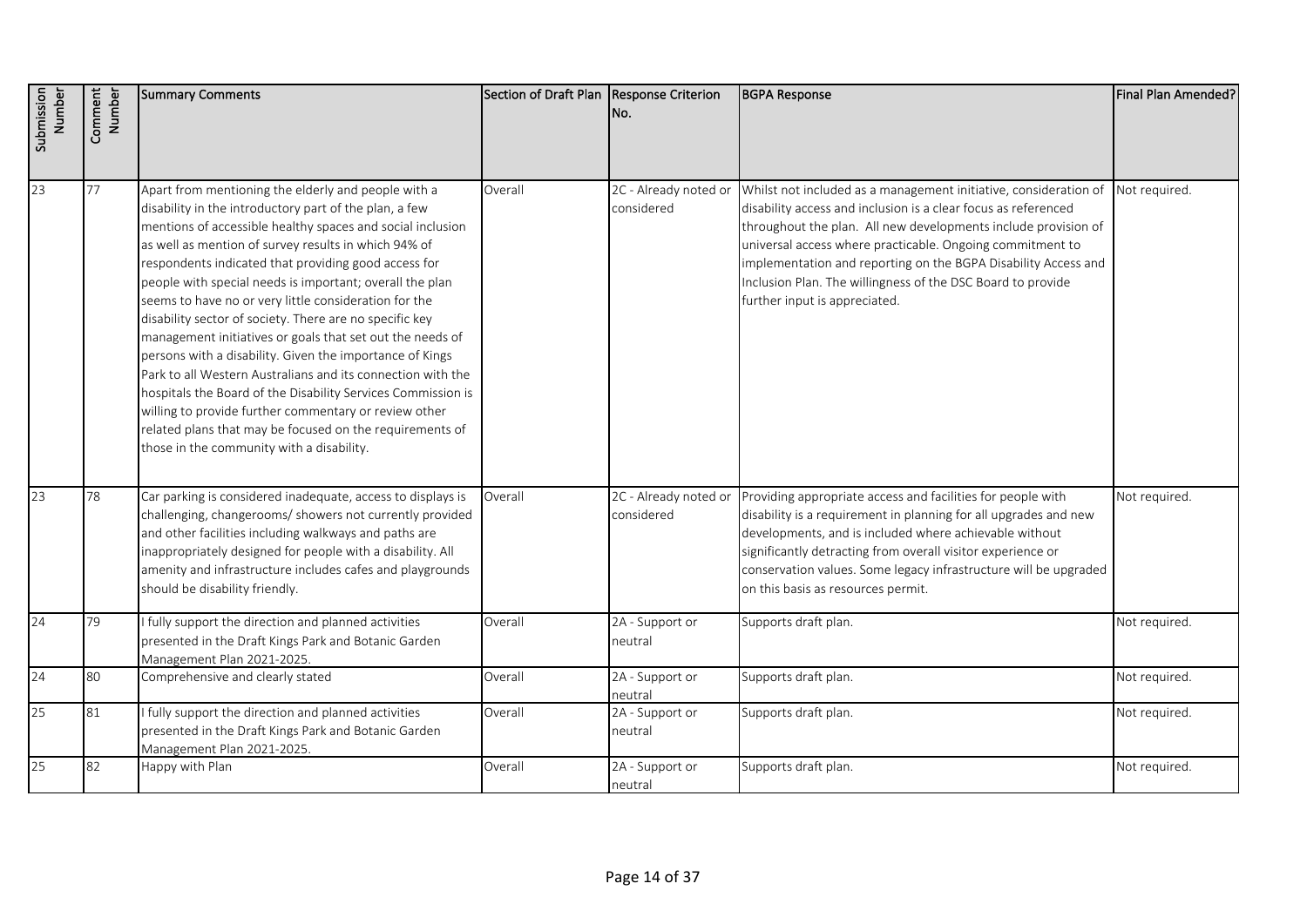| Submission<br>Number | Comment<br>Number | <b>Summary Comments</b>                                                                                                                                                                                                                                                                                                                                                                                                                                                                                                                       | Section of Draft Plan Response Criterion     | No.                                 | <b>BGPA Response</b>                                                                                                                                                                                                                                                                                                                                    | Final Plan Amended? |
|----------------------|-------------------|-----------------------------------------------------------------------------------------------------------------------------------------------------------------------------------------------------------------------------------------------------------------------------------------------------------------------------------------------------------------------------------------------------------------------------------------------------------------------------------------------------------------------------------------------|----------------------------------------------|-------------------------------------|---------------------------------------------------------------------------------------------------------------------------------------------------------------------------------------------------------------------------------------------------------------------------------------------------------------------------------------------------------|---------------------|
| 26                   | 83                | I fully support the direction and planned activities<br>presented in the Draft Kings Park and Botanic Garden<br>Management Plan 2021-2025.                                                                                                                                                                                                                                                                                                                                                                                                    | Overall                                      | 2A - Support or<br>neutral          | Supports draft plan.                                                                                                                                                                                                                                                                                                                                    | Not required.       |
| 26                   | 84                | No objections                                                                                                                                                                                                                                                                                                                                                                                                                                                                                                                                 | Overall                                      | 2A - Support or<br>neutral          | Neutral statement.                                                                                                                                                                                                                                                                                                                                      | Not required.       |
| 27                   | 85                | I fully support the direction and planned activities<br>presented in the Draft Kings Park and Botanic Garden<br>Management Plan 2021-2025.                                                                                                                                                                                                                                                                                                                                                                                                    | Overall                                      | 2A - Support or<br>neutral          | Supports draft plan.                                                                                                                                                                                                                                                                                                                                    | Not required.       |
| $\overline{27}$      | 86                | Community Engagement and Participation; Under the key<br>management initiatives, has consideration been given to<br>engaging with residents who live in/near Kings Park given<br>that there are now plenty of residential properties fringing<br>Kings Park in West Perth and Crawley? It suggests there is<br>scope for greater outreach/liaison with park neighbours<br>regarding park operations and activities.                                                                                                                           | Community<br>Engagement and<br>Participation | 2C - Already noted or<br>considered | Engagement with the local community encompasses the<br>immediate neighbourhood and its residents and is adequately<br>covered under 'Community Engagement and Participation'. The<br>BGPA will actively collaborate with the community and pursue<br>productive partnerships with businesses, not-for-profit<br>organisations and the community sector. | Not required.       |
| 27                   | 87                | Visitor Experiences- Initiative 2 (Expand range of cultural<br>events); Has any consideration been given to partnering<br>with institutions such as WAAPA or UWA Music School (or<br>even high schools from adjacent suburbs) to allow small<br>groups of music students to perform for park visitors? Areas<br>such as the Botanical Terraces lend themselves to casual<br>performance venues - for instance small groups of music<br>students performing at the same place and the same time<br>every week (Saturday/Sunday) during summer. | <b>Visitor Experiences</b>                   | 2B - Beyond scope                   | Opportunities to explore the range of cultural events will be<br>considered under Initiative 2.2 (Expand range of cultural events).<br>This suggestion will be considered but is beyond the level of<br>detail included in the management plan.                                                                                                         | Not required.       |
| 27                   | 88                | The key management initiatives make reference to<br>'upgrade park security in high visitation areas to enhance<br>public safety and to protect memorials, plant collections<br>and other assets". I support this initiative.                                                                                                                                                                                                                                                                                                                  | Amenity and<br>Infrastructure                | 2A - Support or<br>neutral          | Supports draft plan.                                                                                                                                                                                                                                                                                                                                    | Not required.       |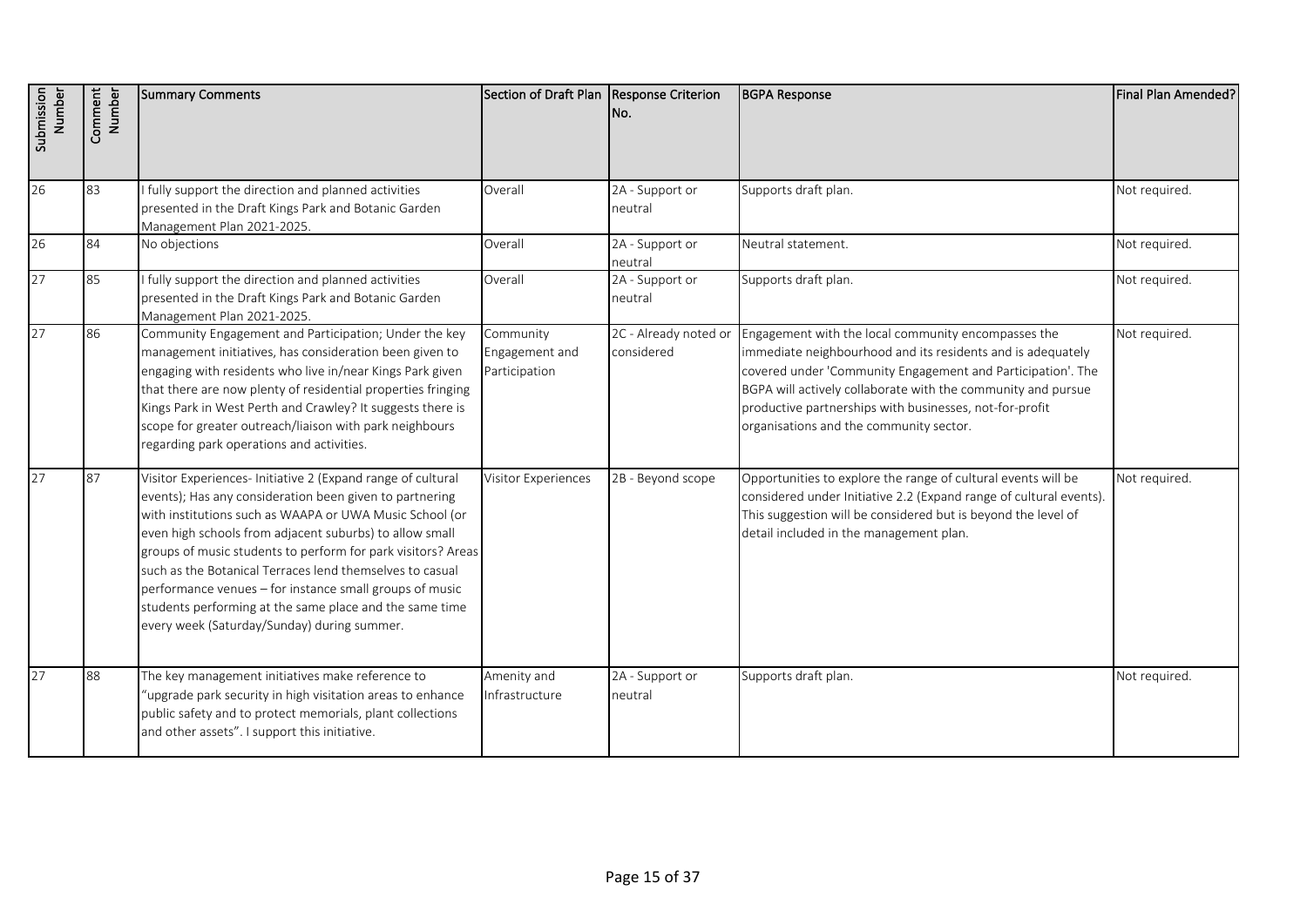| Submission<br>Number | Comment<br>Number | <b>Summary Comments</b>                                                                                                                                                                                                                                                                                                                                                                                                   | Section of Draft Plan Response Criterion | No.                                 | <b>BGPA Response</b>                                                                                                                                                                                                                                                                                     | Final Plan Amended? |
|----------------------|-------------------|---------------------------------------------------------------------------------------------------------------------------------------------------------------------------------------------------------------------------------------------------------------------------------------------------------------------------------------------------------------------------------------------------------------------------|------------------------------------------|-------------------------------------|----------------------------------------------------------------------------------------------------------------------------------------------------------------------------------------------------------------------------------------------------------------------------------------------------------|---------------------|
| 27                   | 89                | The key management initiatives make reference to<br>"Undertake an integrated transport planning exercise to<br>inform longer term upgrades to pedestrian, cyclist and<br>vehicle circulation and parking". I support this initiative.                                                                                                                                                                                     | Amenity and<br>Infrastructure            | 2A - Support or<br>neutral          | Supports draft plan.                                                                                                                                                                                                                                                                                     | Not required.       |
| 27                   | 90                | Amenity and Infrastructure - Initiative 6 (Integrated<br>transport planning exercise); could I please request that the Infrastructure<br>terms of reference for any planning exercise are expanded<br>beyond traffic circulation and parking to also include traffic<br>speeds and anti-social behaviour. I would also request that<br>any planning exercise includes consultation with neighbours<br>adjoining the park. | Amenity and                              | 2C - Already noted or<br>considered | Noted. This suggestion will be considered when implementing<br>Initiative 5.6.                                                                                                                                                                                                                           | Not required.       |
| $\overline{27}$      | 91                | I also note that no real mention is made of waste<br>management in the Draft Plan. The BGPA staff and<br>volunteers do an absolutely amazing job of cleaning up<br>litter but I wonder if more attention could be directed to<br>deterring/preventing litter in the first place.                                                                                                                                          | Amenity and<br>Infrastructure            | 2C - Already noted or<br>considered | While waste management is not specifically mentioned as a<br>management initiative, it is noted under Our intended focus for<br>Science and Environmental Conservation and will be addressed<br>under Initiative 3.1 (Respond to climate change and show<br>leadership in environmental sustainability). | Not required.       |
| 28                   | 92                | I fully support the direction and planned activities<br>presented in the Draft Kings Park and Botanic Garden<br>Management Plan 2021-2025.                                                                                                                                                                                                                                                                                | Overall                                  | 2A - Support or<br>neutral          | Supports draft plan.                                                                                                                                                                                                                                                                                     | Not required.       |
| 28                   | 93                | The plan looks comprehensive and well thought out, I like<br>that the park is broken into its key interest sections and the<br>plan is structured to welcome new community interest and<br>features moving forward.                                                                                                                                                                                                       | Overall                                  | 2A - Support or<br>neutral          | Supports draft plan.                                                                                                                                                                                                                                                                                     | Not required.       |
| 29                   | 94                | I fully support the direction and planned activities<br>presented in the Draft Kings Park and Botanic Garden<br>Management Plan 2021-2025.                                                                                                                                                                                                                                                                                | Overall                                  | 2A - Support or<br>neutral          | Supports draft plan.                                                                                                                                                                                                                                                                                     | Not required.       |
| 29                   | 95                | The plan shows care and commitment to the Western<br>Australian community and aligns with Water Corporation's<br>community objectives. There is opportunity to partner to<br>educate the community on water, conservation and<br>community engagement initiatives in the future where<br>there are common goals.                                                                                                          | Overall                                  | 2A - Support or<br>neutral          | Supports draft plan. Additional comments noted.                                                                                                                                                                                                                                                          | Not required.       |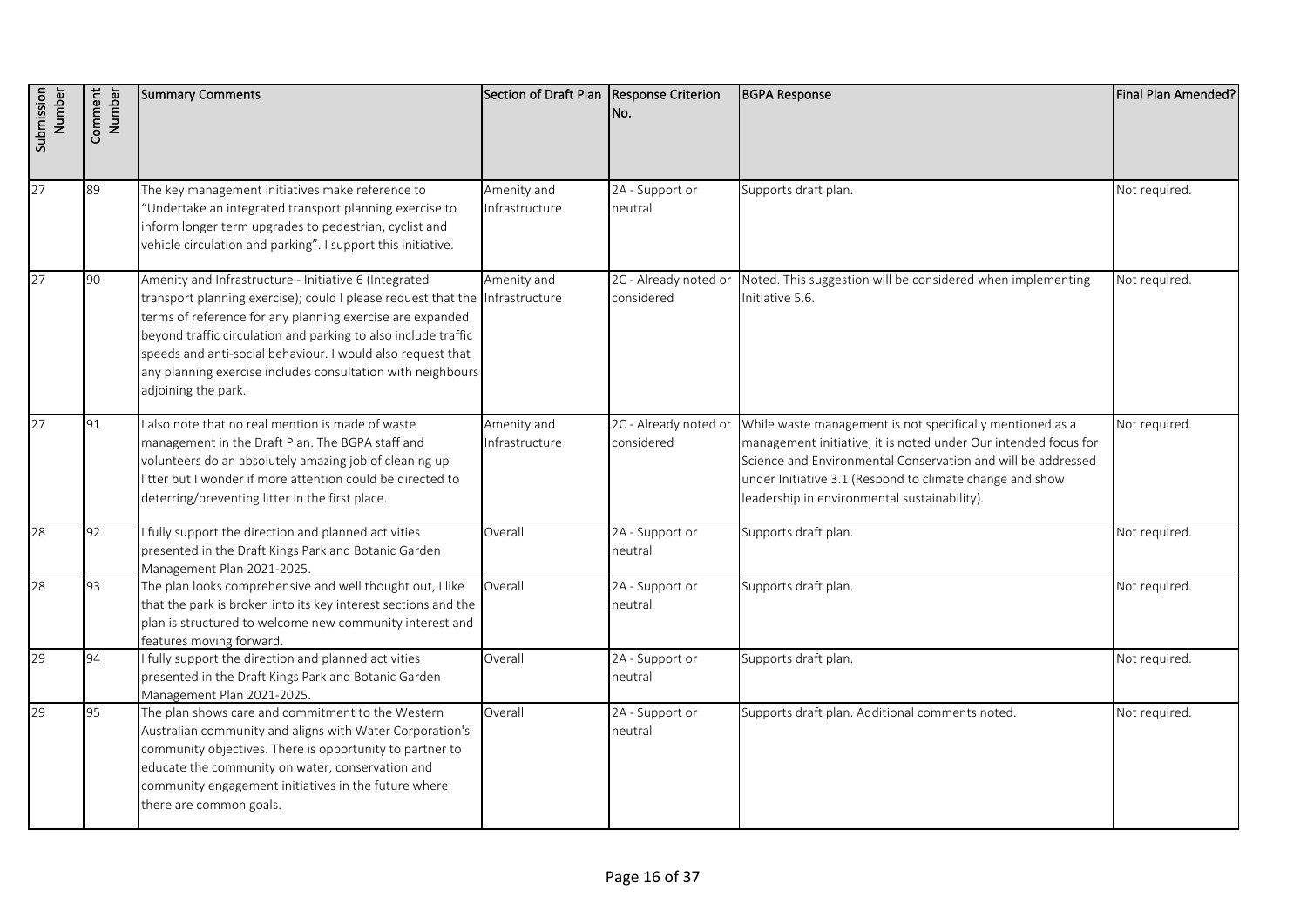| Submission<br>Number | Comment<br>Number | <b>Summary Comments</b>                                                                                                                                                                                                                                                                                                                                                                                                                                                                                                                                                                                                                                                                                                                                              | Section of Draft Plan Response Criterion                      | No.                                 | <b>BGPA Response</b>                                                                                                                                                                                                                                                                                                                                                                                                                                                                                                                     | Final Plan Amended? |
|----------------------|-------------------|----------------------------------------------------------------------------------------------------------------------------------------------------------------------------------------------------------------------------------------------------------------------------------------------------------------------------------------------------------------------------------------------------------------------------------------------------------------------------------------------------------------------------------------------------------------------------------------------------------------------------------------------------------------------------------------------------------------------------------------------------------------------|---------------------------------------------------------------|-------------------------------------|------------------------------------------------------------------------------------------------------------------------------------------------------------------------------------------------------------------------------------------------------------------------------------------------------------------------------------------------------------------------------------------------------------------------------------------------------------------------------------------------------------------------------------------|---------------------|
| $\overline{30}$      | 96                | I fully support the direction and planned activities<br>presented in the Draft Kings Park and Botanic Garden<br>Management Plan 2021-2025.                                                                                                                                                                                                                                                                                                                                                                                                                                                                                                                                                                                                                           | Overall                                                       | 2A - Support or<br>neutral          | Supports draft plan.                                                                                                                                                                                                                                                                                                                                                                                                                                                                                                                     | Not required.       |
| 30                   | 97                | I would like to suggest a change of Strategic positioning so<br>that Kings Park be involved in an outward looking approach<br>into the broader WA community in a number of specific<br>areas. 1) Bringing horticultural excellence to assist local<br>councils. 2) Assisting Department of Planning, landscape<br>architects, developers and construction companies to<br>implement appropriate plant choices and aftercare. 3)<br>Guidance for the mining and petroleum industry<br>particularly with respect to mine site rehabilitation with<br>local native plants. 4) Home gardeners in regenerative<br>horticulture. We have to make far better use of the<br>treasure chest of biodiversity that the residents of and<br>visitors to Western Australia enjoy. | Community<br>Engagement and<br>Participation                  | 2C - Already noted or<br>considered | Outreach will become a focus area under the management plan<br>and will be addressed through a number of initiatives under<br>Community Engagement and Participation including Initiative 1.6<br>(Community engagement and strategic partnerships), Initiative<br>1.7 (Education and outreach programs and Initiative 1.9<br>(Professional advice to other land managers).                                                                                                                                                               | Not required.       |
| $\overline{30}$      | 98                | I would like to see a massive controlled atmosphere<br>structure that can showcase all the major environments<br>found in 'WA from the top of Bluff Knoll to the deserts of<br>the inland to the Pilbara and the Kimberlies. Kings Park has<br>the expertise and horticultural knowledge to pull such a<br>project together and the appeal to world tourism cannot be<br>overstated. Many overseas visitors lack the time to travel<br>widely to see out wildflower treasures so centring these at<br>Kings Park would give a brilliant canvas to show what's in<br>flower across the state.                                                                                                                                                                         | <b>Visitor Experiences</b><br>Plant Collections &<br>Displays | 2E - Not feasible                   | BGPA considers such a structure would impose upon the open<br>space and landscape values of the park, and is beyond existing<br>resources to establish and operate. The Board remains open to<br>consider funded proposals from external proponents that are<br>consistent with the values of Kings Park. Current collections and<br>displays cover a range of flora from throughout the State with<br>free entry for all. Displays are arranged according to tourism<br>regions as a springboard to further exploration of the regions. | Not required.       |
| 30                   | 99                | As part of increasing outreach, I believe we need to see<br>research undertaken to evaluate appropriate plants for<br>urban green walls and rooftop gardens as a means of coping Conservation<br>with Urban Heat Island Effects and climate change. This<br>knowledge is critically short for WA conditions.                                                                                                                                                                                                                                                                                                                                                                                                                                                         | Science and<br>Environmental                                  | 2B - Beyond scope                   | As mentioned above, Outreach will become a focus area under<br>the management plan and will be addressed through a number of<br>initiatives under Community Engagement and Participation. This<br>suggestion will be considered but is beyond the level of detail<br>included in the management plan.                                                                                                                                                                                                                                    | Not required.       |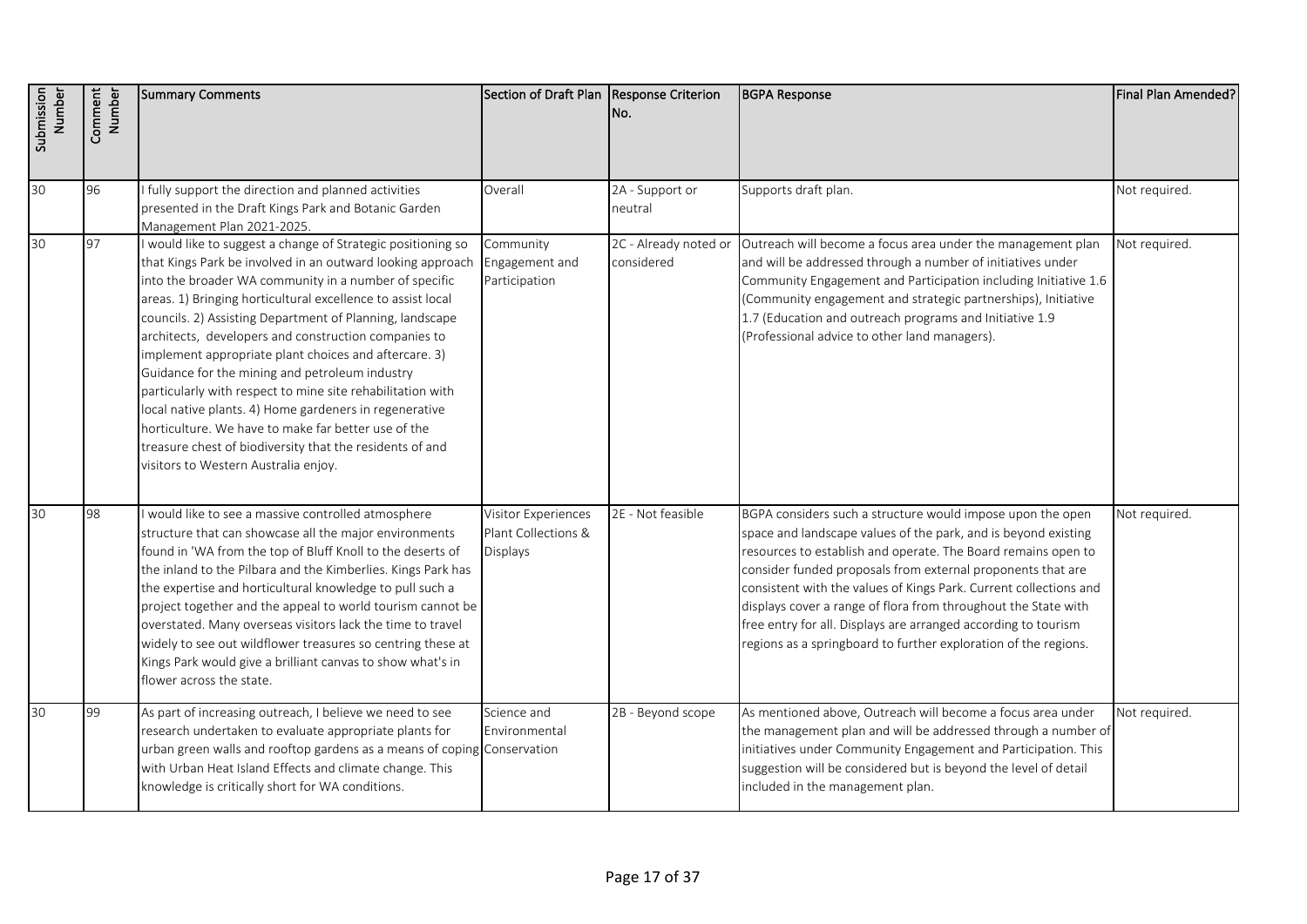| Submission<br>Number | Comment<br>Number | Summary Comments                                                                                                                                                                                                                                                                                                                                                                          | Section of Draft Plan Response Criterion      | No.                        | <b>BGPA Response</b>                                                                                                                                                                               | Final Plan Amended? |
|----------------------|-------------------|-------------------------------------------------------------------------------------------------------------------------------------------------------------------------------------------------------------------------------------------------------------------------------------------------------------------------------------------------------------------------------------------|-----------------------------------------------|----------------------------|----------------------------------------------------------------------------------------------------------------------------------------------------------------------------------------------------|---------------------|
| $\overline{30}$      | 100               | Preventative burning is an area that needs the expertise of<br>Kings Park to bring a science based approach to the<br>horticultural effects of current fire regimes.                                                                                                                                                                                                                      | Science and<br>Environmental<br>Conservation  | 2A - Support or<br>neutral | Kings Park is already involved in fire ecology research as per<br>Science and Initiative 3.5 (Lead long-term fire ecology research),<br>as such this comment is seen as supporting the draft plan. | Not required.       |
| 31                   | 101               | The OEIIMC Trust commends KPBG on its draft<br>Management Plan and the aspirations outlined therein.                                                                                                                                                                                                                                                                                      | Overall                                       | 2A - Support or<br>neutral | Supports draft plan.                                                                                                                                                                               | Not required.       |
| 31                   | 102               | Strategic Themes and Goals: Community Wellbeing. The<br>QEIIMC Trust recognises there is a significant opportunity to Background<br>connect with KPBG to encourage open community spaces,<br>potentially connecting both locations to support sense of<br>place, active lifestyles, wellbeing and establish healing<br>environments.                                                      | Introduction and<br><b>Information</b>        | 2A - Support or<br>neutral | Neutral statement. BGPA similarly recognises the opportunity.                                                                                                                                      | Not required.       |
| 31                   | 103               | Back to nature for physical and mental health (pg 17). The<br>QEIIMC Trust office is very willing to work together with<br>KPBG particularly with the new Kids Bridge opening to<br>investigate creating connectivity and extension of landscape<br>and public realm areas in order to improve connectivity,<br>activation of outdoor spaces, community well-being and<br>sense of place. | Introduction and<br>Background<br>Information | 2A - Support or<br>neutral | Neutral statement. BGPA recognises the opportunity to work<br>with the QEIIMC Trust and looks forward to doing so.                                                                                 | Not required.       |
| 31                   | 104               | The QEIIMC Trust believes it is important for it engage with NA<br>KPBG to discuss collaborating with KPBG on improving<br>cultural and heritage connections within the surrounding<br>area, for example, by discussing potential enhancements to<br>heritage, character, botanic richness and surrounding urban<br>fabric and environment.                                               |                                               | 2A - Support or<br>neutral | Neutral statement. BGPA similarly recognises the opportunity for Not required.<br>collaboration.                                                                                                   |                     |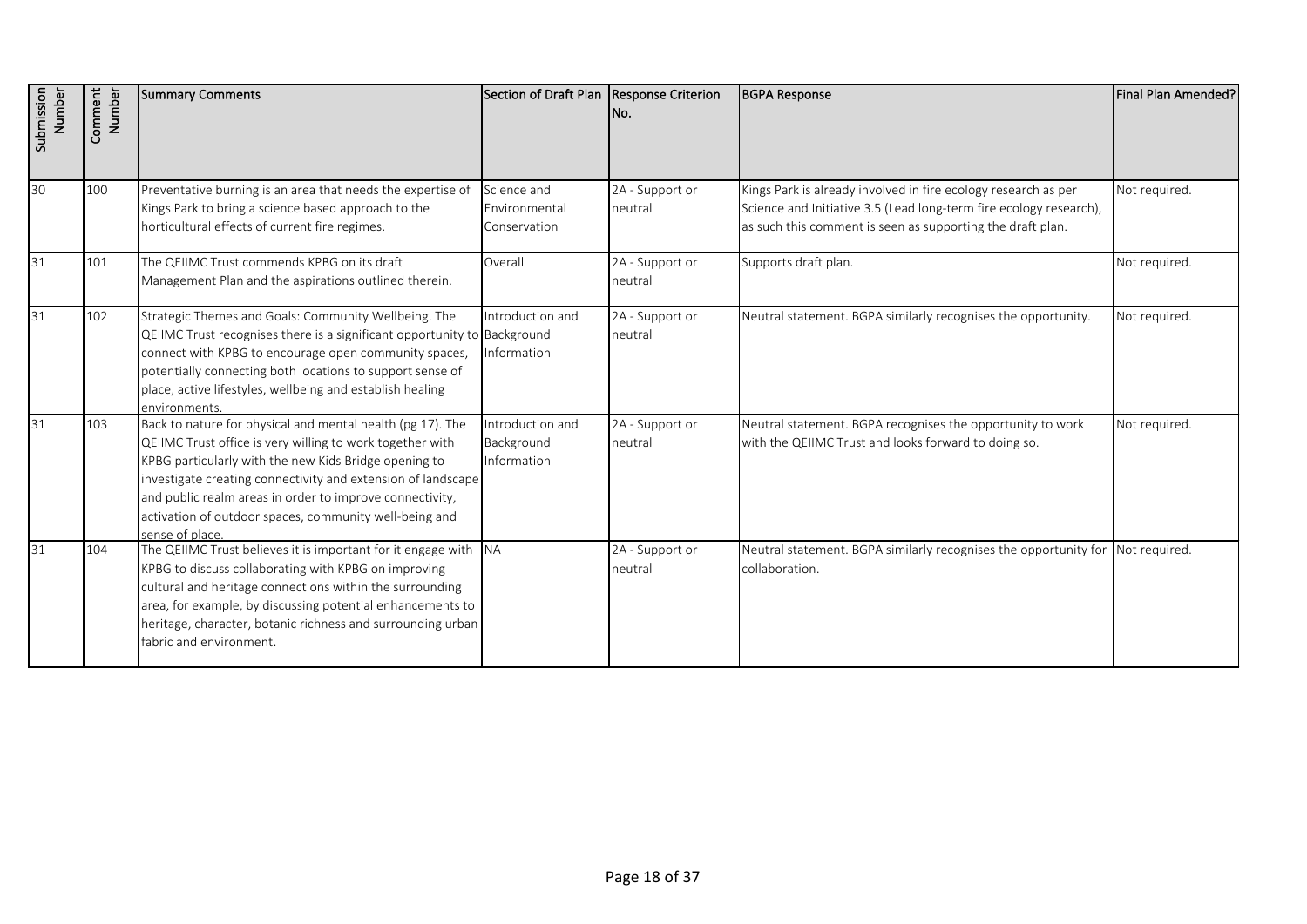| Submission<br>Number | Comment<br>Number | <b>Summary Comments</b>                                                                                                                                                                                                                                                                                                                                                                                                                                                                                                                                                                                                   | Section of Draft Plan Response Criterion     | No.                              | <b>BGPA Response</b>                                                                                                                            | Final Plan Amended? |
|----------------------|-------------------|---------------------------------------------------------------------------------------------------------------------------------------------------------------------------------------------------------------------------------------------------------------------------------------------------------------------------------------------------------------------------------------------------------------------------------------------------------------------------------------------------------------------------------------------------------------------------------------------------------------------------|----------------------------------------------|----------------------------------|-------------------------------------------------------------------------------------------------------------------------------------------------|---------------------|
| 31                   | 105               | Community Engagement and Participation - Initiatives 6<br>(Community engagement and strategic partnerships); The<br>QEIIMC Trust's recently developed Master Plan 2019<br>depicts the landscape and public realm character of the<br>QEIIMC Reserve as a Campus Forest. The proposed QEIIMC<br>(long term) landscaping of the Campus may be likened to an<br>effort to extend aspects of Kings Park landscaping. The Trust<br>would be willing to work with KPBG to investigate how to<br>increase and support the extension of native flora and<br>fauna into the QEIIMC Campus.                                         | Community<br>Engagement and<br>Participation | 2A - Support or<br>neutral       | Supports the community engagement intent of the draft plan.                                                                                     | Not required.       |
| 31                   | 106               | Community Engagement and Participation - Initiative 8<br>(Partnerships and programs that promote wellbeing); The<br>QEIIMC Trust is enthusiastic to, where practicable;<br>cooperate with KPBG investigations into programs that<br>promote physical, mental, social, spiritual and cultural<br>wellbeing.                                                                                                                                                                                                                                                                                                                | Community<br>Engagement and<br>Participation | 2A - Support or<br>neutral       | Supports the community engagement intent of the draft plan.                                                                                     | Not required.       |
| 31                   | 107               | Community Engagement and Participation - Initiatives 9<br>(Professional advice to other land managers); The QEIIMC<br>Trust is enthusiastic to, where practicable; cooperate with<br>KPBG investigations into improved sustainability practices<br>for ongoing maintenance of the garden and grounds and<br>establishing water catchments.                                                                                                                                                                                                                                                                                | Community<br>Engagement and<br>Participation | 2A - Support or<br>neutral       | Supports the community engagement intent of the draft plan.                                                                                     | Not required.       |
| 31                   | 108               | Visitor Experiences - Initiative 1 (Experiences that connect<br>visitors with neighbouring precincts); Please include the<br>QEIIMC Trust in this statement. The Trust is responsible for<br>the development, management and control of the 28.4<br>hectares of land (which is an A class reserve) making up the<br>QEIIMC Reserve. The Trust noted in its Master Plan 2019 an<br>interest to establish stronger connections with<br>neighbouring Kings Park, Hollywood Private Hospital,<br>University of Western Australia and surrounding local<br>councils and looks forward to strengthening relations with<br>KPBG. | Visitor Experiences                          | 1D - Omission,<br>inaccuracy etc | Initiative 2.1 (Experiences that connect visitors with neighbouring Plan amended.<br>precincts) amended to include QEII Medical Centre Reserve. |                     |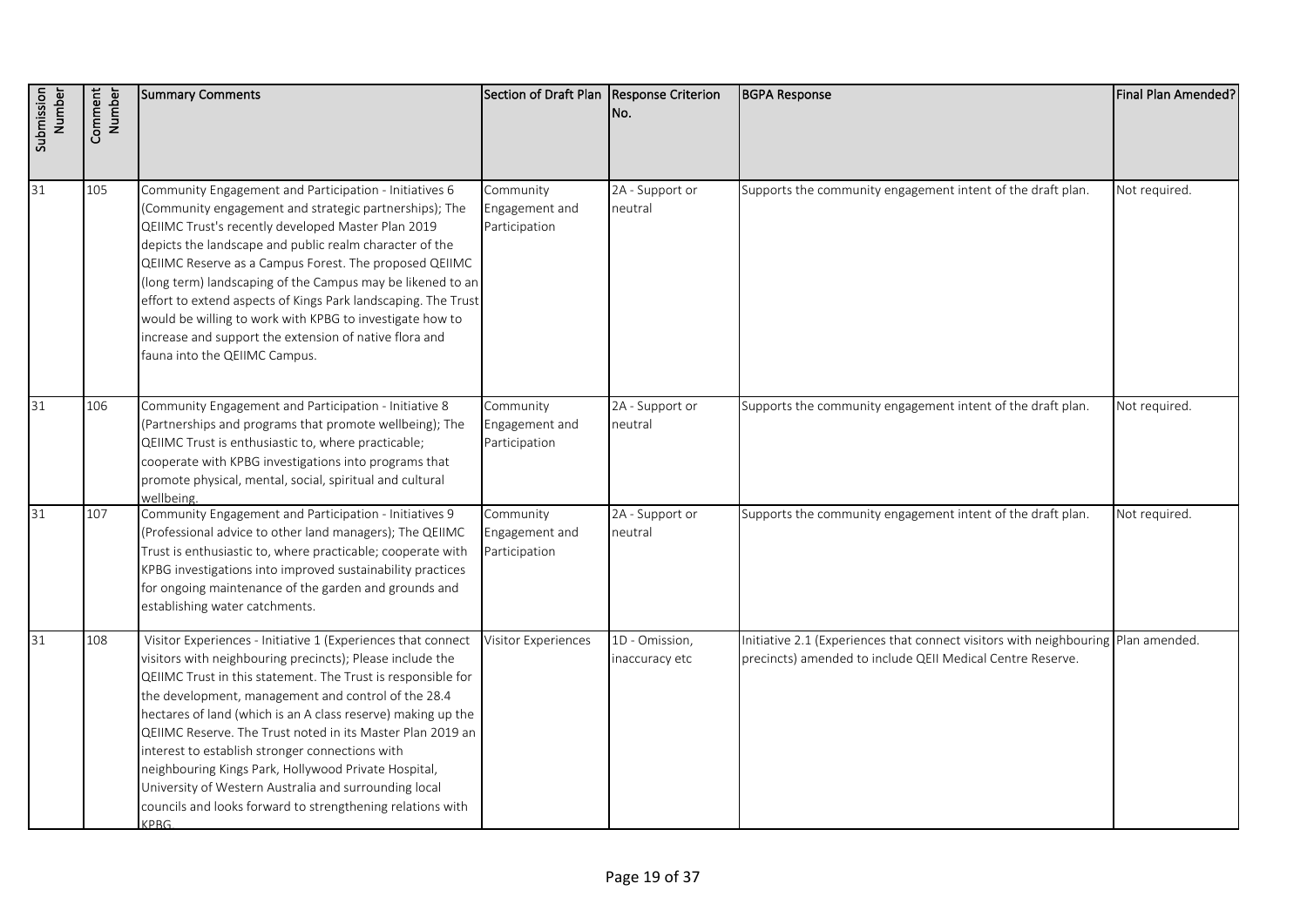| Submission<br>Number | Comment<br>Number | Summary Comments                                                                                                                                                                                                                                                                                                                                                                                                                                                                                                                                                                                                                                                                                                                                                                                                                                                      | Section of Draft Plan Response Criterion     | INo.                       | <b>BGPA Response</b>                                                                                                                                                                                                                      | Final Plan Amended? |
|----------------------|-------------------|-----------------------------------------------------------------------------------------------------------------------------------------------------------------------------------------------------------------------------------------------------------------------------------------------------------------------------------------------------------------------------------------------------------------------------------------------------------------------------------------------------------------------------------------------------------------------------------------------------------------------------------------------------------------------------------------------------------------------------------------------------------------------------------------------------------------------------------------------------------------------|----------------------------------------------|----------------------------|-------------------------------------------------------------------------------------------------------------------------------------------------------------------------------------------------------------------------------------------|---------------------|
| $\overline{31}$      | 109               | Visitor Experiences - Initiatives 7 (Sustainable transport<br>services); Access evolution is crucial for sustainable future<br>growth of the QEIIMC and the surrounding neighbourhood.<br>A fundamental concern to the Trust is the need to establish<br>short to medium term improvements to access (including<br>public and active transport) to, from and around the<br>QEIIMC. Any future developments at QEIIMC will be<br>significantly impacted by the quality of access to the<br>general area. In addition, the Trust notes the potential<br>impact of the Kid's Bridge on KPBG and QEIIMC and looks<br>forward to future discussions on this topic. The Trust is<br>supportive of meaningful ongoing engagement and<br>collaboration with the KPBG and other neighbours to<br>promote improved access to, from and around the<br>Nedlands/Crawley Precinct. | Visitor Experiences                          | 2A - Support or<br>neutral | Neutral statement. There is sufficient scope in the existing<br>initiatives to improve access between Kings Park and<br>neighbouring areas and accommodate further engagement in<br>relation to the implications of the new Kids' Bridge. | Not required.       |
| $\overline{31}$      | 110               | Science and Environmental Conservation - Initiatives 1<br>(Respond to climate change and show leadership in<br>environmental sustainability) and Initiative 9 (Landscape<br>treatments to Kings Park Bushland perimeters); The<br>QEIIMC Trust Master Plan 2019 aligns with the principles of<br>Greenstar Communities rating scheme. This will involve<br>future buildings constructed on the campus being required<br>to meet Environmentally Sustainable Energy targets aligned<br>with the Green Building Council Green Star rating tools. This<br>initiative is also supported by the design principles for the<br>Campus Forest vision.<br>In undertaking its own efforts, the Trust acknowledges<br>KPBG as leading the delivery of principled improvements in<br>sustainability, connectivity and creating community.                                         | Science and<br>Environmental<br>Conservation | 2A - Support or<br>neutral | Neutral statement.                                                                                                                                                                                                                        | Not required.       |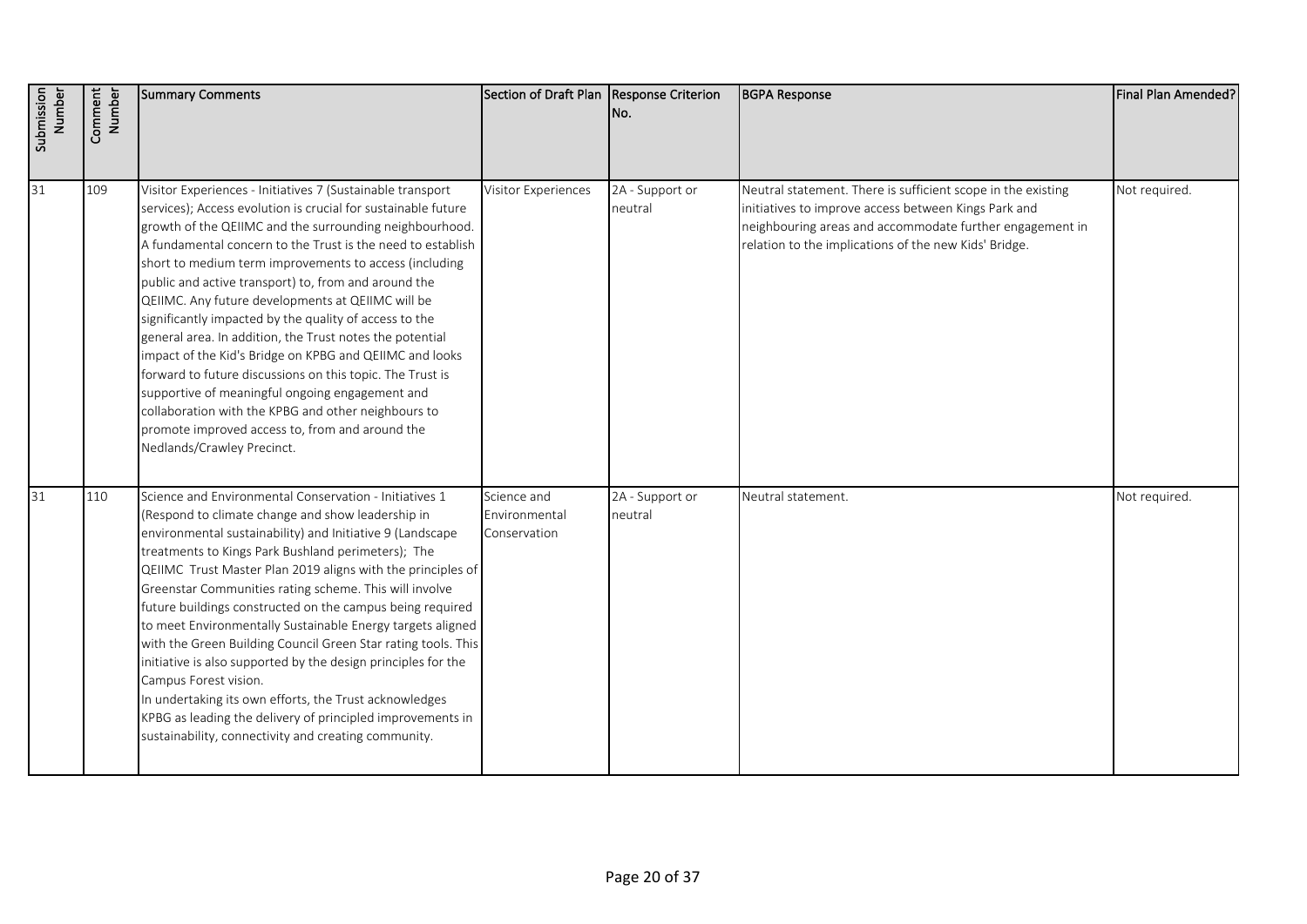| Submission<br>Number | Comment<br>Number | <b>Summary Comments</b>                                                                                                                                                                                                                                                                                                                                                                                                                                                                                                                                | Section of Draft Plan Response Criterion | No.                        | <b>BGPA Response</b>                                                                                               | Final Plan Amended? |
|----------------------|-------------------|--------------------------------------------------------------------------------------------------------------------------------------------------------------------------------------------------------------------------------------------------------------------------------------------------------------------------------------------------------------------------------------------------------------------------------------------------------------------------------------------------------------------------------------------------------|------------------------------------------|----------------------------|--------------------------------------------------------------------------------------------------------------------|---------------------|
| 31                   | 111               | Science and Environmental Conservation (Key Management Science and<br>Initiatives No.7). The Trust is aware that the QEIIMC is<br>located in close proximity to Kings Park which is a bushfire<br>prone area highlighted in the Bushfire Framework Review<br>2019 - The Map of Bushfire Prone Areas. The Trust<br>expresses its desire to work closely with KPBG in regards to<br>continuously improving appropriate bush fire risk<br>awareness for the area including both Kings Park and<br>QEIIMC, and updating fire risk oversight of the QEIIMC. | Environmental<br>Conservation            | 2A - Support or<br>neutral | Neutral statement. Collaboration on fire risk management will<br>continue under this plan.                         | Not required.       |
| 31                   | 112               | Amenity and Infrastructure (Key Management Initiatives No Amenity and<br>1 & 5). The QEIIMC Trust would like to discuss items of<br>mutual interest with KPBG to potentially promote the<br>connectivity between Kings Park and QEIIMC following the<br>opening of the Kid's Bridge in order to create positive<br>outcomes for both the community and visitors at both<br>locations.                                                                                                                                                                  | Infrastructure                           | 2A - Support or<br>neutral | Neutral statement. Noted, BGPA looks forward to the discussion<br>of items of mutual interest.                     | Not required.       |
| 31                   | 113               | Amenity and Infrastructure - Initiatives 6 (Integrated<br>transport planning) and Initiative 8 (Linkages to reconnect<br>Kings Park and Botanic Garden and the Swan River); The<br>QEIIMC Trust supports improved active transport and public<br>transport to, from and surrounding the QEIIMC campus,<br>including Kings Park. The Trust recognises KPBG interest in<br>improved transport planning and improved connectivity<br>between of both locations, the Crawley-Nedlands Precinct<br>and the QEII/UWA SAC.                                    | Amenity and<br>Infrastructure            | 2A - Support or<br>neutral | Supports draft plan.                                                                                               | Not required.       |
| 31                   | 114               | Overall, the QEIIMC Trust looks forward to improving our<br>relationship with and ongoing collaboration with KPBG in all<br>future opportunities and projects.                                                                                                                                                                                                                                                                                                                                                                                         | Overall                                  | 2A - Support or<br>neutral | Neutral statement. BGPA recognises the opportunity to work<br>with the QEIIMC Trust and looks forward to doing so. | Not required.       |
| 32                   | 115               | I am pleased to see that the draft management plan<br>highlights ongoing expansion and development of cultural<br>and environmental education. This aspect of the park has<br>provided our students, and the wider community, with<br>invaluable lifelong learning experiences and opportunities.                                                                                                                                                                                                                                                      | Overall                                  | 2A - Support or<br>neutral | Supports draft plan.                                                                                               | Not required.       |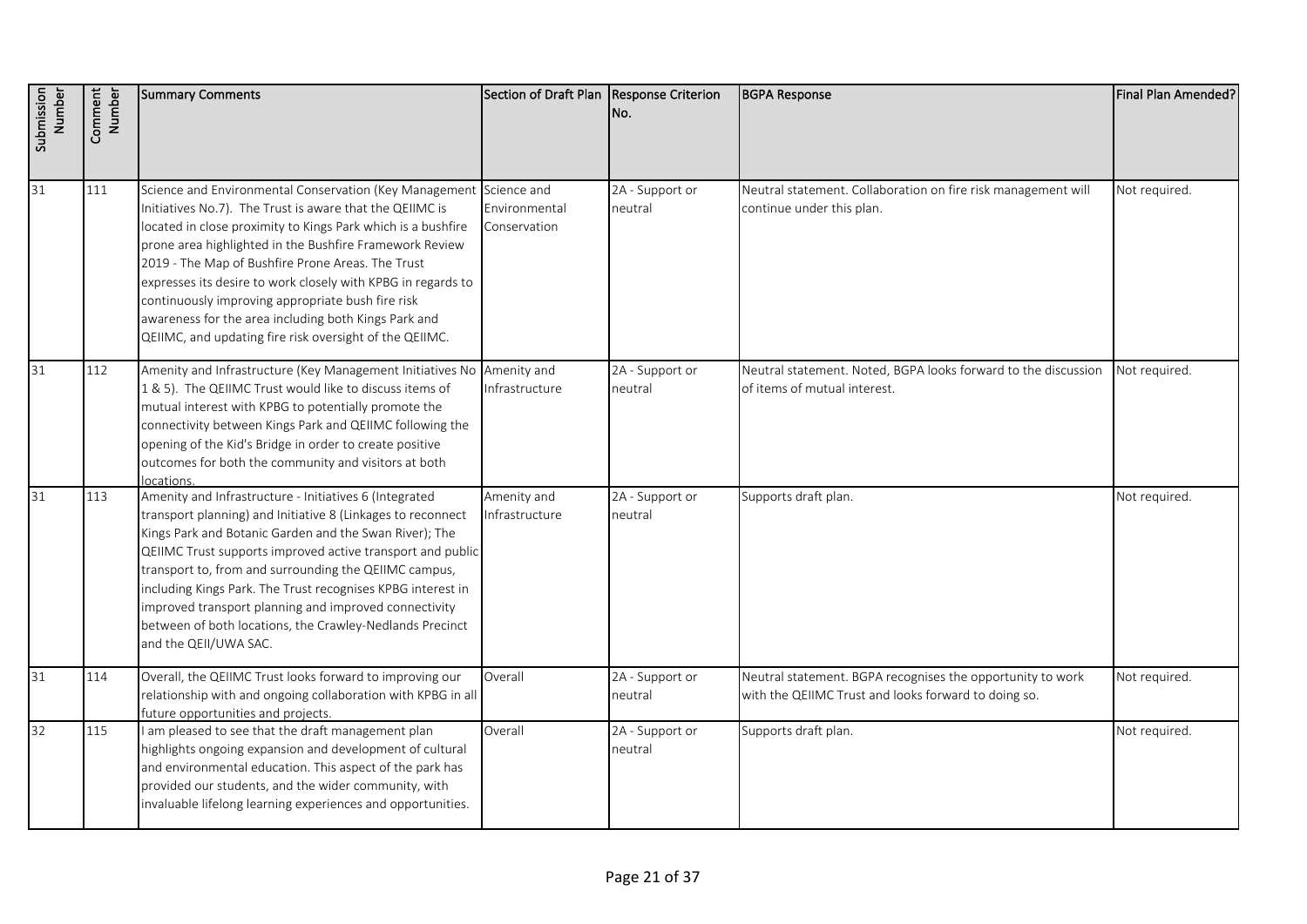| Submission<br>Number | Comment<br>Number | Summary Comments                                                                                                                                                                                                                                                                                                                                                                                                                                                                                                                                             | Section of Draft Plan Response Criterion     | INo.                       | <b>BGPA Response</b> | Final Plan Amended? |
|----------------------|-------------------|--------------------------------------------------------------------------------------------------------------------------------------------------------------------------------------------------------------------------------------------------------------------------------------------------------------------------------------------------------------------------------------------------------------------------------------------------------------------------------------------------------------------------------------------------------------|----------------------------------------------|----------------------------|----------------------|---------------------|
| 32                   | 116               | I would also like to take this opportunity to acknowledge<br>some other facilities and services Kings Park and Botanic<br>Garden provides for our school communities including:<br>• a place to contemplate and mourn our ANZAC sacrifices;<br>· events to celebrate our wonderful state;<br>• the vast and varied recreational areas to exercise and<br>more recently learn through Naturescape initiatives; and<br>• utilisation of the findings of the various research<br>programs to drive tree management and climate change<br>strategies in schools. | Overall                                      | 2A - Support or<br>neutral | Neutral statement.   | Not required.       |
| 32                   | 117               | I commend the Botanic Gardens and Parks Authority on<br>their draft Management Plan. Kings Park is an iconic place in<br>Western Australia and plays a significant role in education,<br>particularly in the areas of culture and biodiversity. I look<br>forward with enthusiasm to seeing our schools and<br>students benefitting from the planned strategies and<br>outcomes contained within the Draft Management Plan<br>2021-2025.                                                                                                                     | Overall                                      | 2A - Support or<br>neutral | Supports draft plan. | Not required.       |
| 33                   | 118               | The structure of the plan is relevant, comprehensive and<br>accessible. The themes and priorities are easily identified,<br>and as a West Australian, they are also identifiable with my<br>own preferred place of living and vision for our future. The<br>State of Purpose of the plan linking local identity within a<br>global context is recognised and applauded.                                                                                                                                                                                      | Overall                                      | 2A - Support or<br>neutral | Supports draft plan. | Not required.       |
| 33                   | 119               | The imaging and referencing to Whadjuck Noongar<br>knowledge and culture is well balanced and appreciated.<br>The intent to continue with internal renaming to reflect<br>Aboriginal heritage is supported. The balance of Aboriginal<br>and colonial history is important.                                                                                                                                                                                                                                                                                  | Community<br>Engagement and<br>Participation | 2A - Support or<br>neutral | Supports draft plan. | Not required.       |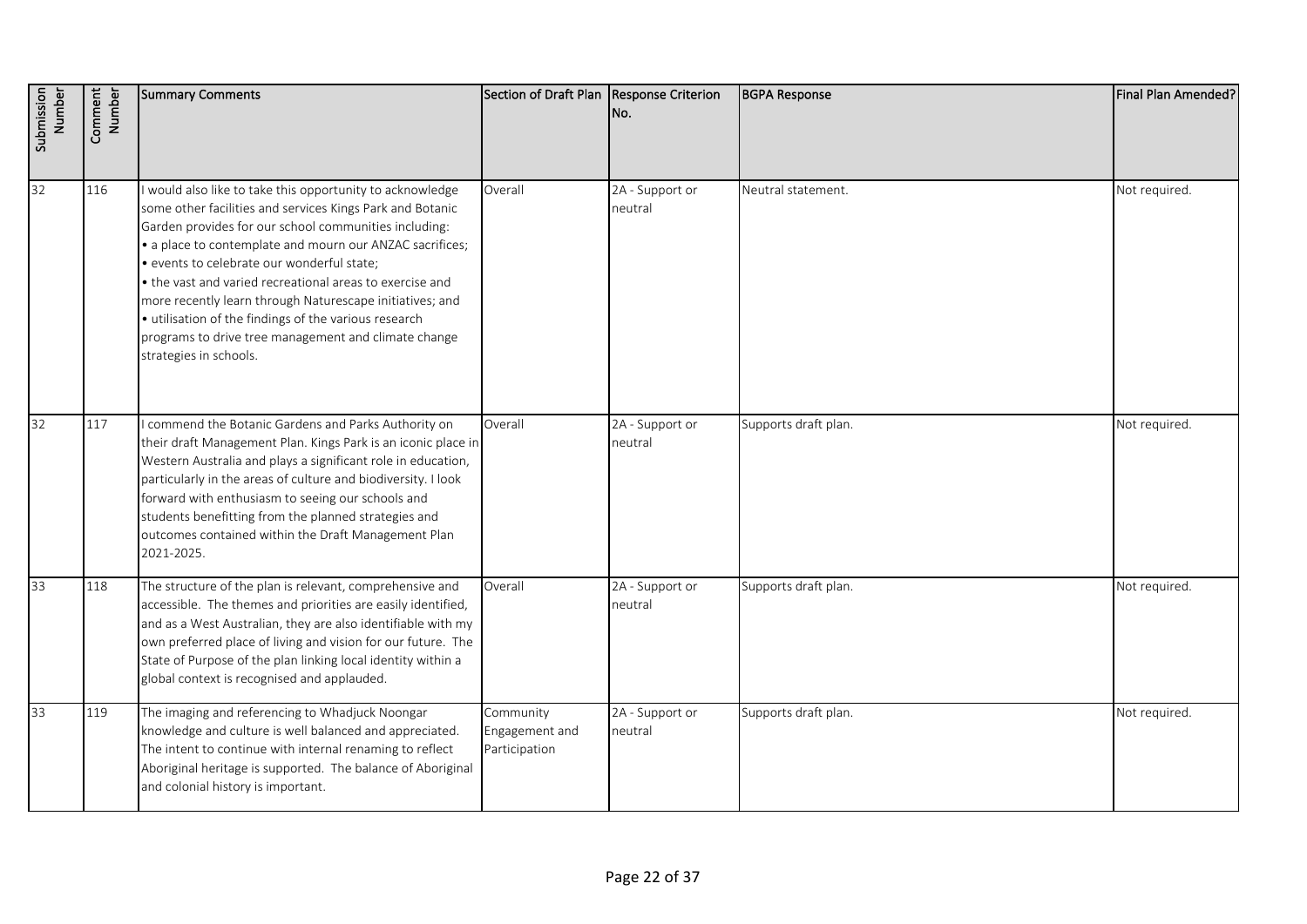| Submission<br>Number | Comment<br>Number | <b>Summary Comments</b>                                                                                                                                                                                                                                                                                                                                                                                                                                                                                                                                                                                                                                              | Section of Draft Plan Response Criterion      | No.                                 | <b>BGPA Response</b>                                                                                                                                                                                                                                                                                                                                                                                                                                                                        | Final Plan Amended? |
|----------------------|-------------------|----------------------------------------------------------------------------------------------------------------------------------------------------------------------------------------------------------------------------------------------------------------------------------------------------------------------------------------------------------------------------------------------------------------------------------------------------------------------------------------------------------------------------------------------------------------------------------------------------------------------------------------------------------------------|-----------------------------------------------|-------------------------------------|---------------------------------------------------------------------------------------------------------------------------------------------------------------------------------------------------------------------------------------------------------------------------------------------------------------------------------------------------------------------------------------------------------------------------------------------------------------------------------------------|---------------------|
| 33                   | 120               | What is out of balance is retaining the sole name 'Kings<br>Park' without a replacement or at least conspicuous dual<br>naming. The display of the preferred Aboriginal name at<br>the entrance to the park is a faint tribute to prior land<br>occupation, but the continued dominance of the colonial<br>name of 'Kings Park' misses the opportunity for symbolic<br>redress. Even as a non-Aboriginal person, the sole colonial<br>name does not reflect my own values, or those I see as<br>being of progressive West Australians,                                                                                                                               | Community<br>Engagement and<br>Participation  | 2C - Already noted or<br>considered | The plan presents an opportunity for this to be considered as<br>part of Initiative 1.1 (Cultural compact with Whadjuk Noongar<br>people) and Initiative 1.2 (Recognition of Noongar and other<br>Aboriginal culture, heritage and connection).                                                                                                                                                                                                                                             | Not required.       |
| 33                   | 121               | The plan is about Kings Park and the Botanic Garden within<br>but on P12 ('Culture and heritage' theme), there is mention<br>of sharing stories from Bold Park. These seems an anomaly<br>in the plan.                                                                                                                                                                                                                                                                                                                                                                                                                                                               | Introduction and<br>Background<br>Information | 2C - Already noted or<br>considered | The 'Strategic Priorities' are priorities for BGPA so apply to the<br>management of both Kings Park and Botanic Garden and Bold<br>Park, hence the references to Bold Park.                                                                                                                                                                                                                                                                                                                 | Not required.       |
| 33                   | 122               | The reference to linkage with neighbouring areas is<br>important so the inclusion of Bold Park is relevant but there<br>needs to be better specification or at least conceptual<br>development of what this neighbourhood linkage might be<br>(areas to be linked) and further thematic development (e.g.<br>ecological connectivity, Aboriginal cultural linkage, colonial<br>cultural linkage),                                                                                                                                                                                                                                                                    | Visitor Experiences                           | 2C - Already noted or<br>considered | Neighbourhood linkages are covered under Initiative 2.1<br>(Connecting with neighbouring precincts), and Initiatives 5.1<br>(Kid's Bridge between QEII and Kings Park) and Initiative 5.8<br>Linkages to reconnect Kings Park and Botanic Garden and the<br>Swan River). The plan is intended to be high level and not all<br>inclusive. The development of the themes will occur on a project<br>basis and be opportunistic as it also depends on partnerships or<br>political willingness | Not required.       |
| 33                   | 123               | There is an understandable focus on tourism generating not<br>just economic benefit but also experiencing a showcase of<br>West Australian culture and identity. Within this context,<br>the draft plan does make mention of 'eco-tourism'<br>opportunities but does not provide clarity about what is<br>intended. Is there to be new commercial opportunities for<br>eco-tourism within the park? If so, is this to be linked with<br>the huge eco-tourism opportunity within WA? Could a<br>visitor to the park who is inspired by representative<br>landscapes in the Botanic Garden be easily able to arrange a<br>guided visit to the areas of their interest? | Visitor Experiences                           | 2C - Already noted or<br>considered | The plan allows for new tourism opportunities under Initiative 2.3<br>(Innovative and world-class experiences), whilst intentionally not<br>being prescriptive as to what these experiences may be. The<br>BGPA has close working relationships with relevant State and<br>local government, and tourism industry bodies as well as<br>providing for new market-led business opportunities to be<br>assessed as required.                                                                   | Not required.       |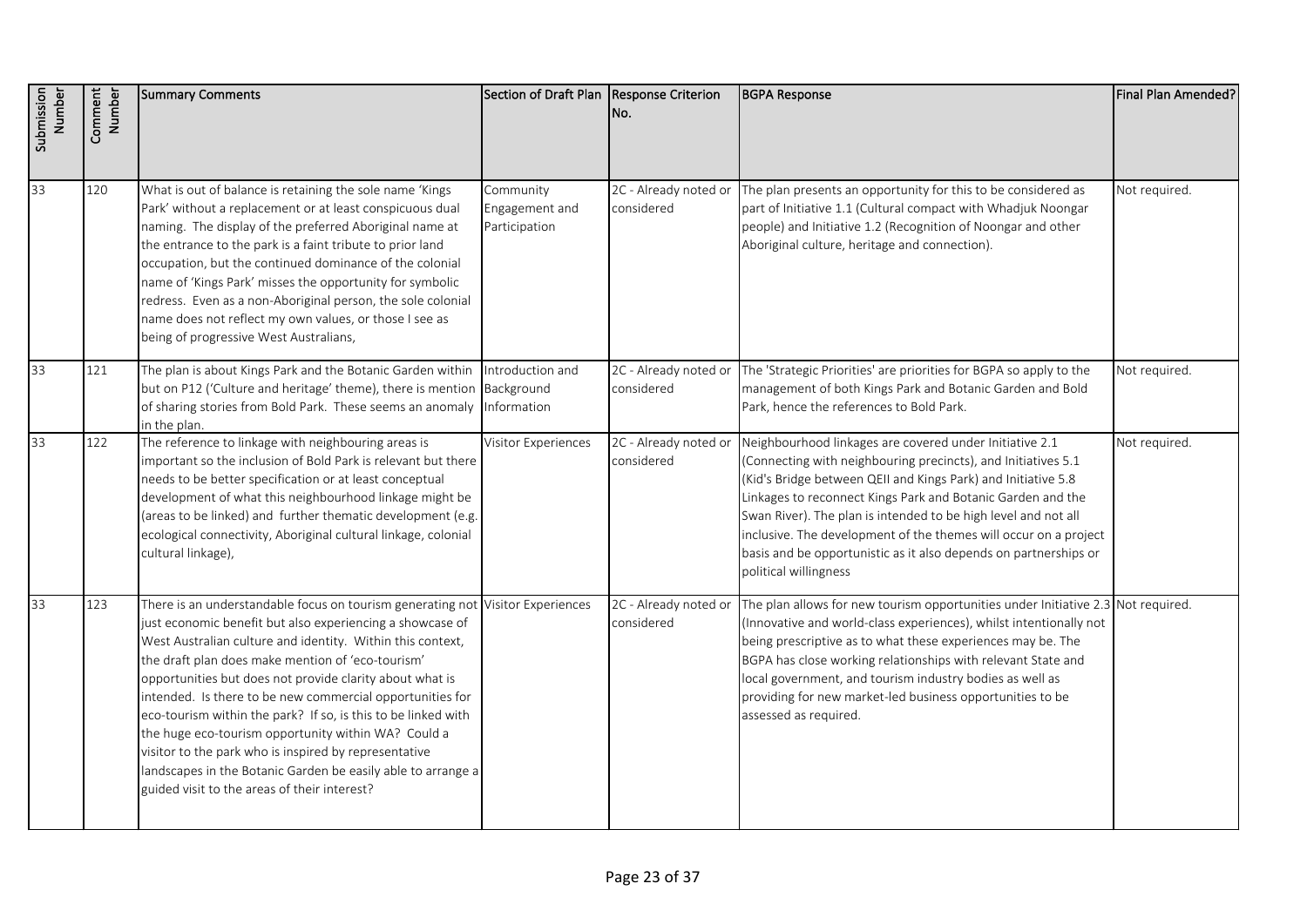| Submission<br>Number | Comment<br>Number | <b>Summary Comments</b>                                                                                                                                                                                                                                                                                                                                                                                                                                                                 | Section of Draft Plan Response Criterion     | No.                                 | <b>BGPA Response</b>                                                                                                                                                                                                                                                                                                                                                                                                                                                                | Final Plan Amended? |
|----------------------|-------------------|-----------------------------------------------------------------------------------------------------------------------------------------------------------------------------------------------------------------------------------------------------------------------------------------------------------------------------------------------------------------------------------------------------------------------------------------------------------------------------------------|----------------------------------------------|-------------------------------------|-------------------------------------------------------------------------------------------------------------------------------------------------------------------------------------------------------------------------------------------------------------------------------------------------------------------------------------------------------------------------------------------------------------------------------------------------------------------------------------|---------------------|
| 33                   | 124               | The importance of engaging the interest of young children<br>in the living environment can't be over-estimated. I have<br>spent many hours with my grandson at the Rio Tinto<br>Naturescape watching kids engage their parents in a natural<br>landscape. They don't want to leave. That particular venue<br>does get very crowded which detracts from the engaging<br>bush experience which indicates that additional similar<br>settings would be valuable.                           | <b>NA</b>                                    | 2E - Not feasible                   | It is acknowledged that at some peak visitation times the site can Not required.<br>become busy, however there are many other times when the site<br>is very quiet. Additional similar opportunities to engage with<br>nature already exist throughout Kings Park and while the<br>construction of additional similar facilities is constrained by<br>resourcing, nature play objectives do influence BGPA's landscape<br>design thinking when other playground areas are upgraded. |                     |
| 33                   | 125               | Although the general concepts are on biodiversity and<br>conservation, the specific focus in on wildflowers. This is<br>understandable with there being the world-class botanic<br>garden. However, the park is also a great place to see birds.<br>The draft plan has no specific mention of birds although all<br>visitors can't avoid their conspicuous activity in the park.<br>Could there not be a greater focus on the parks avifauna?                                           | Overall                                      | 2C - Already noted or<br>considered | While birds are not specifically mentioned, the BGPA Science and Not required.<br>Conservation Strategic Priority covers all native biodiversity,<br>including education and outreach. This suggestion will be<br>considered but is beyond the level of detail included in the plan.                                                                                                                                                                                                |                     |
| 33.                  | 126               | The focus on revegetation and landscape rehabilitation is<br>recognised and to be supported, especially where it is<br>enabling community-based conservation effort. This focus<br>could be enhanced if it were to be linked to the current<br>global concept of 're-wilding', which in effect means<br>providing habitat to attract wildlife. The opportunity to<br>encourage revegetation for birds, especially the iconic<br>Carnaby's Black Cockatoo could be enhanced in the plan. | Science and<br>Environmental<br>Conservation | 2C - Already noted or<br>considered | Ecological restoration to provide wildlife habitat including<br>Carnaby's Cockatoo is intended under the plan but is beyond the<br>level of detail included in the plan.                                                                                                                                                                                                                                                                                                            | Not required.       |
| 33                   | 127               | The high-level focus on volunteers is to be applauded.<br>Engagement of volunteers within the park is currently<br>highly effective and provides a role model for other<br>organisations.                                                                                                                                                                                                                                                                                               | Overall                                      | 2A - Support or<br>neutral          | Supports draft plan.                                                                                                                                                                                                                                                                                                                                                                                                                                                                | Not required.       |
| 33                   | 128               | The draft plan does variously note first that there are 1,000<br>and later that there about more than 500 volunteers. This<br>simple difference in a statistic detracts from the intended<br>continuing high quality volunteer involvement,                                                                                                                                                                                                                                             | Overall                                      | 1D - Omission,<br>inaccuracy etc    | The figure of 1000, is in reference to the total number of<br>volunteers, 500-plus of which are regular volunteers. The<br>wording of the plan has been amended to clarify that the new<br>volunteer hub 'Wanju Marr' is used by active volunteers with no<br>reference to the number.                                                                                                                                                                                              | Plan amended.       |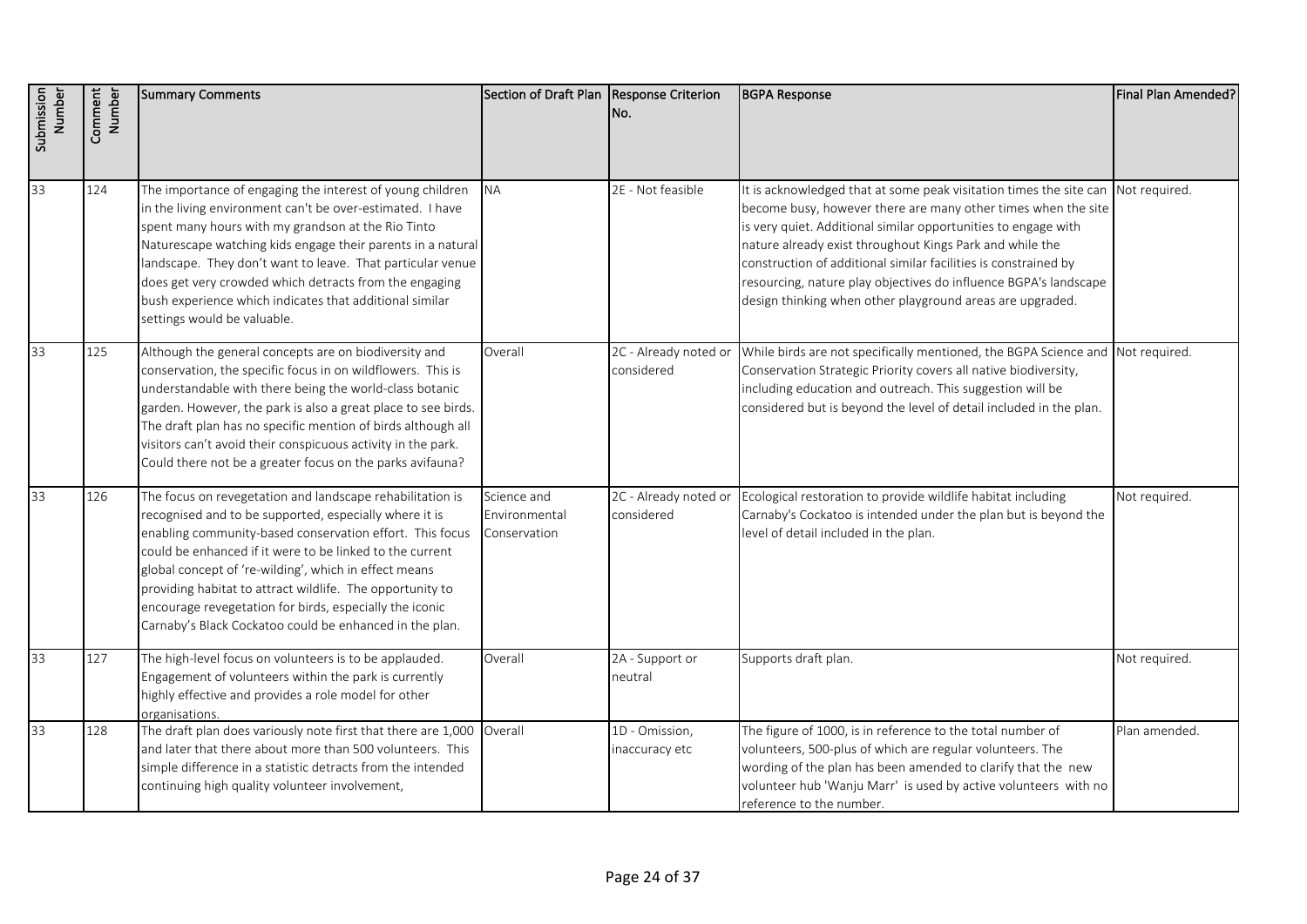| Submission<br>Number | Comment<br>Number | <b>Summary Comments</b>                                                                                                                                                                                                                                                                                                                                                                                                                                                                                                                                        | Section of Draft Plan Response Criterion     | INo.                                | <b>BGPA Response</b>                                                                                                                                                                                                                                                                                                                                                                          | Final Plan Amended? |
|----------------------|-------------------|----------------------------------------------------------------------------------------------------------------------------------------------------------------------------------------------------------------------------------------------------------------------------------------------------------------------------------------------------------------------------------------------------------------------------------------------------------------------------------------------------------------------------------------------------------------|----------------------------------------------|-------------------------------------|-----------------------------------------------------------------------------------------------------------------------------------------------------------------------------------------------------------------------------------------------------------------------------------------------------------------------------------------------------------------------------------------------|---------------------|
| 33                   | 129               | There is some note of passive recreation in the park (e.g.<br>cycling) but there are many West Australians who go to the<br>park for active recreation (fitness). It would be denying the<br>reality of their purpose to not recognise the park as an<br>important place for local folk to keep fit. This purpose<br>should be made conspicuous and people be encouraged to<br>participate. Other parks have outdoor fitness facilities.<br>These do not need to be dominant but it would add value<br>to the many who do visit the park for fitness purposes, | <b>Visitor Experiences</b>                   | 2C - Already noted or<br>considered | The BGPA considers cycling as active recreation and both active<br>and passive recreation experiences are welcomed. Kings Park is a<br>popular venue for fitness activities which are supported. Initiative<br>2.10 (Cultural heritage places as locations for tourism,<br>conservation, recreation, education and community involvement)<br>specifically references recreation.              | Not required.       |
| 33                   | 130               | There is general note about sustainability which is<br>appreciated. However, the opportunity exists to adopt a<br>much higher profile in adopting and therefore promoting<br>key sustainable living themes, especially water-use<br>efficiency and renewable energy use. Which such high<br>levels of visitation to the park, and with the intent to tackle<br>threatening processes (which includes climate change),<br>there could be world-class demonstration of sustainable<br>management.                                                                | Science and<br>Environmental<br>Conservation | 2C - Already noted or<br>considered | This is addressed under Initiative 3.1 (Respond to climate change<br>and show leadership in environmental sustainability).                                                                                                                                                                                                                                                                    | Not required.       |
| 34                   | 131               | I partially support the direction and planned activities<br>presented in the Draft Kings Park and Botanic Garden<br>Management Plan 2021-2025.                                                                                                                                                                                                                                                                                                                                                                                                                 | Overall                                      | <b>NA</b>                           | Response provided to specific comments which explain reason<br>for partial support.                                                                                                                                                                                                                                                                                                           | Not required.       |
| 34                   | 132               | The statement regarding contributing positively to<br>opportunities to help position Perth as a vibrant connected<br>and progressive city could be taken by some commercial<br>enterprises to mean developing totally unsuitable projects<br>such as a cable car. This would be a very limited activity<br>with long term negative consequences for the integrity of<br>the park particularly if the project was commercially<br>unsuccessful. This is also at odds with the statement<br>'treading lightly on the land".                                      | <b>Visitor Experiences</b>                   | 2C - Already noted or<br>considered | The BGPA Board of Management is required under legislation to<br>conserve and enhance the natural and cultural values of Kings<br>Park and Botanic Garden, which provides a basis for assessment<br>of any formal proposal for attractions that require significant new<br>built infrastructure. The Board has not received any proposal for<br>a cable car in Kings Park and Botanic Garden. | Not required.       |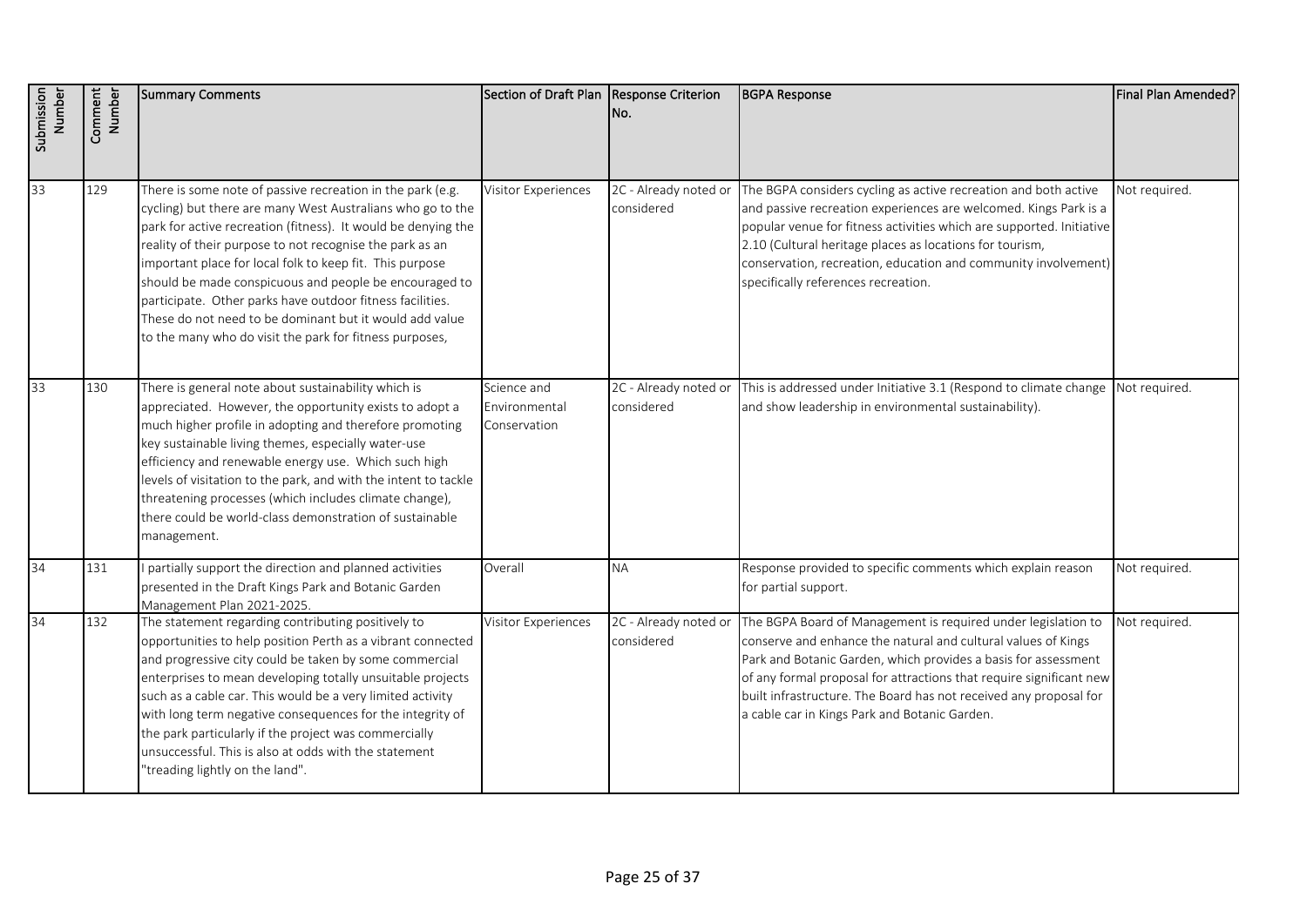| Submission<br>Number | Comment<br>Number | <b>Summary Comments</b>                                                                                                                                                                                                                                                                                                                                                              | Section of Draft Plan Response Criterion     | INo.                                | <b>BGPA Response</b>                                                                                                                                                                                                                                                                                                                                                                                 | Final Plan Amended? |
|----------------------|-------------------|--------------------------------------------------------------------------------------------------------------------------------------------------------------------------------------------------------------------------------------------------------------------------------------------------------------------------------------------------------------------------------------|----------------------------------------------|-------------------------------------|------------------------------------------------------------------------------------------------------------------------------------------------------------------------------------------------------------------------------------------------------------------------------------------------------------------------------------------------------------------------------------------------------|---------------------|
| 34                   | 133               | With regard to transport options the public ask why is there Visitor Experiences<br>not a small shuttle service which can take visitors to less<br>explored parts of the gardens such as Roe Gardens and the<br>Place of Reflection and highlight sections in the whole park<br>including Memorials and playgrounds                                                                  |                                              | 2C - Already noted or<br>considered | Transport options will be considered under Initiative 2.7<br>(Sustainable transport services). How this is achieved is beyond<br>the scope of detail included in the plan.                                                                                                                                                                                                                           | Not required.       |
| 34                   | 134               | Science and Environmental Conservation - Initiative 8<br>(Manage Mt Eliza escarpment); The management of Mt.<br>Eliza scarp is important. Comments are made about the<br>increased degradation at certain points along Fraser Ave<br>and below the War Memorial. Again a cable car would<br>increase degradation in this area.                                                       | Science and<br>Environmental<br>Conservation | 2A - Support or<br>neutral          | Supports draft plan.                                                                                                                                                                                                                                                                                                                                                                                 | Not required.       |
| 34                   | 135               | Amenity and Infrastructure - Initiative 8 (Linkages to<br>reconnect Kings Park and Botanic Garden and the Swan<br>River); Currently access to the river is by the Kokoda Track<br>and the Crawley steps. The divided Mounts Bay Road is an<br>impediment to access. A pedestrian bridge from the scarp<br>to the river would provide access to more visitors from the<br>river path. | Amenity and<br>Infrastructure                | 2A - Support or<br>neutral          | Supports draft plan.                                                                                                                                                                                                                                                                                                                                                                                 | Not required.       |
| 34                   | 136               | Amenity and Infrastructure - Initiative 8 (Linkages to<br>reconnect Kings Park and Botanic Garden and the Swan<br>River); Not a cable car.                                                                                                                                                                                                                                           | Amenity and<br>Infrastructure                | 2C - Already noted or<br>considered | Noted. The BGPA Board of Management is required under<br>legislation to conserve and enhance the natural and cultural<br>values of Kings Park and Botanic Garden, which provides a basis<br>for assessment of any formal proposal for attractions that require<br>significant new built infrastructure. The Board has not received<br>any proposal for a cable car in Kings Park and Botanic Garden. | Not required.       |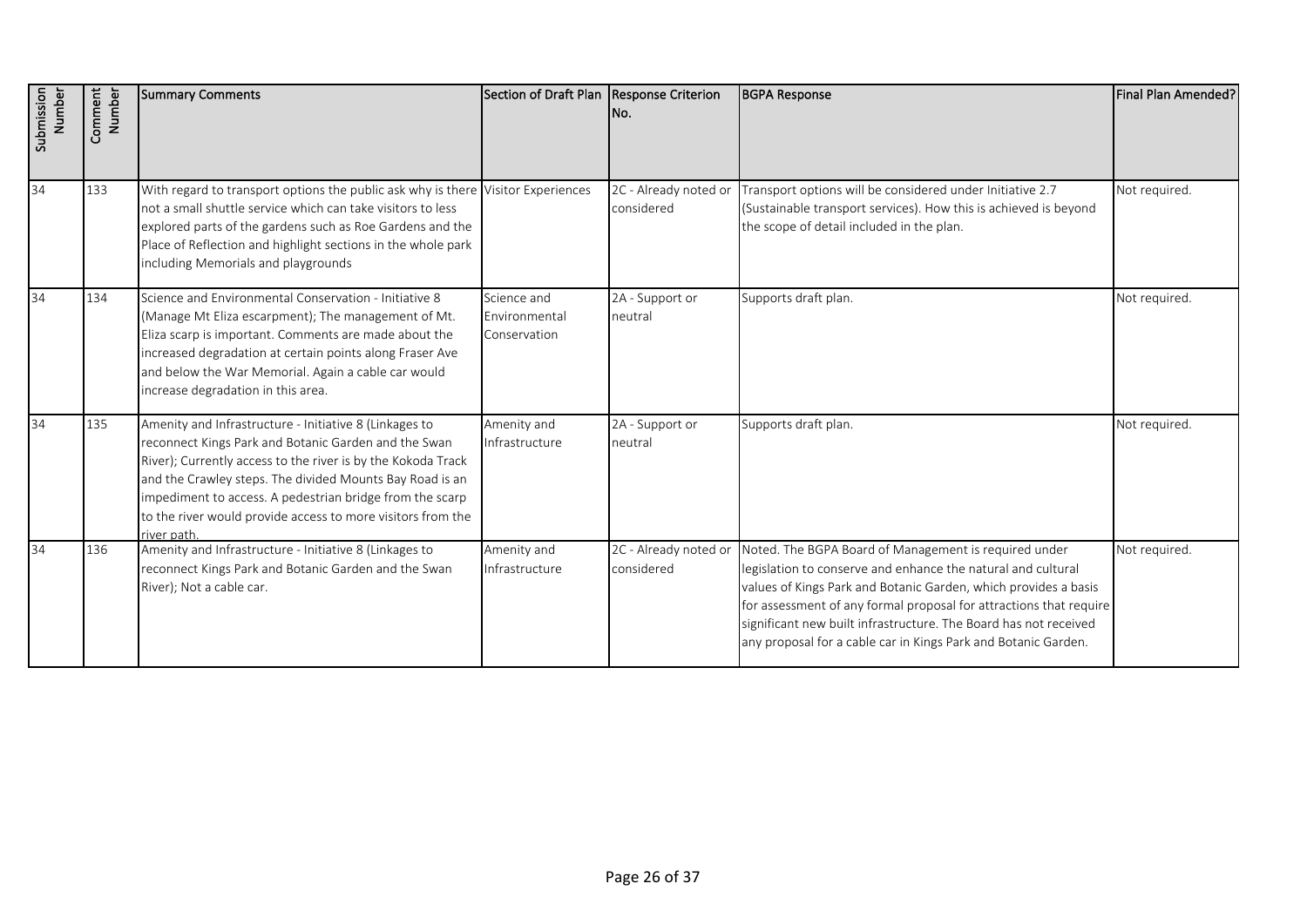| Submission<br>Number | Comment<br>Number | <b>Summary Comments</b>                                                                                                                                                                                                                                                                                                                                                                                                                                                                                                                                                                                     | Section of Draft Plan Response Criterion     | INo.                                | <b>BGPA Response</b>                                                                                                                                                                                                                                                     | Final Plan Amended? |
|----------------------|-------------------|-------------------------------------------------------------------------------------------------------------------------------------------------------------------------------------------------------------------------------------------------------------------------------------------------------------------------------------------------------------------------------------------------------------------------------------------------------------------------------------------------------------------------------------------------------------------------------------------------------------|----------------------------------------------|-------------------------------------|--------------------------------------------------------------------------------------------------------------------------------------------------------------------------------------------------------------------------------------------------------------------------|---------------------|
| $\overline{34}$      | 137               | The events of 2020 have highlighted how important Kings<br>Park is to residents of the whole metropolitan region. It has<br>provided, as always, a place to meet recreate and escape to<br>a significant place of natural beauty and ecological<br>importance. It would not be enhanced by commercial<br>ventures which permanently damage the integrity of the<br>park, for short term gain. Any decisions made cannot be at<br>the behest of Perth City Council as this very special place is<br>for all WA inhabitants.                                                                                  | Overall                                      | 2C - Already noted or<br>considered | The plan recognises the significance of Kings Park to the<br>community at large and any new activity or development<br>proposed will be carefully considered in the context<br>of conserving the park's significant natural and cultural values.                         | Not required.       |
| 35                   | 138               | partially support the direction and planned activities<br>presented in the Draft Kings Park and Botanic Garden<br>Management Plan 2021-2025.                                                                                                                                                                                                                                                                                                                                                                                                                                                                | Overall                                      | <b>NA</b>                           | Response provided to specific comments which explain reason<br>for partial support.                                                                                                                                                                                      | Not required.       |
| 35                   | 139               | Overall, the plan does not provide assurance that any<br>activities in the bushland (the most important part of Kings<br>Park) will be consistent with biodiversity conservation,<br>including no clearing of native vegetation. This should be<br>very clearly stated.                                                                                                                                                                                                                                                                                                                                     | Science and<br>Environmental<br>Conservation | considered                          | 2C - Already noted or Initiatives 3.2 (Protect and restore Kings Park Bushland), 3.3<br>(Integrate research with adaptive management for bushland<br>conservation) and 3.8 (Manage Mt Eliza escarpment) aim to<br>conserve, protect and restore the Kings Park Bushland. | Not required.       |
| 35                   | 140               | I only support key management initiatives if conducted in a<br>way that will not in any way disturb the bushland and are<br>consistent with biodiversity conservation. The way the plan<br>is written, it is difficult to comment as the intentions for<br>recreation, ecotourism, education, wellbeing and<br>infrastructure are not stated in sufficient detail to<br>determine their potential impact on the bushland. The plan<br>needs to clearly state that no activities or developments will<br>be permitted that in any way adversely impact on the<br>bushland, including no vegetation clearing. | Overall                                      | 2C - Already noted or<br>considered | As stated under Our Intended Focus within Amenity and<br>Infrastructure, management activities and initiatives will be<br>undertaken whilst conserving natural and cultural heritage<br>values.                                                                          | Not required.       |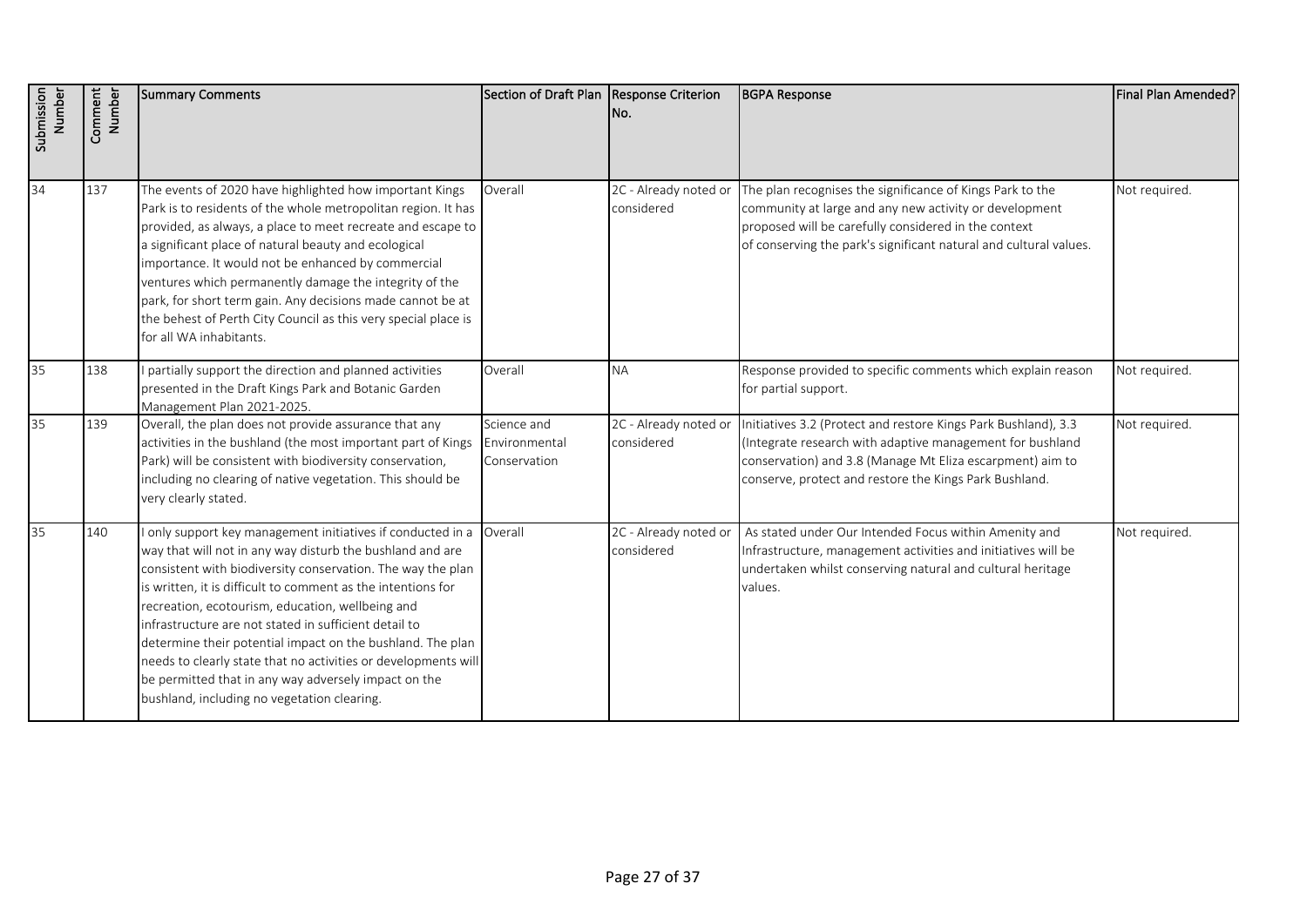| Submission<br>Number | Comment<br>Number | <b>Summary Comments</b>                                                                                                                                                                                                                                                                                                                                                                                                                                                                                     | Section of Draft Plan Response Criterion     | No.                                 | <b>BGPA Response</b>                                                                                                                                                                                                                                                                                                                                                                                                                              | Final Plan Amended? |
|----------------------|-------------------|-------------------------------------------------------------------------------------------------------------------------------------------------------------------------------------------------------------------------------------------------------------------------------------------------------------------------------------------------------------------------------------------------------------------------------------------------------------------------------------------------------------|----------------------------------------------|-------------------------------------|---------------------------------------------------------------------------------------------------------------------------------------------------------------------------------------------------------------------------------------------------------------------------------------------------------------------------------------------------------------------------------------------------------------------------------------------------|---------------------|
| 35                   | 141               | I strongly support "leadership in science and environmental<br>conservation" but this needs to be supported by a well-<br>funded bushland management and research program. On<br>page 16, I strongly support the inclusion of the<br>'Environmental challenges in Kings Park, on the Swan<br>Coastal Plain and beyond". This makes it clear that bushland<br>management in Kings Park (and other urban bushlands) is a<br>priority and should be funded as such.                                            | Science and<br>Environmental<br>Conservation | 2A - Support or<br>neutral          | Supports draft plan.                                                                                                                                                                                                                                                                                                                                                                                                                              | Not required.       |
| 35                   | 142               | I note that conserving and restoring the bushland honours<br>Noongar culture.                                                                                                                                                                                                                                                                                                                                                                                                                               | Community<br>Engagement and<br>Participation | 2A - Support or<br>neutral          | Neutral statement.                                                                                                                                                                                                                                                                                                                                                                                                                                | Not required.       |
| 35                   | 143               | Visitor experiences in the bushland should be consistent<br>with biodiversity conservation and be slow-paced, passive<br>and focused on nature appreciation.                                                                                                                                                                                                                                                                                                                                                | Visitor Experiences                          | views                               | 2D - Among divergent The BGPA considers that nature is also appreciated by active<br>visitors such as cyclists or joggers and these activities are<br>consistent with biodiversity conservation.                                                                                                                                                                                                                                                  | Not required.       |
| 35                   | 144               | I strongly support all the key management initiatives on<br>page 25 but to achieve these initiatives, a commitment is<br>required from BGPA to secure additional funds for the<br>management of Kings Park and Bold Park bushlands, and<br>ideally other TEC woodlands of the Swan Coastal Plain. Note<br>that volunteers, while being a very important part of<br>managing the bushland, cannot replace a sufficiently sized<br>and resourced bushland management team of<br>professionally trained staff. | Science and<br>Environmental<br>Conservation | 2C - Already noted or<br>considered | The BGPA acknowledges the resource requirements to conserve<br>the Kings Park bushland, and allocates available funding to<br>address public safety and asset protection as a priority, including<br>biodiversity conservation. BGPA has a team of trained<br>professional staff who undertake weed management and other<br>restoration activities, which are supported by volunteers who<br>add value to enhance bushland management activities. | Not required.       |
| 35                   | 145               | I support all the Key Management Initiatives on page 27,<br>and note that more funding is required to maintain Plant<br>Collections and Displays to its high standard.                                                                                                                                                                                                                                                                                                                                      | Plant Collections and<br>Displays            | 2A - Support or<br>neutral          | Supports the draft plan.                                                                                                                                                                                                                                                                                                                                                                                                                          |                     |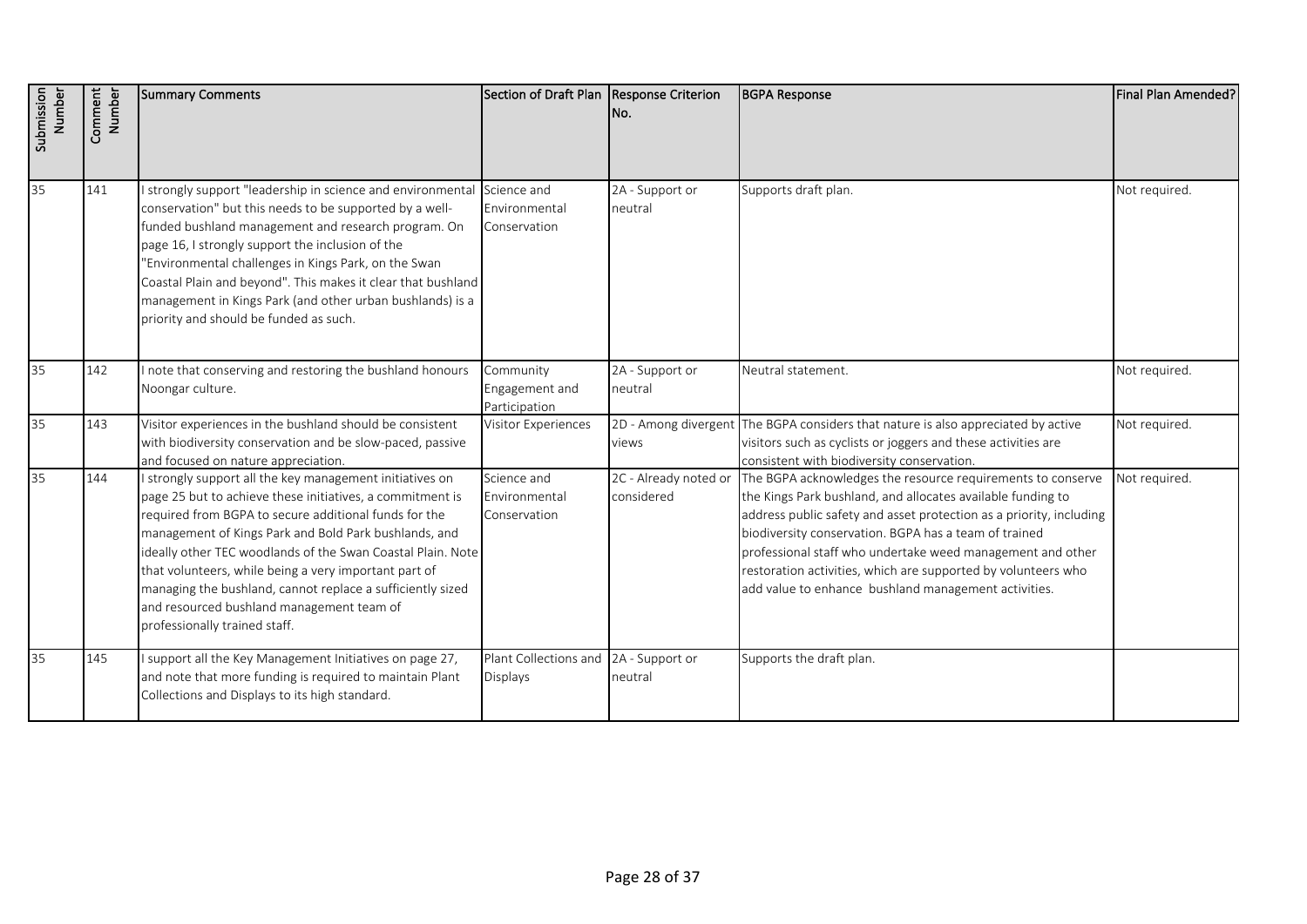| Submission<br>Number | Comment<br>Number | <b>Summary Comments</b>                                                                                                                                                                                                                                                                                                                                                                                                                                                                                        | Section of Draft Plan   Response Criterion | INo.                                | <b>BGPA Response</b>                                                                                                                                                                                                                                                                                                                                                                          | Final Plan Amended? |
|----------------------|-------------------|----------------------------------------------------------------------------------------------------------------------------------------------------------------------------------------------------------------------------------------------------------------------------------------------------------------------------------------------------------------------------------------------------------------------------------------------------------------------------------------------------------------|--------------------------------------------|-------------------------------------|-----------------------------------------------------------------------------------------------------------------------------------------------------------------------------------------------------------------------------------------------------------------------------------------------------------------------------------------------------------------------------------------------|---------------------|
| 35                   | 146               | Amenity and Infrastructure - Initiative 6 (Integrated<br>transport planning); Multiuse paths are very problematic<br>from a safety and visitor enjoyment perspective and the<br>current network for pedestrians and cyclists in the bushland<br>is well balanced. Mountain bikes should not be permitted<br>given the destruction they can cause to bushland.                                                                                                                                                  | Amenity and<br>Infrastructure              | 2B - Beyond scope                   | Path uses will be considered as part of the transport planning<br>process yet to be undertaken but this detail is beyond the scope<br>of the Management Plan.                                                                                                                                                                                                                                 | Not required.       |
| 35                   | 147               | I definitely do not support a cable car.                                                                                                                                                                                                                                                                                                                                                                                                                                                                       | Amenity and<br>Infrastructure              | 2C - Already noted or<br>considered | The BGPA Board of Management is required under legislation to<br>conserve and enhance the natural and cultural values of Kings<br>Park and Botanic Garden, which provides a basis for assessment<br>of any formal proposal for attractions that require significant new<br>built infrastructure. The Board has not received any proposal for<br>a cable car in Kings Park and Botanic Garden. | Not required.       |
| 35                   | 148               | I do not support upgrades to the Kings Park Administration<br>Building at this stage, because reinstating the budget for<br>the bushland is the biggest funding issue that the BGPA<br>currently faces. This applies to any expensive amenity and<br>infrastructure projects - adequately fund the bushland<br>before adding any built developments, because the<br>bushland is the heart of Kings Park, and keeping it in good<br>condition for future generations to enjoy is of the greatest<br>importance. | Amenity and<br>Infrastructure              | 2C - Already noted or<br>considered | The BGPA acknowledges the resource requirements to conserve<br>the Kings Park bushland, and allocates available funding to<br>address public safety and asset protection as a priority, including<br>biodiversity conservation.                                                                                                                                                               | Not required.       |
| 36                   | 149               | Tourism Council WA believes that by implementing the<br>following recommendation the BGPA will more effectively<br>fulfil its duties under the BGPA Act and provide an elevated<br>experience for visitors to the designated land; Focus on<br>Improving Tourism Facilities and Services; more geared<br>towards providing diverse, bookable experiences that are<br>facilitated through market-led proposals without a<br>competitive tender process.                                                         | Visitor Experiences                        | 2C - Already noted or<br>considered | The plan allows for new tourism opportunities including under<br>Initiative 2.3 (Innovative and world-class experiences).                                                                                                                                                                                                                                                                     | Not required.       |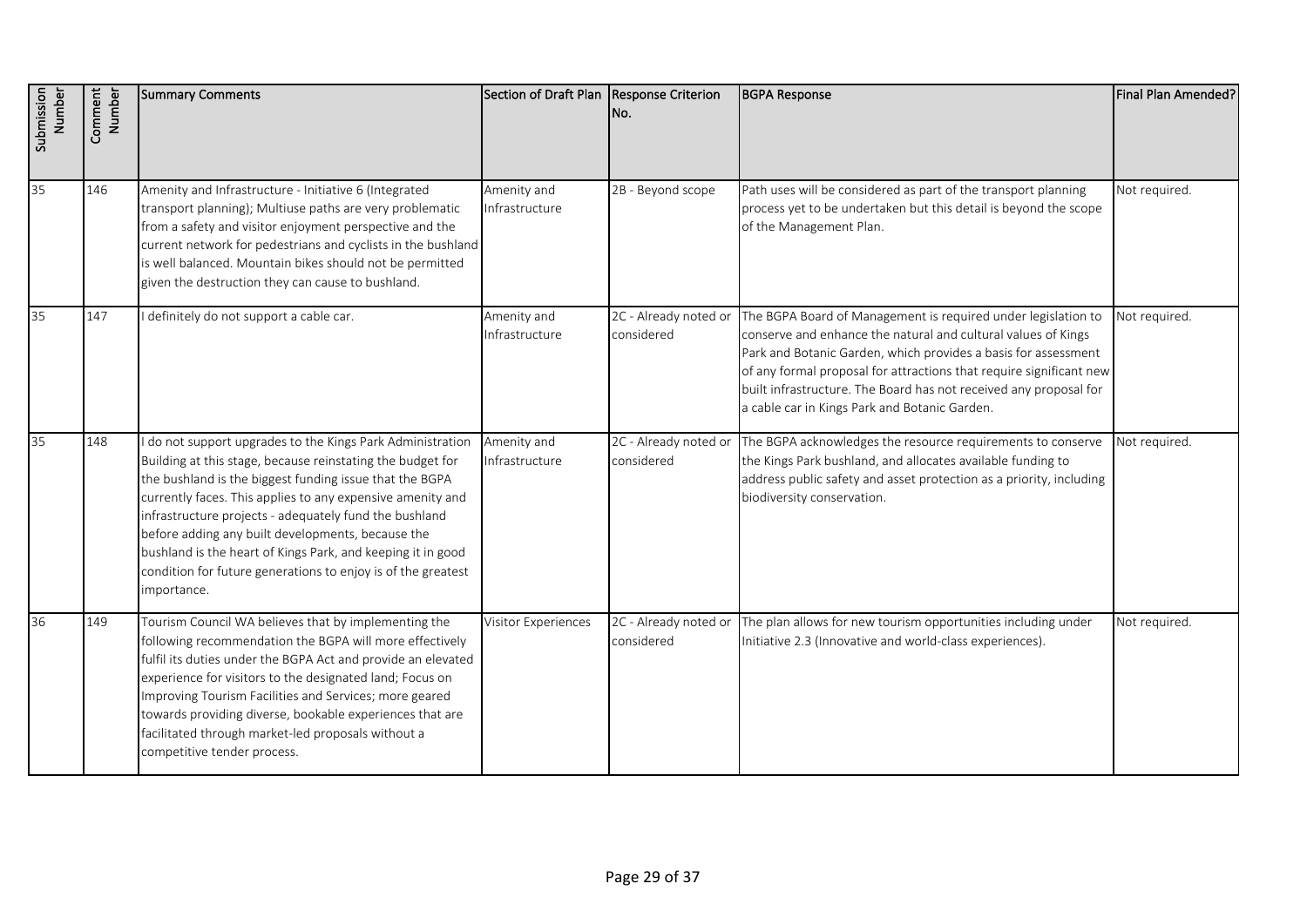| Submission<br>Number | Comment<br><b>Number</b> | Summary Comments                                                                                                                                                                                                                                                                                                                                                                                    | Section of Draft Plan Response Criterion | No.                                 | <b>BGPA Response</b>                                                                                                                                                                                                                                                     | Final Plan Amended? |
|----------------------|--------------------------|-----------------------------------------------------------------------------------------------------------------------------------------------------------------------------------------------------------------------------------------------------------------------------------------------------------------------------------------------------------------------------------------------------|------------------------------------------|-------------------------------------|--------------------------------------------------------------------------------------------------------------------------------------------------------------------------------------------------------------------------------------------------------------------------|---------------------|
| 36                   | 150                      | Tourism Council WA suggests the implementation of a<br>Flexibility Clause into the Management Plan; Providing the<br>ability to approve new plans and proposals without<br>triggering amendments to the management plan and<br>creating legislative setbacks in creating new tourism<br>experiences.                                                                                                | Visitor Experiences                      | 2C - Already noted or<br>considered | The plan is considered to be sufficiently flexible.                                                                                                                                                                                                                      | Not required.       |
| 36                   | 151                      | Tourism Council WA believes that a clear objective should<br>be to create new, bookable experiences that are diverse to<br>meet the changing expectations of visitors, which aligns<br>with the Strategic Priorities listed in the management plan.                                                                                                                                                 | <b>Visitor Experiences</b>               | 2C - Already noted or<br>considered | Already considered and provided for under initiative 2.3<br>(Innovative and world-class experiences). Specific requirements<br>for bookable experiences are too detailed for the intent of this<br>management plan.                                                      | Not required.       |
| 36                   | 152                      | Tourism Council WA believes that the current zoning for<br>passive recreation unnecessary impedes upon the BGPA's<br>ability to enhance visitor experience and provide new,<br>diverse attractions while limiting innovation. It is suggested<br>to remove zoning within the Park that limits the ability to<br>provide more opportunities for the improvement and<br>creation of tourism services. | Visitor Experiences                      | 2F - Unclear or<br>incorrect        | This statement is considered to be incorrect. There is no current<br>zoning that impedes BGPA's ability to enhance visitor experiences<br>and provide new attractions. BGPA is however bound to comply<br>with the BGPA Act and other government legislation and policy. | Not required.       |
| 36                   | 153                      | To fulfil the strategic theme and goal of providing "truly<br>local experiences" more effectively, Tourism Council WA<br>believes that the facilitation of market-led proposals should<br>be a clear objective within the management plan.                                                                                                                                                          | <b>Visitor Experiences</b>               | 2C - Already noted or<br>considered | Already considered. The existing direction and initiatives outlined Not required.<br>in the plan are considered appropriate.                                                                                                                                             |                     |
| 36                   | 154                      | Tourism Council WA believes the pre-existing the Swan Dive Visitor Experiences<br>zipline proposal should be a priority to effectively achieve<br>the management objectives within the Kings Park and<br>Botanic Garden Management Plan 2021-2025.                                                                                                                                                  |                                          | 2C - Already noted or<br>considered | The plan provides for such proposals to be considered. The plan<br>is not specific on attractions or experiences and the Board will<br>consider market-led proposals on a case by case basis in<br>accordance with its revised new business and events policy.           | Not required.       |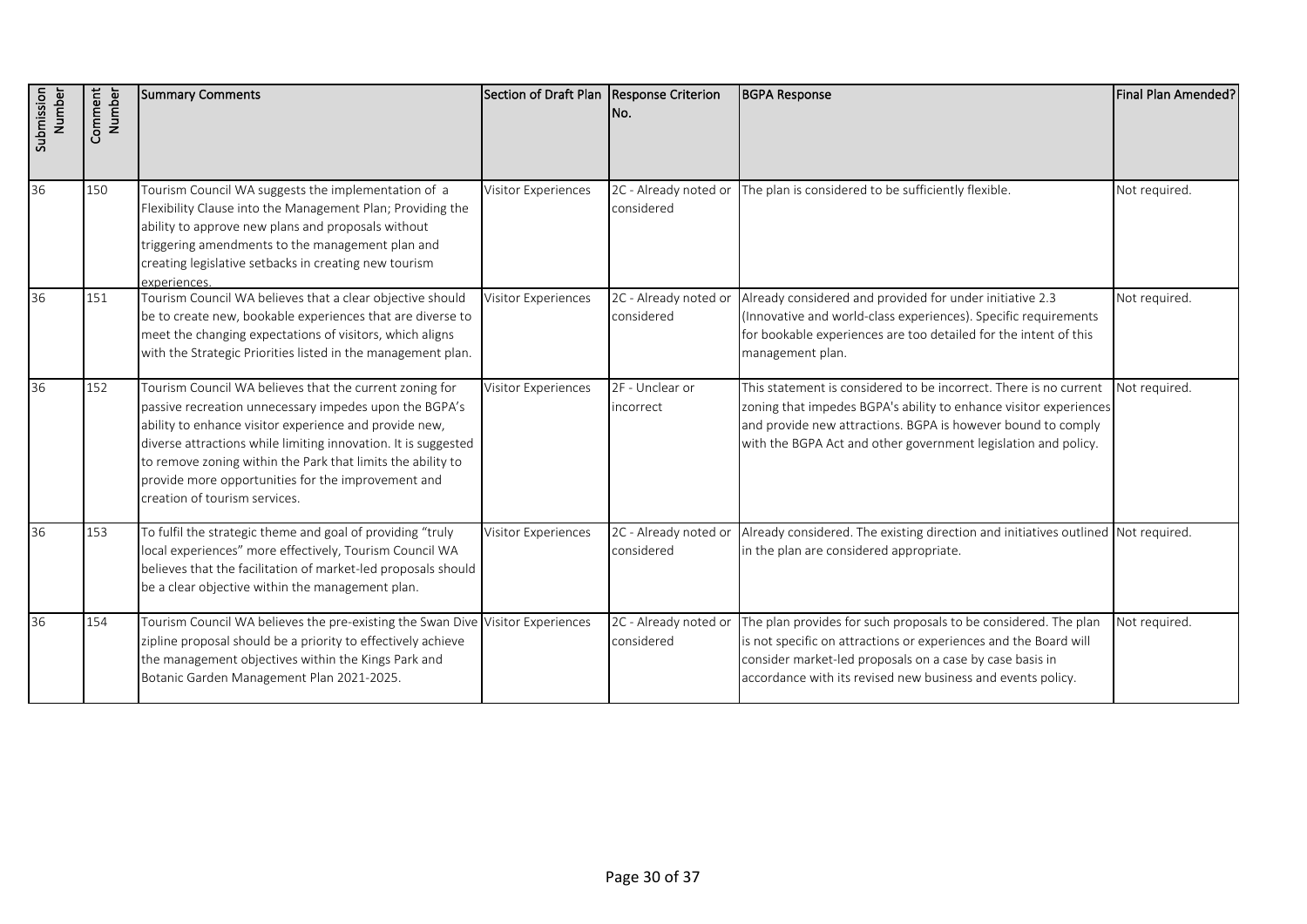| Submission<br>Number | Comment<br>Number | <b>Summary Comments</b>                                                                                                                                                                                                                                                                                                                                                                                  | Section of Draft Plan Response Criterion     | No.                                 | <b>BGPA Response</b>                                                                                                                                                                                                                                                                                                                                                                          | Final Plan Amended? |
|----------------------|-------------------|----------------------------------------------------------------------------------------------------------------------------------------------------------------------------------------------------------------------------------------------------------------------------------------------------------------------------------------------------------------------------------------------------------|----------------------------------------------|-------------------------------------|-----------------------------------------------------------------------------------------------------------------------------------------------------------------------------------------------------------------------------------------------------------------------------------------------------------------------------------------------------------------------------------------------|---------------------|
| 36                   | 155               | Tourism Council WA would support a plan to change or<br>remove facilities or attractions that are not suited to the<br>current needs or expectations of the local community and<br>visitors. Attractions that have low community value or are<br>not unique should instead be replaced with local<br>experiences; a key strategic goal, to elevate Kings Park and<br>Perth as an attractive destination. | Visitor Experiences                          | 2C - Already noted or<br>considered | The existing direction and initiatives outlined in the plan are<br>considered appropriate.                                                                                                                                                                                                                                                                                                    | Not required.       |
| 36                   | 156               | Tourism Council WA supports the idea for providing<br>sustainable transport, as per key management initiative 7<br>listed under the "Visitor Experiences" section in Planned<br>Activities.                                                                                                                                                                                                              | Visitor Experiences                          | 2A - Support or<br>neutral          | Supports draft plan.                                                                                                                                                                                                                                                                                                                                                                          | Not required.       |
| 36                   | 157               | Tourism Council WA believes the creation of major<br>attractions should be a clear objective in order to promote<br>tourism services, enhance the natural environment, and<br>meet evolving visitor expectations. An attraction such as<br>the Perth Cable Car should be a fundamental piece in the<br>Kings Park and Botanic Garden Management Plan 2021-<br>2025                                       | Visitor Experiences                          | 2C - Already noted or<br>considered | The BGPA Board of Management is required under legislation to<br>conserve and enhance the natural and cultural values of Kings<br>Park and Botanic Garden, which provides a basis for assessment<br>of any formal proposal for attractions that require significant new<br>built infrastructure. The Board has not received any proposal for<br>a cable car in Kings Park and Botanic Garden. | Not required.       |
| 37                   | 158               | While we support the proposed initiatives, we wish to note<br>our particular support for several proposed initiatives.                                                                                                                                                                                                                                                                                   | Overall                                      | 2A - Support or<br>neutral          | Supports draft plan.                                                                                                                                                                                                                                                                                                                                                                          | Not required.       |
| 37                   | 159               | We wish to note our particular support for the following<br>initiative; Community Engagement and Participation -<br>Initiative 10 (expand the park's smoke-free areas to<br>encompass the whole park). This would enhance visitors'<br>experience of the park and assist in reducing the risk of<br>bushfires.                                                                                           | Community<br>Engagement and<br>Participation | 2A - Support or<br>neutral          | Supports draft plan.                                                                                                                                                                                                                                                                                                                                                                          | Not required.       |
| 37                   | 160               | We wish to note our particular support for the following<br>initiative; Visitor Experiences - Initiative 7 (Sustainable<br>transport services), which should reduce vehicle congestion<br>in the park and improve visitors' experience.                                                                                                                                                                  | Visitor Experiences                          | 2A - Support or<br>neutral          | Supports draft plan.                                                                                                                                                                                                                                                                                                                                                                          | Not required.       |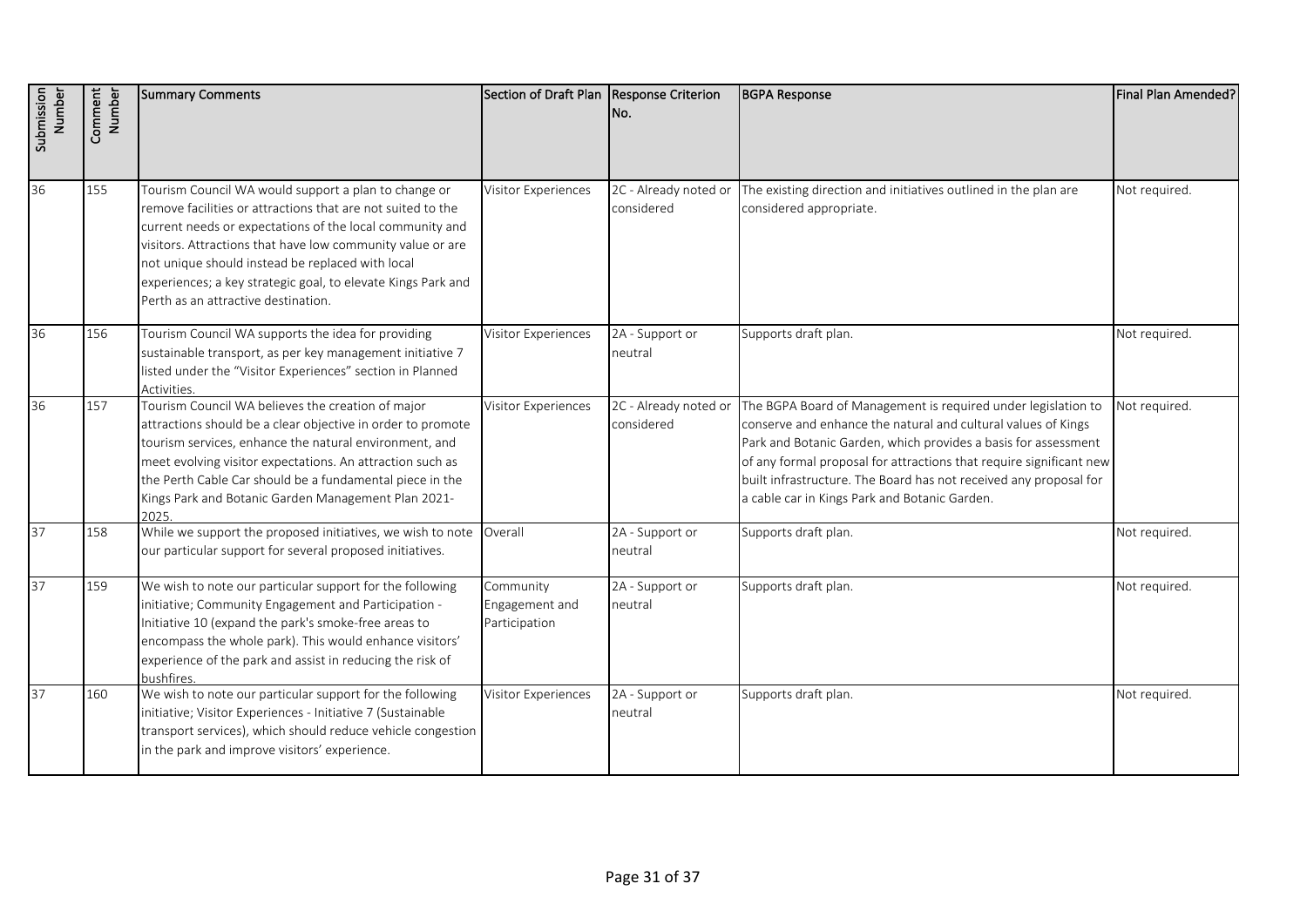| Submission<br>Number | Comment<br>Number | <b>Summary Comments</b>                                                                                                                                                                                                                                                                                                                                                                                                                                                                                                                                                                                                                                                      | Section of Draft Plan Response Criterion | INo.                                | <b>BGPA Response</b>                                                                                                                                                                                                                                                                                                                                                                                 | Final Plan Amended? |
|----------------------|-------------------|------------------------------------------------------------------------------------------------------------------------------------------------------------------------------------------------------------------------------------------------------------------------------------------------------------------------------------------------------------------------------------------------------------------------------------------------------------------------------------------------------------------------------------------------------------------------------------------------------------------------------------------------------------------------------|------------------------------------------|-------------------------------------|------------------------------------------------------------------------------------------------------------------------------------------------------------------------------------------------------------------------------------------------------------------------------------------------------------------------------------------------------------------------------------------------------|---------------------|
| 37                   | 161               | We wish to note our particular support for the following<br>initiative; Visitor Experiences - Initiative 8 (Develop<br>interactive web presence and social media strategy), which<br>would also be of benefit to Bold Park.                                                                                                                                                                                                                                                                                                                                                                                                                                                  | Visitor Experiences                      | 2A - Support or<br>neutral          | Supports draft plan.                                                                                                                                                                                                                                                                                                                                                                                 | Not required.       |
| 37                   | 162               | Visitor Experiences - Initiative 3 (Novel, innovative and<br>world-class experiences; The park itself, with its magnificent<br>outlook over the city, and its wonderful botanic gardens,<br>provides a "world class experience". We are concerned that<br>recent proposals, such as a cable car up the face of Mt Eliza,<br>would in fact detract from the park's value. Already the park<br>contains many structures that are beginning to compete for<br>attention with the park's natural elements and gardens. The<br>park is in danger of becoming cluttered with infrastructure.<br>We request that this management initiative be modified to<br>reflect our concerns. | <b>Visitor Experiences</b>               | 2C - Already noted or<br>considered | Noted. The BGPA Board of Management is required under<br>legislation to conserve and enhance the natural and cultural<br>values of Kings Park and Botanic Garden, which provides a basis<br>for assessment of any formal proposal for attractions that require<br>significant new built infrastructure. The Board has not received<br>any proposal for a cable car in Kings Park and Botanic Garden. | Not required.       |
| 37                   | 163               | Science and Environmental Conservation - Initiative 2<br>(Protect and restore Kings Park Bushland); we believe this<br>should refer to the two Threatened Ecological Communities Conservation<br>by name, and the Act which applies to them. This would<br>better communicate the seriousness of their need for<br>protection. Rewording this initiative to clarify and improve<br>its readability is also advised.                                                                                                                                                                                                                                                          | Science and<br>Environmental             | 1A - Additional info                | Introductory text amended to reference listing under the<br>Environment Protection and Biodiversity Conservation Act 1999<br>(EPBC Act) and initiative wording amended to refer to the two<br>Threatened Ecological Communities by name.                                                                                                                                                             | Plan amended.       |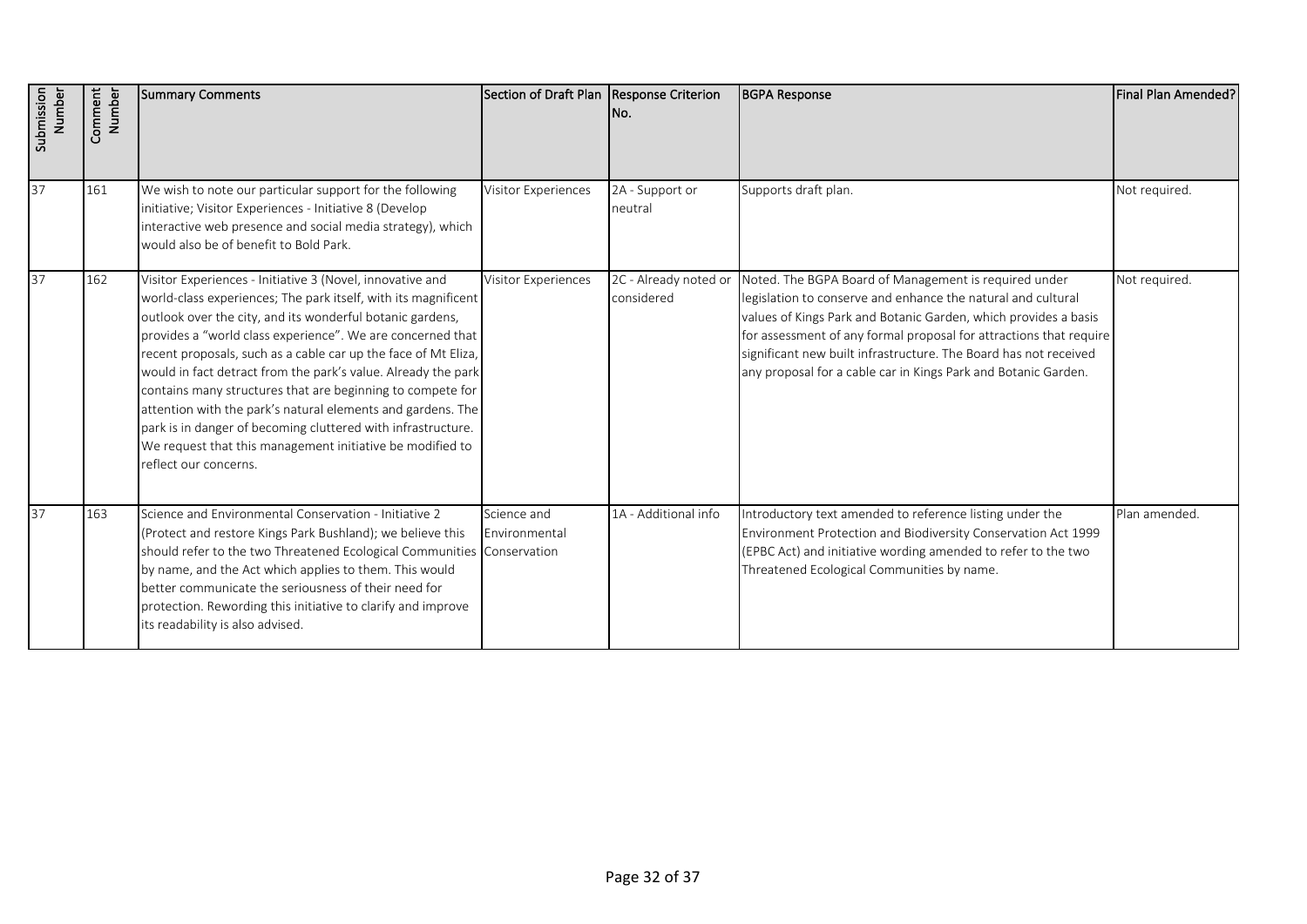| Submission<br>Number       | Comment<br>Number | <b>Summary Comments</b>                                                                                                                                                                                                                                                                                                                                                                                                                                                                                                                                                                    | Section of Draft Plan Response Criterion      | INo.                                | <b>BGPA Response</b>                                                                                                                                                                                                                                | Final Plan Amended? |
|----------------------------|-------------------|--------------------------------------------------------------------------------------------------------------------------------------------------------------------------------------------------------------------------------------------------------------------------------------------------------------------------------------------------------------------------------------------------------------------------------------------------------------------------------------------------------------------------------------------------------------------------------------------|-----------------------------------------------|-------------------------------------|-----------------------------------------------------------------------------------------------------------------------------------------------------------------------------------------------------------------------------------------------------|---------------------|
| 37                         | 164               | Amenity and Infrastructure - Initiative 8 (Linkages to<br>reconnect Kings Park and Botanic Garden and the Swan<br>River); This should specify that options should not have an<br>adverse impact on the park's natural and cultural values,<br>and on its value as a key element in the city's landscape,<br>overlooking the river. The park should continue to provide a<br>natural backdrop to the city, without prominent built<br>infrastructure, such as the proposed cable car, located on<br>its steep slopes. Linkages could instead take the form of an<br>improved trail network. | Amenity and<br>Infrastructure                 | 2C - Already noted or<br>considered | As stated under Our Intended Focus within Amenity and<br>Infrastructure, management activities and initiatives will be<br>undertaken whilst conserving natural and cultural heritage<br>values.                                                     | Not required.       |
| 37                         | 165               | Policies applied in the management of Kings Park and<br>Botanic Garden - New Business and Event Policy; While we<br>agree that proposals should be assessed "on their merits<br>and in terms of net public benefit they can generate", we<br>also feel that the key criteria should refer to the overall<br>'Statement of Purpose' for the park, which refers to a wider<br>range of matters in addition to 'public benefit', such as<br>'environmental conservation'.                                                                                                                     | Introduction and<br>Background<br>Information | 2C - Already noted or<br>considered | The need to review the New Businesses and Events Policy has<br>been identified as a key initiative in the plan; see Initiative 2.6<br>(Review New Businesses and Events Policy). This suggestion will<br>be considered in the review of the policy. | Not required.       |
| $\overline{\overline{37}}$ | 166               | We would like to see an additional management initiative<br>with specific reference to the use of 'citizen science', with<br>the dual aims of increasing the level of community<br>involvement in the park's management, and in increasing<br>the level of understanding of the park's natural<br>environment. Programs could be extended to include Bold<br>Park.                                                                                                                                                                                                                         | Community<br>Engagement and<br>Participation  | 1A - Additional info                | Initiative 1.5 (Meaningful volunteering) modified to include<br>reference to citizen science programs.                                                                                                                                              | Plan amended.       |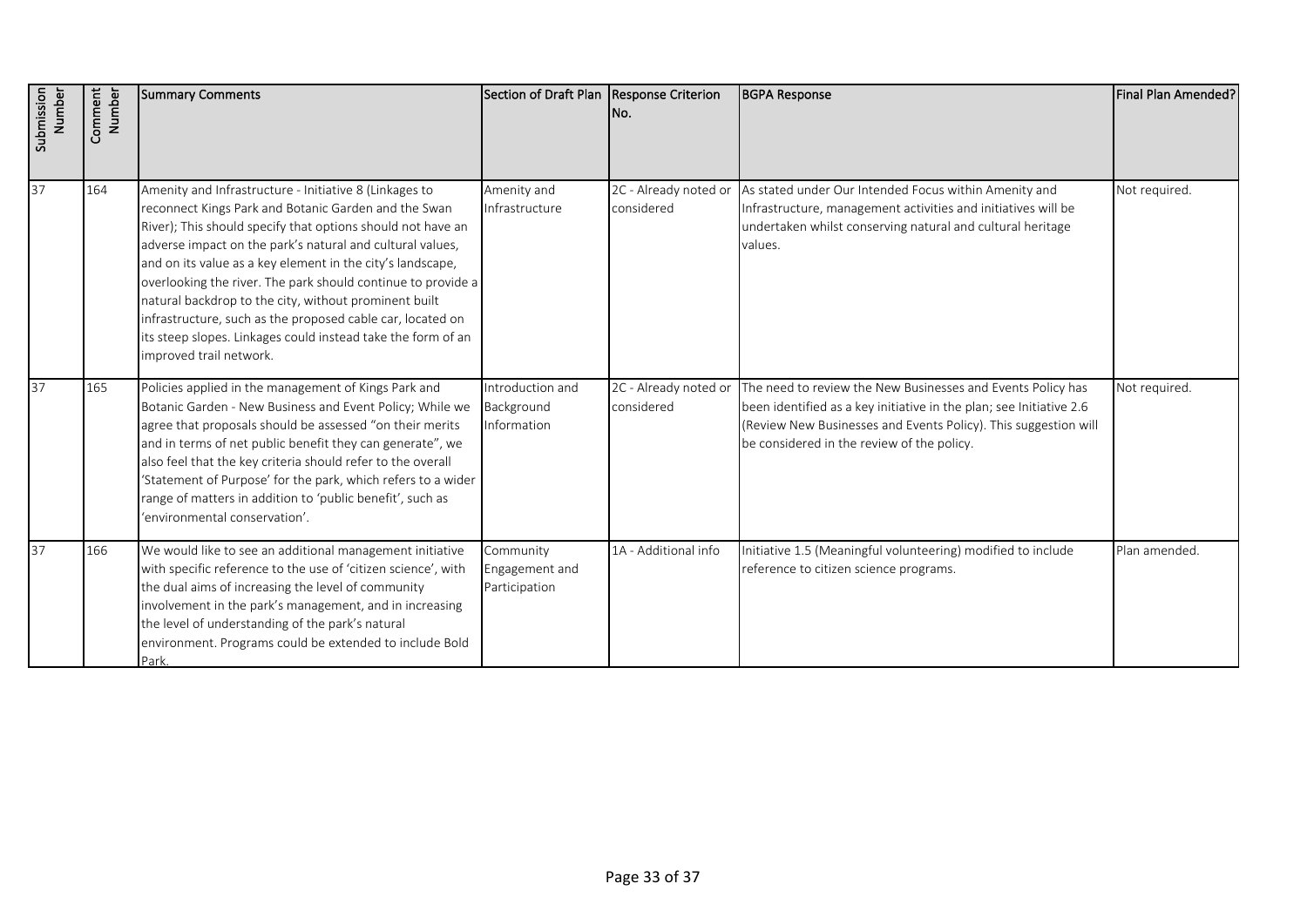| Submission<br><b>Number</b> | Comment<br>Number | <b>Summary Comments</b>                                                                                                                                                                                                                                                                                                                                                                                                                                                                                                  | Section of Draft Plan Response Criterion     | No.                                 | <b>BGPA Response</b>                                                                                                                                                                                                                                                                                                                                                                                                     | Final Plan Amended? |
|-----------------------------|-------------------|--------------------------------------------------------------------------------------------------------------------------------------------------------------------------------------------------------------------------------------------------------------------------------------------------------------------------------------------------------------------------------------------------------------------------------------------------------------------------------------------------------------------------|----------------------------------------------|-------------------------------------|--------------------------------------------------------------------------------------------------------------------------------------------------------------------------------------------------------------------------------------------------------------------------------------------------------------------------------------------------------------------------------------------------------------------------|---------------------|
| 38                          | 167               | The Wildflower Society of Western Australia is happy to<br>endorse the Draft Kings Park and Botanic Garden<br>Management Plan 2021-2025, and we have no strong<br>opinions, objections or suggestions to the draft. The<br>management plan will help continue the Kings Park<br>leadership in best practice for bushland restoration,<br>conservation, the cultivation of the Western Australian<br>flora, education, scientific research, and in helping us<br>appreciate, enjoy, and care for our natural environment. | Overall                                      | 2A - Support or<br>neutral          | Supports draft plan.                                                                                                                                                                                                                                                                                                                                                                                                     | Not required.       |
| 39                          | 168               | The National Trust of Western Australia congratulates the<br>Botanic Gardens and Parks Authority on a considered plan<br>for the ongoing management of Kings Park.                                                                                                                                                                                                                                                                                                                                                       | Overall                                      | 2A - Support or<br>neutral          | Supports draft plan.                                                                                                                                                                                                                                                                                                                                                                                                     | Not required.       |
| 39                          | 169               | The National Trust recognises Kings Park as a site of<br>outstanding natural, Aboriginal and historic cultural<br>heritage and to this end will assess and consider the<br>inclusion of the place on its list of classified places.                                                                                                                                                                                                                                                                                      | Overall                                      | 2A - Support or<br>neutral          | Neutral statement.                                                                                                                                                                                                                                                                                                                                                                                                       | Not required.       |
| 39                          | 170               | The Botanic Gardens and Parks Authority is also encouraged<br>to acknowledge the place's cultural heritage values by<br>supporting and progressing the inclusion of Kings Park on<br>the State Register of Heritage Places, and emphasising in<br>the management plan its cultural heritage values, in<br>particular the considerable social significance as a place of<br>community and family gatherings, cultural events, festivals<br>and commemorations.                                                            | Community<br>Engagement and<br>Participation | 2C - Already noted or<br>considered | Previously considered. The Board of Management resolved the<br>current legislation and governance is adequate to protect,<br>conserve, promote and provide for cultural heritage. May be<br>further considered in the future. Although not using the same<br>words as the submission, the sentiment of the social and heritage<br>values are sufficiently reflected in the introduction 'The natural<br>heart of Perth'. | Not required.       |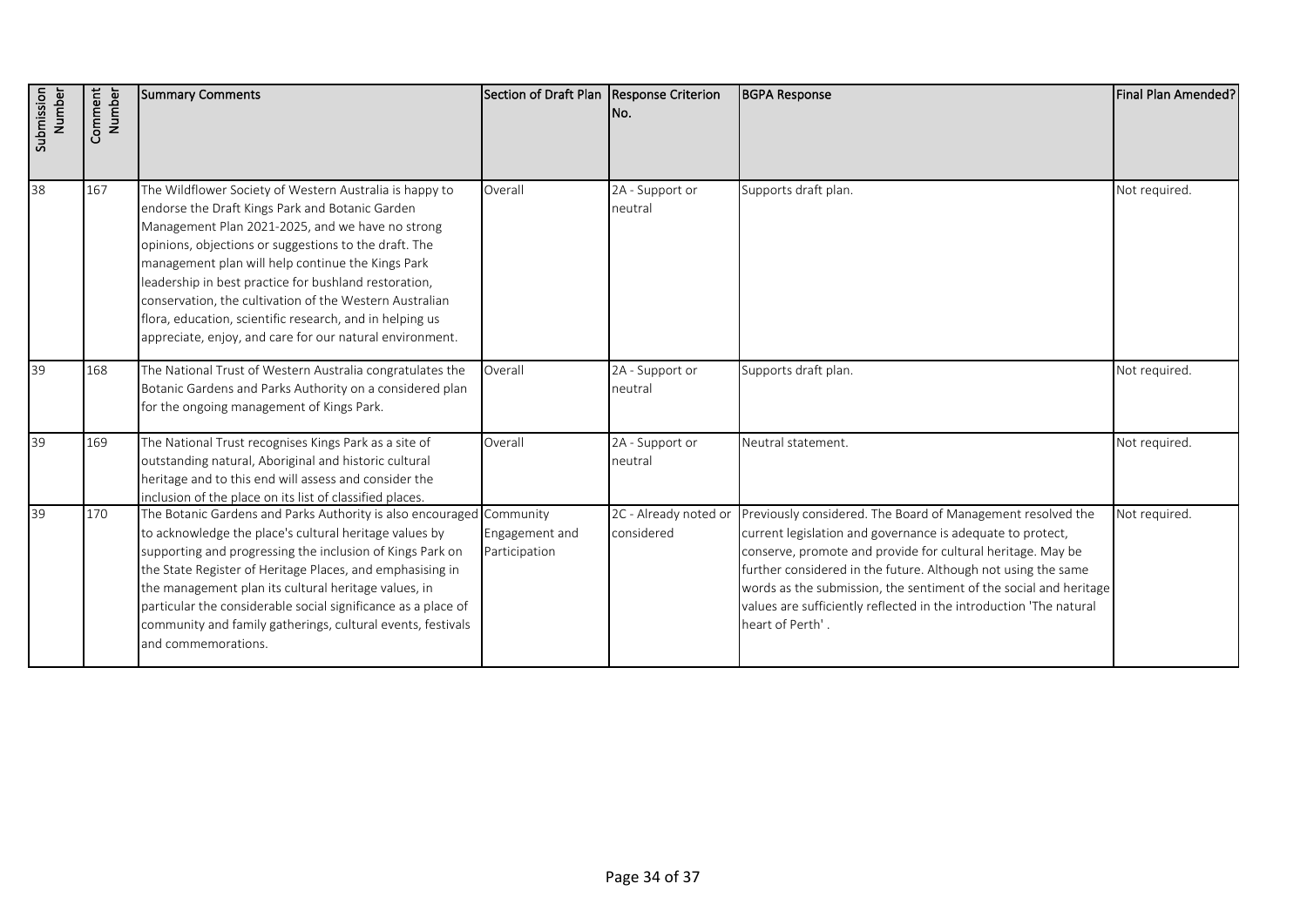| Submission<br>Number | Comment<br>Number | <b>Summary Comments</b>                                                                                                                                                                                                                                                                                                                                                                                                                                                                                      | Section of Draft Plan Response Criterion | No.                                 | <b>BGPA Response</b>                                                                                                                                                                                                                                                                                                                                                                          | Final Plan Amended? |
|----------------------|-------------------|--------------------------------------------------------------------------------------------------------------------------------------------------------------------------------------------------------------------------------------------------------------------------------------------------------------------------------------------------------------------------------------------------------------------------------------------------------------------------------------------------------------|------------------------------------------|-------------------------------------|-----------------------------------------------------------------------------------------------------------------------------------------------------------------------------------------------------------------------------------------------------------------------------------------------------------------------------------------------------------------------------------------------|---------------------|
| 39                   | 171               | Whilst acknowledging the need to explore options and<br>opportunities to establish new linkages to connect Kings<br>Park and the Swan River, the National Trust is concerned<br>that the mooted proposal for a cable car connecting Kings<br>Park to Elizabeth Quay, may have a detrimental impact on<br>the landscape values of the Mt Eliza Escarpment and the<br>Swan River as viewed from both the river and Kings Park as<br>well as on the environmental and cultural heritage values of<br>the place. | Visitor Experiences                      | 2C - Already noted or<br>considered | The BGPA Board of Management is required under legislation to<br>conserve and enhance the natural and cultural values of Kings<br>Park and Botanic Garden, which provides a basis for assessment<br>of any formal proposal for attractions that require significant new<br>built infrastructure. The Board has not received any proposal for<br>a cable car in Kings Park and Botanic Garden. | Not required.       |
| 39                   | 172               | In its efforts to provide welcoming links to local<br>neighbourhoods, the Botanic Gardens and Parks Authority<br>is encouraged to re-establish and enhance the traditional<br>link between Kings Park, Fraser Avenue and the Old<br>Observatory at the northern end of Fraser Avenue. Fraser<br>Avenue was designed to make a direct visual link across to<br>the Observatory. This has been lost over time and the<br>National Trust considers that it would be appropriate to re-<br>establish this link.  | <b>Visitor Experiences</b>               | 2C - Already noted or<br>considered | The BGPA acknowledges this historic link and its potential to<br>enhance parkland amenity and will consider any and all<br>opportunities to enhance that connection in its dialogue with<br>relevant land managers and planners.                                                                                                                                                              | Not required.       |
| 40                   | 173               | Overall the Management Plan is supported by the Office of<br>the Government Architect with only minor comments<br>below for the Botanic Gardens and Parks Authority's (BGPA)<br>consideration.                                                                                                                                                                                                                                                                                                               | Overall                                  | 2A - Support or<br>neutral          | Supports draft plan.                                                                                                                                                                                                                                                                                                                                                                          | Not required.       |
| 40                   | 174               | Pursue listing Kings Park on the State Register of Heritage<br>Places to support improved recognition of Kings Park's<br>cultural significance and aid in the protection of its place<br>values and character. ('Key management initiatives' page<br>79)                                                                                                                                                                                                                                                     | Amenity and<br>Infrastructure            | 2C - Already noted or<br>considered | Previously considered. The Board of Management resolved the<br>current legislation and governance is adequate to protect,<br>conserve, promote and provide for cultural heritage. May be<br>further considered in the future.                                                                                                                                                                 | Not required.       |
| 40                   | 175               | Identify the need to implement best practice water<br>sensitive urban design in and around road and carpark<br>environments. ('Key management initiatives' page 29)                                                                                                                                                                                                                                                                                                                                          | Amenity and<br>Infrastructure            | 2C - Already noted or<br>considered | While not mentioned specifically under Our Intended Focus or<br>listed as a key management initiative, implementing water<br>sensitive urban design is consistent with intended embracing of<br>environmentally sustainable design.                                                                                                                                                           | Not required.       |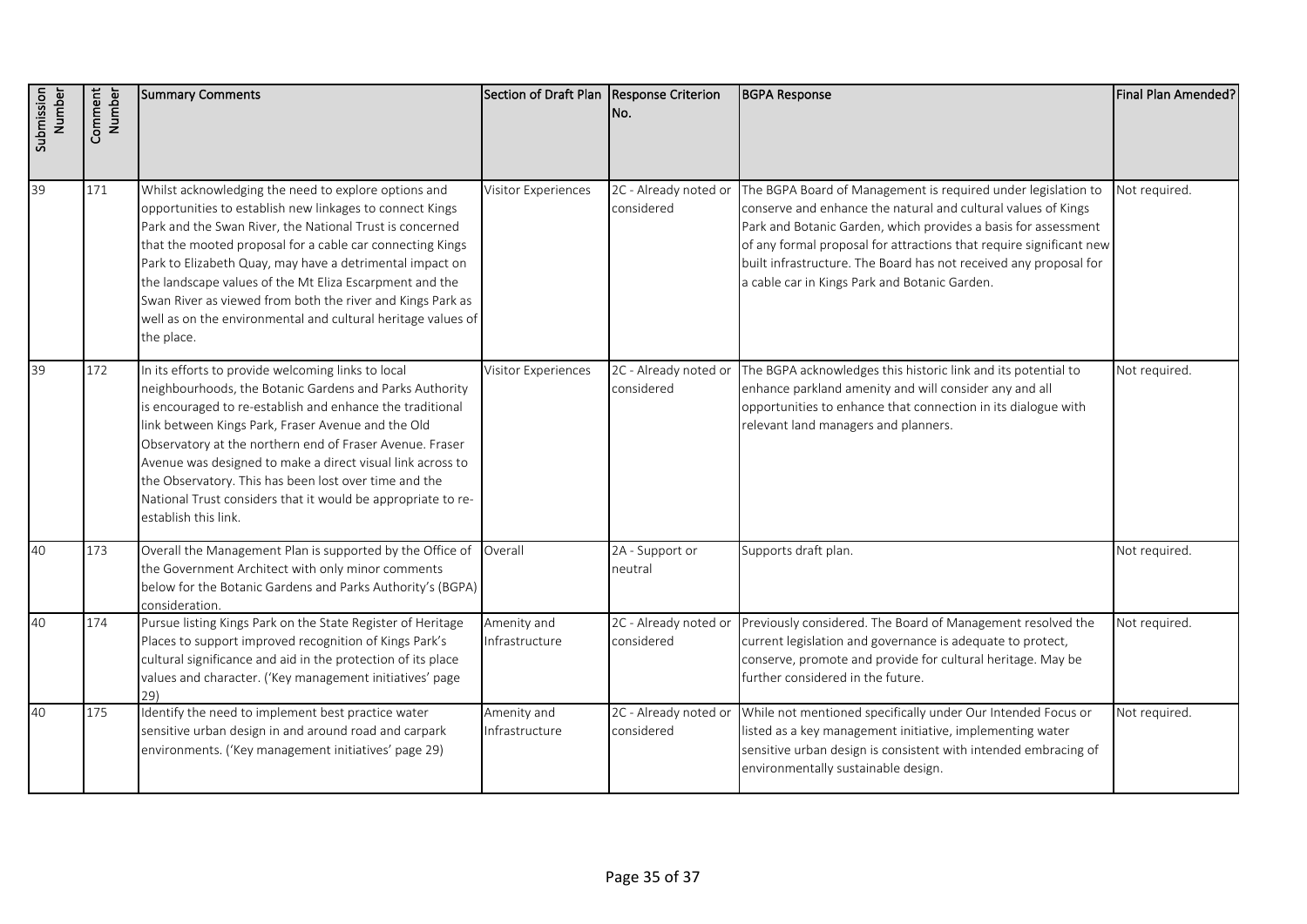| Submission<br>Number | Comment<br>Number | <b>Summary Comments</b>                                                                                                                                                                                                                                                                      | Section of Draft Plan Response Criterion      | INo.                                | <b>BGPA Response</b>                                                                                                                                             | Final Plan Amended? |
|----------------------|-------------------|----------------------------------------------------------------------------------------------------------------------------------------------------------------------------------------------------------------------------------------------------------------------------------------------|-----------------------------------------------|-------------------------------------|------------------------------------------------------------------------------------------------------------------------------------------------------------------|---------------------|
| 40                   | 176               | Include a map showing the extent of areas where<br>masterplanning activities are proposed (e.g. Fraser Avenue<br>West) as well as the location of proposed works and<br>upgrades to infrastructure.                                                                                          | Amenity and<br>Infrastructure                 | 1D - Omission,<br>inaccuracy etc    | Map amended to include location specific key management<br>initiatives.                                                                                          | Plan amended.       |
| 40                   | 177               | In addition, the OGA would be pleased to offer its advisory<br>services in future as well as the services of the State Design<br>Review Panel for expert independent review and advice on<br>major capital works projects within Kings Park - as befitting<br>a place of State significance. | Amenity and<br><b>Infrastructure</b>          | 2A - Support or<br>neutral          | Noted with appreciation.                                                                                                                                         | Not required.       |
| 41                   | 178               | I fully support the direction and planned activities<br>presented in the Draft Kings Park and Botanic Garden<br>Management Plan 2021-2025.                                                                                                                                                   | Overall                                       | 2A - Support or<br>neutral          | Supports draft plan.                                                                                                                                             | Not required.       |
| 42                   | 179               | I partially support the direction and planned activities<br>presented in the Draft Kings Park and Botanic Garden<br>Management Plan 2021-2025.                                                                                                                                               | Overall                                       | <b>NA</b>                           | Response provided to specific comments which explain reason<br>for partial support.                                                                              | Not required.       |
| 42                   | 180               | Funding by sponsorships - disagree with the<br>commercialisation of public spaces and associated<br>advertising for the sponsor.                                                                                                                                                             | Introduction and<br>Background<br>Information | views                               | 2D - Among divergent Selective partnerships with sponsors support ongoing<br>management activities. Naming rights only considered for<br>substantial investment. | Not required.       |
| 42                   | 181               | Page 15 mentions extensive weed control - I see lots of<br>weeds in the park so there is much more to be done, but<br>this is not listed as an initiative for 2021-25.                                                                                                                       | Introduction and<br>Background<br>Information | 2C - Already noted or<br>considered | Whilst not specifically mentioned, weed control is covered in the<br>plan under Initiative 3.2 (Protect and restore Kings Park<br>Bushland).                     | Not required.       |
| 42                   | 182               | I wasn't aware of the Biodiversity Conservation Centre - I<br>would be interested in touring this facility so perhaps visits<br>or an open day?                                                                                                                                              | Community<br>Engagement and<br>Participation  | 2A - Support or<br>neutral          | Neutral comment. The Biodiversity Conservation Centre is a<br>working facility for BGPA staff, as such is it not open to the public.                             | Not required.       |